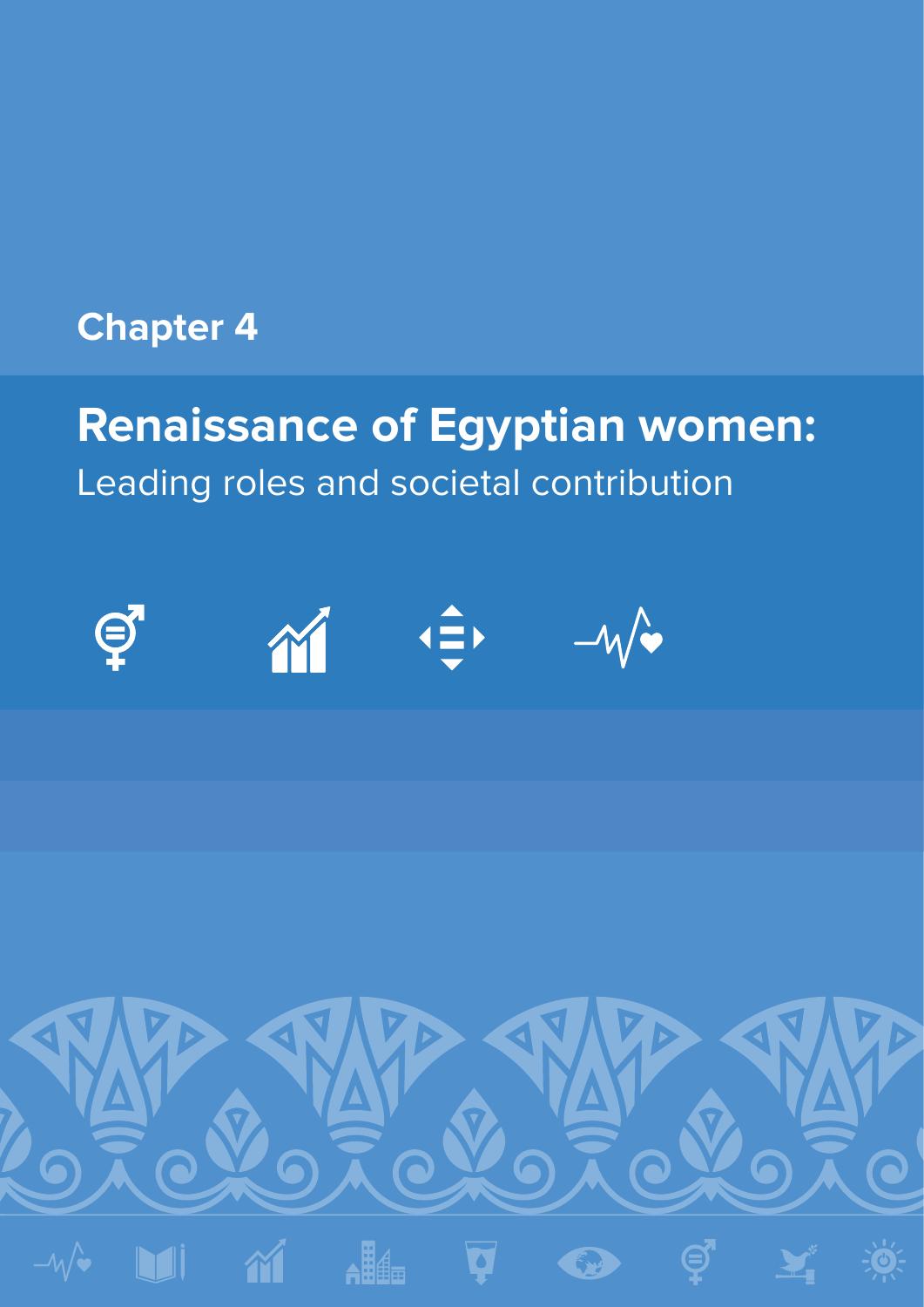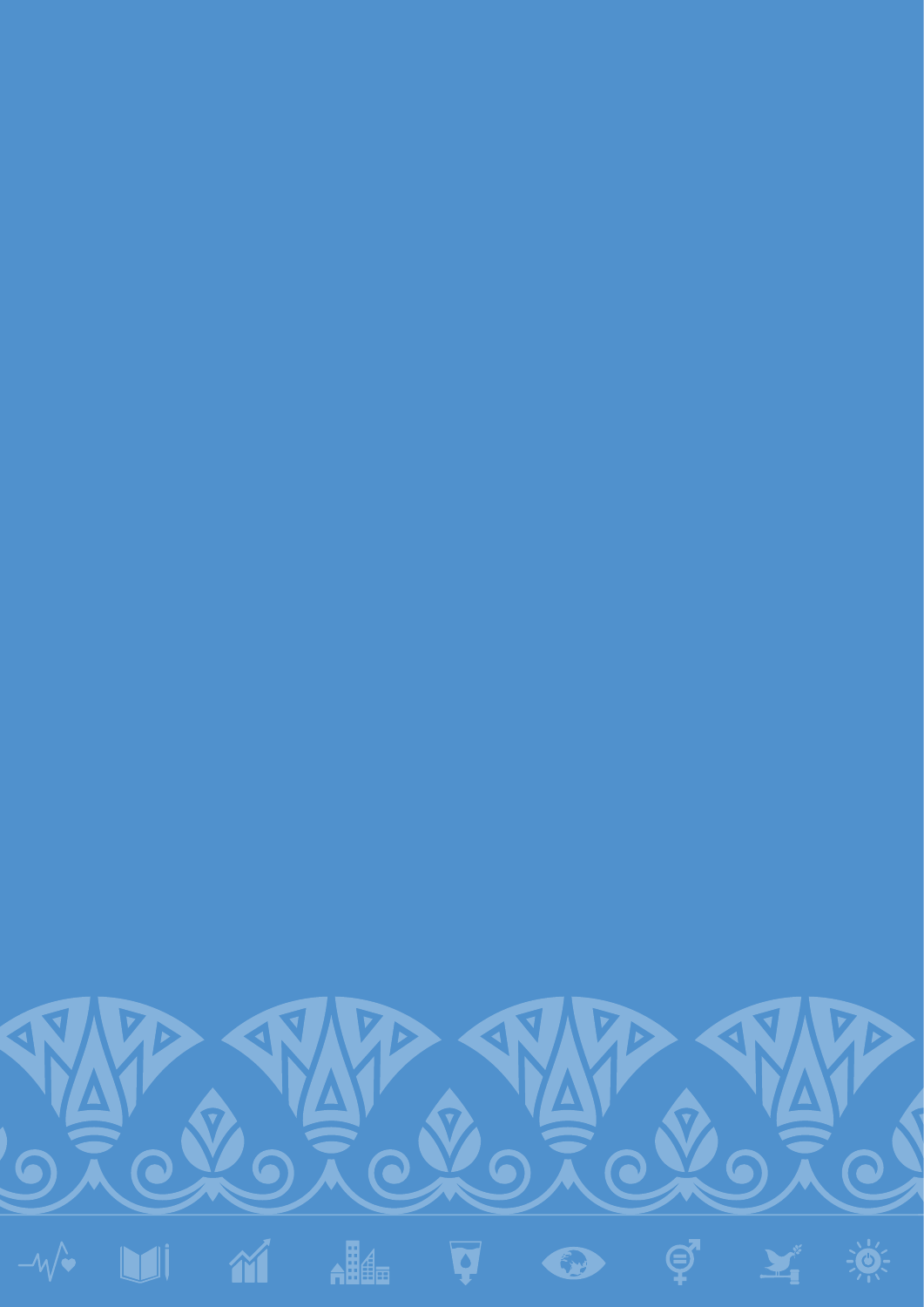Gender equality and the empowerment of women are the cornerstones of achieving sustainable development. Ensuring that all men and women enjoy equal rights and opportunities represents the essence of human rights. Achieving gender equality requires structural and cultural changes at all levels. Therefore, the issue of gender equality and women's empowerment has been one of the most important issues on the development agenda since the Millennium Development Goals (MDGs) of 2000. Given the limited results achieved by the MDGs in this regard, the issue of gender equality and women's empowerment remains a critical United Nations objective.

The fifth Sustainable Development Goal (SDG) is concerned with achieving gender equality and empowering all women and girls, including ending discrimination and combating violence against women and girls, early marriage, female genital mutilation (FGM), and ensuring access to reproductive health services and education. It also targets ensuring women's access to leadership opportunities at all levels, and their participation in decision-making in political, economic, and social life.

On the basis of the principle of the Right to Development, Egypt has made major efforts in recent years to promote the integration of women and women's issues into various policies and to enhance their political, economic, and social role. These efforts to bring about the empowerment of women in Egypt have achieved positive results despite significant challenges.

This chapter looks at the current period of renaissance for Egyptian women, assessing the changes brought about in the constitutional, legal, and strategic frameworks, and looking at the efforts and challenges related to the political, economic and social empowerment of women, with a focus on issues of social protection.

# **4.1 The constitutional and legal framework for promoting women's rights**

The 2014 Constitution and its amendments in 2019 pay great attention to the issue of gender equality and women's empowerment and affirmed Egypt's commitment to the international treaties and conventions it has signed on this topic, such as the Convention on the Elimination of All Forms of Discrimination against Women<sup>1</sup> and the African Charter on Human and Peoples' Rights.

In Article 1, Egypt's Constitution adopts the principle of citizenship as a basis for Egypt's governance system, which means the rights of citizens are guaranteed by law without discrimination. In Article 4, it stipulates that national unity is based on the principles of equality, justice, and equal opportunities for all citizens; thus, it guarantees gender equality as a right and general principle. Article 9 guarantees equal opportunities for all without discrimination. Article 214 stipulates the independence of national councils, including the National Council for Women. Article 53 prohibits discrimination on the grounds of sex, or any other grounds. Article 11 confirms the right of women to be appointed to judicial bodies, which was a matter of controversy in the past. This Article obliges the State to protect women against all forms of violence, to ensure that women are able to reconcile family duties with work requirements, and to ensure equality between women and men in all civil, political, economic, social and cultural rights. Furthermore, the Article obliges the State to provide care and protection for mothers and children, for female breadwinners, elderly women, and for the most vulnerable women. Article 6 of the Constitution affirms that citizenship is a right "for anyone born to an Egyptian father or an Egyptian mother."

After the approval of a series of constitutional amendments in April 2019, a quarter of the seats in the House of Representatives (the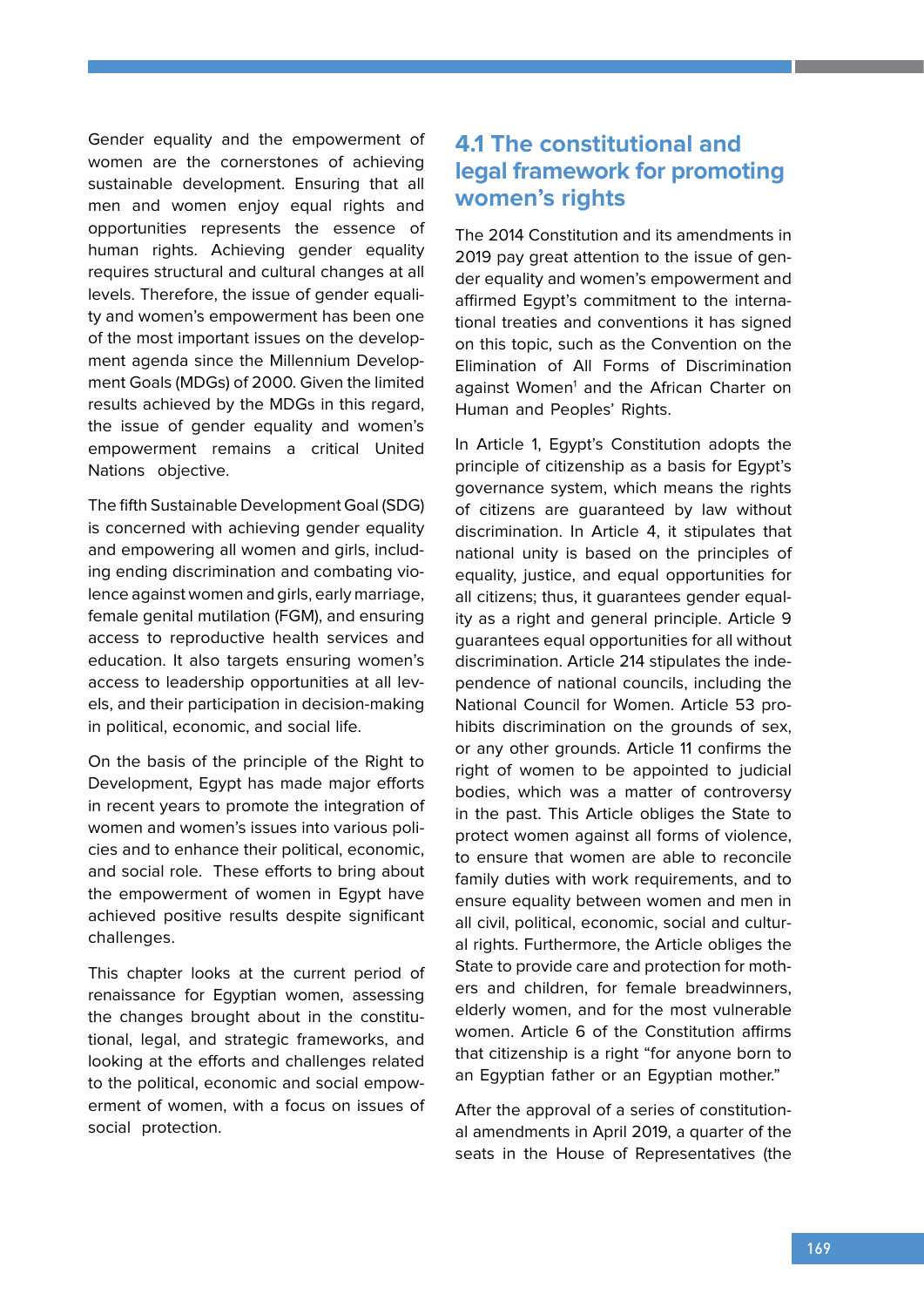lower chamber of parliament) were allocated to women, as stated in the amended Article 102, in addition to several constitutional articles that affirmed non-discrimination between the sexes in all rights and duties, namely the amended Articles 8, 9, 17, 19, 74, 80, 81, 83, 93, 181, 180, 214 and 244.

There are many laws that support gender equality and women's empowerment, such as Law No. 10 of 2004 regarding the establishment of family courts that are specialized in handling family matters (known in Egypt as Personal Status Law). Law No. 11 of 2004 established the Family Insurance Fund, which guarantees the implementation of judgements issued on maintenance or alimony payments to a wife, divorcee, children, or relatives. The legislative changes also included an amendment of the Nationality Law in accordance with Law No. 154 of 2004, to enable Egyptian mothers to transmit their nationality to their children. In addition, the Child Law was amended in accordance with Law No. 126 of 2008 to guarantee rights related to penalties for the marriage of a minor (under 18 years old), the right of a custodial mother to have jurisdiction over her children's education, the establishment of a nursery in each prison for the children of imprisoned women, and the amendment of issues of guardianship over money to provide care for incapacitated people and the safeguarding, supervision and management of their funds. Law No. 64 of 2010 on combating human trafficking and Law No. 23 of 2012 regarding the health system for female breadwinners were also issued.

Since 2014, Egypt has seen considerable legal momentum with regard to laws and decisions related to women. Law No. 144 of 2020 was issued amending the House of Representatives Law (Law No. 46 of 2014), allocating women no less than 25 percent of the total number of seats. A presidential decree was also issued in 2015 regarding the protection of imprisoned mothers and their right to have custody of their children until they reach the

age of four, and to have visitation rights after this age. The Civil Service Law, (Law No. 81 of 2016), grants benefits to working mothers such as increasing paid maternity leave from three to four months. Some provisions of the Penal Code (Law No. 58 of 1937) were amended in accordance with Law No. 6 of 2020, which stipulates penalties for those evading alimony payments. All forms of bullying were also criminalized.

In addition, several important laws were amended to guarantee gender equality and women's empowerment in opportunities and rights, such as the Investment Law *(Law No.*) 72 of 2017), the Comprehensive Health Insurance Law (Law No. 2 of 2018), the Rights of Persons with Disabilities Law (Law No. 10 of 2018), and the Inheritance Law (Law No. 219 of 2017) which amended the provisions of Law No. 77 of 1943. In addition, the Code of Criminal Procedure was also amended in order to protect victims' data.

These frameworks, laws and amendments all represent progress for women's rights, but these laws must be effectively implemented, in order for women to benefit from them. This is a challenge especially considering the customs, traditions and social norms that hinder change on these issues. If societal consensus on these habits remains, these legal changes will not be effective.

# **4.2 The strategic framework for promoting women's rights**

The National Sustainable Development Strategy: Egypt Vision 2030, ifunctions as a general and comprehensive framework for development in the country. It aims to achieve inclusive growth and build a just and unified society characterized by equality in economic, social and political rights and opportunities and with the highest degree of societal integration, while supporting various groups within society and achieving protection for the most vulnerable. The strategy considers the issue of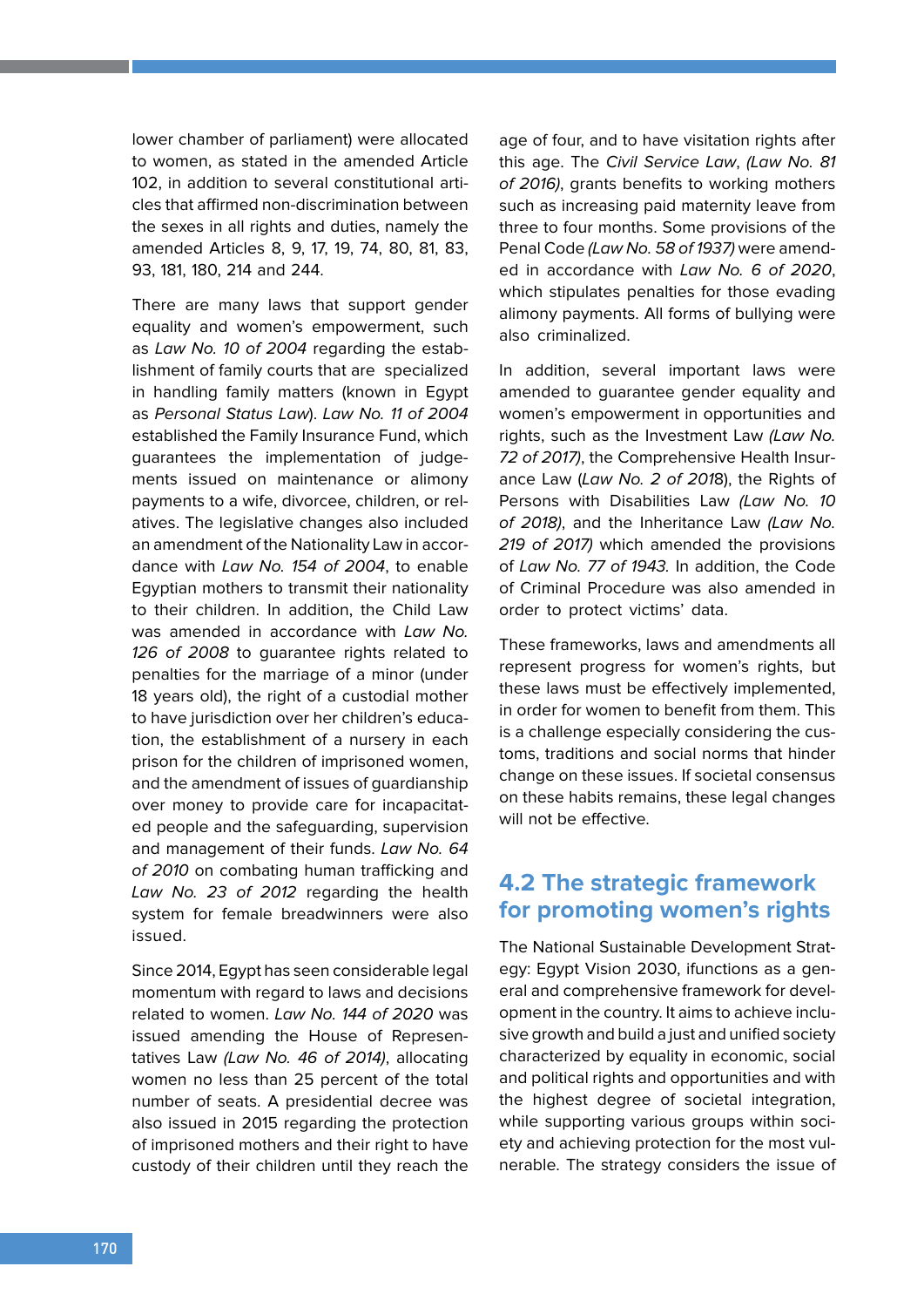gender equality and women's empowerment a crosscutting issue that intersects with its other themes, which are related to economic development, education, health, social justice and others. In line with Egypt Vision 2030 and coinciding with the designated year of Egyptian Women in 2017, Egypt has adopted the National Strategy for the Empowerment of Egyptian Women 2030, which focuses on highlighting the role of women as a key driver in achieving sustainable development, in a country that guarantees their protection and economic, social and political opportunities in such a way that enables them to advance their capabilities. The strategy was prepared using a participatory approach that included both decision makers and citizens, with more than 100,000 people participating in the process.2

The National Strategy for the Empowerment of Egyptian Women 2030 includes four main pillars, all of which intersect with the issues of cultural promotion and awareness-raising. The first pillar concerns women's **political empowerment**, their roles in decision-making and leadership with the aim of stimulating women's political participation in all its forms, including legislative representation at the national and local levels, preventing discrimination against women in leadership positions in executive and judicial institutions, and preparing women to succeed in these roles. The second pillar focuses on **economic empowerment**; it aims to develop women's capabilities to widen their professional opportunities, to increase their participation in the labour force, and to achieve equal opportunities in terms of employing women in all sectors; including the private sector, entrepreneurship, and key positions at pub-

lic bodies and private companies. The third pillar of the national strategy concerns the **social empowerment** of women which aims to create opportunities for greater social participation by women, to expand their abilities to make choices, and to prevent practices that harm them or perpetuate discrimination against them, whether in the public sphere or within the family. The fourth and final pillar is **protection**, which aims to eliminate all forms of violence against women and any negative phenomena that threaten their life, safety, dignity, or prevent them from effective participation in all fields. This pillar also seeks to protect women from environmental hazards that may negatively affect them in economic and social terms.

In addition, the Government Action Programme outlines seven principles that seek to reduce gender disparities within the framework of the National Sustainable Development Strategy and the National Strategy for the Empowerment of Egyptian Women 2030. These principles are; equality before the law; political rights; educational rights - including equal educational opportunities and compulsory education laws; labour rights - including the right to hold public office and to equal pay; maternity protection - including the right to family planning, prohibition of Female Genital Mutilation (FGM) and child marriage, and laws regulating abortion; the amendment of rules to allow mothers and fathers equal rights to transmit their Egyptian citizenship; development of family arrangements - including consent to marriage, the right to sign upon marriage, enhanced custody rights for mothers, and an increase in the age of custody for sons and daughters.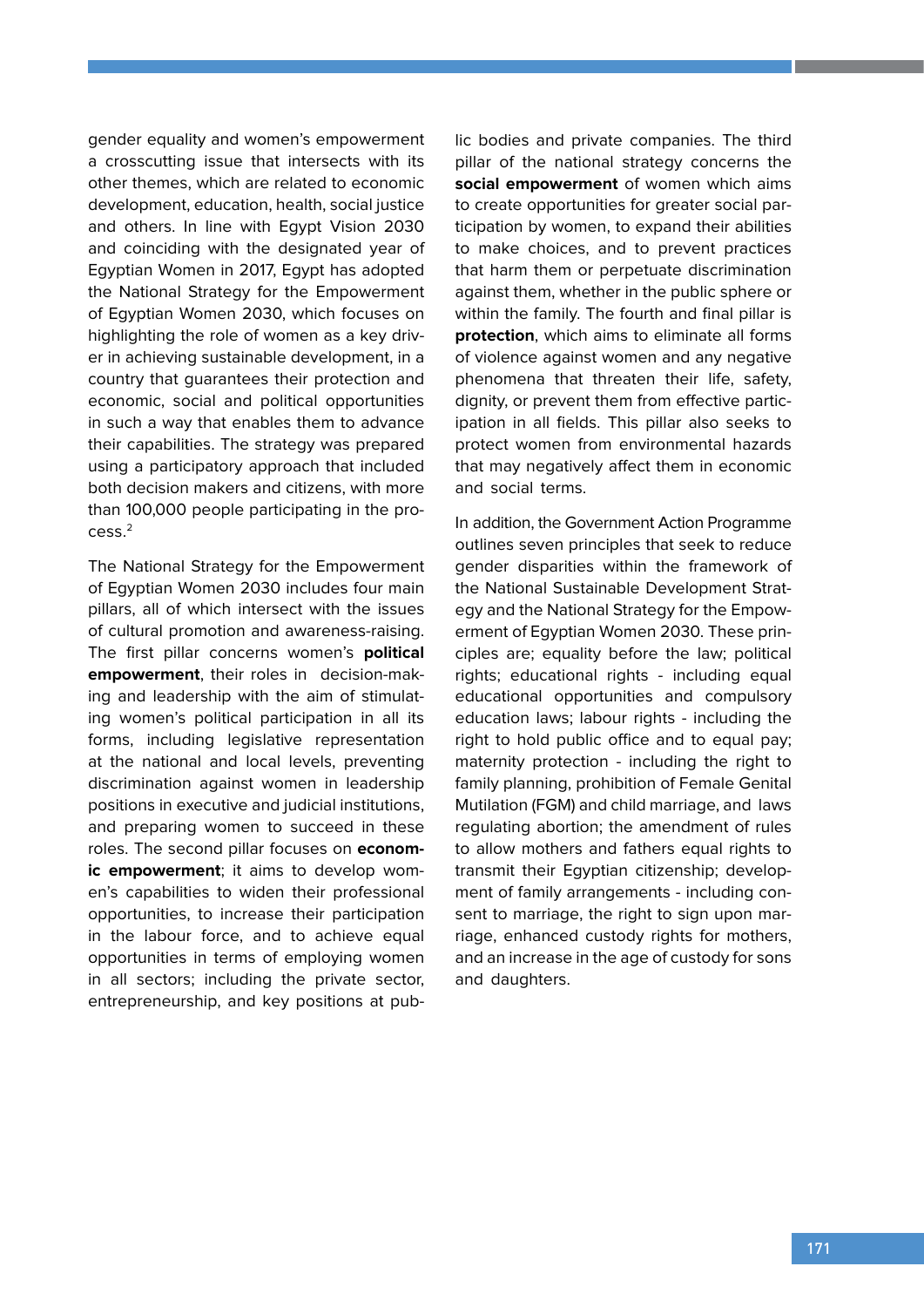



The third annual plan for sustainable development for 2020/2021, as part of the medium-term sustainable development plan for the period 2018/2019-2021/2022, emphasized the activation of women's participation in the labour market, particularly in small and micro businesses which generate income for female breadwinners, especially in rural areas. It also reiterated focus on women's health.<sup>3</sup>

It should be noted that Egypt's implementation of programme and performance-based budgeting ensures that budgets are gender-responsive, and they aim to achieve equal opportunities for both sexes to benefit from programmes financed by the State's budget. A report published by the Ministry of Planning and Economic Development on the main features of the gender-responsive budget indicated that 14 percent of the general budget during the period from 2015/2016 to 2019/2020 directly addressed women's issues, as shown in Figure 4.2. The report indicated a growth in cash support directed to women amounting to EGP 65.5 billion during the period 2015/2016 to 2019/2020 compared to the period from 2010/2011 to 2014/2015. During that same period, there was also a 204 percent increase in the number of families benefiting from cash support programmes to reach 3.8 million households in 2019/2020, where the majority of beneficiaries were women. The report also indicated that 830,000 female breadwinners were beneficiaries of health insurance, bringing the financial allocations to EGP 663 million during the period from 2015/2016 to 2019/2020, in addition to EGP 12 billion allocated for the medical treatment of women at public expense.<sup>4</sup> It should also be noted that the first gender-responsive plan includes priority projects and performance indicators related to gender issues. The plan also directs all government agencies to integrate these issues into their annual plans, starting with the sustainable development plan for the fiscal year 2021/2022.





**Source: World Economic Forum (multiple years). Global Gender Gap Report.**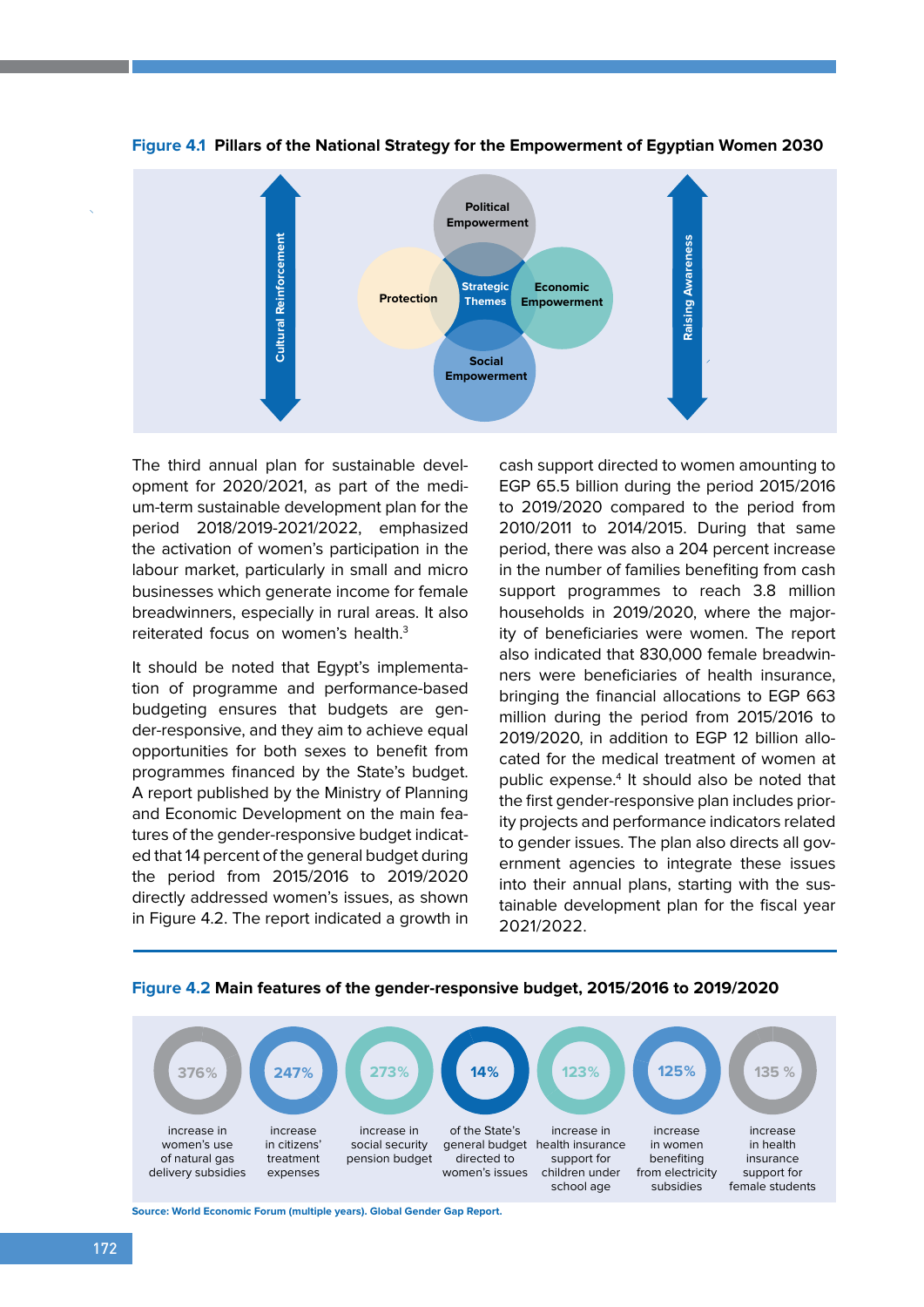Given that women's issues are intersectional in nature, it was necessary that an institutional entity coordinate these issues and act as the primary focal point. This pivotal role is played by the National Council for Women, which was established in 2000 by decree. Law No. 30 of 2018 was passed to reorganize the Council, replacing the decree. The Council enjoys strong authority as a result of its direct reporting to the President. It is composed of 29 public figures, including representatives of persons with disabilities (PWDs), young people and rural women.

The role of the National Council for Women is to propose general policies that advance women's affairs and enable them to perform their role in society, to integrate their efforts in comprehensive development programmes, to develop a national plan to advance women issues and tackle their problems, to monitor and evaluate public policies relevant to the area, and to present suggestions and observations to the competent authorities in this regard. The Council also provides expert commentary on draft laws and legal decisions related to women's issues, recommends new laws and legal decisions that are necessary to improve women's conditions, provides an

opinion on all agreements related to women's issues and represents them in international forums and to organizations concerned with their affairs.

The National Council for Women has played a pivotal role in formulating policies and strategies to empower women politically, economically, and socially. It was the main driver behind the issuance of the National Strategy for the Empowerment of Egyptian Women 2030, and has also played a key role in the development of qualified women who have since assumed leadership positions within state institutions. In addition, the Council works on encouraging partnerships and strengthening the role of civil society and localities to contribute to the advancement of women in rural and urban areas, supporting their participation in public decision-making, and preparing them to participate in various councils, unions, and political parties. The Council also seeks to expand capacity-building at the central and local levels, leads the mission of raising awareness of women's issues, and ensures the effective coordination between different agencies, both governmental and non-governmental, to enhance the role of women in society.

# **Box 4.1 Egyptian women's observatory: A tool to enhance monitoring and evaluation of women's policies**

- **•** In 2017, the National Council established the Egyptian Women's Observatory as a mechanism to follow up on the implementation of goals related to the status of women during the period 2017-2030. The Observatory represents one of the main tools that the Council relies on in monitoring indicators of the National Strategy for the Empowerment of Egyptian Women 2030, which reflects the extent to which its goals are permanently achieved, including enhancement of the process of its follow-up and evaluation, and the effective implementation of its objectives.
- **•** The Observatory carries out its tasks by compiling the indicators' values and displaying them on its website, preparing a set of periodic reports on the status of Egyptian women, gender-based gaps, and listing and presenting laws related to women.
- **•** Since its establishment, the Egyptian Women's Observatory has issued several reports that monitor the status of women's issues, such as monitoring policies and programmes that respond to women's needs during the Covid-19 pandemic, and reports related to monitoring the implementation of the role of various bodies for the objectives of the National Strategy for the Empowerment of Egyptian Women 2030, in addition to a set of reports that address specific issues such as health, information technology, economic issues, leadership positions, marriage and divorce.

**Source: The National Council for Women.**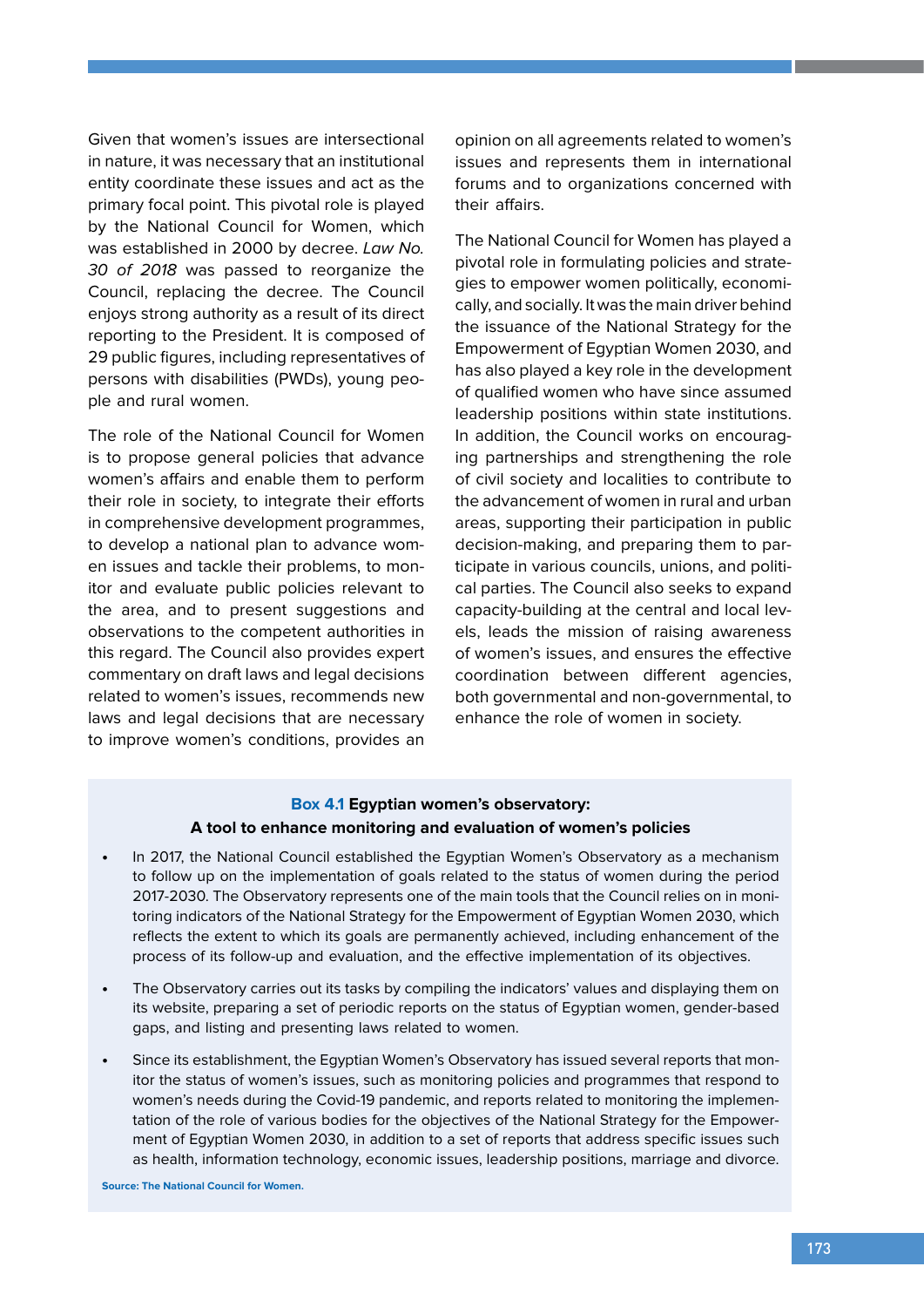## **Box 4.2 Efforts to mainstream a gender perspective in Egypt: equal opportunity units in ministries**

- **•** Within the framework of its work since the 2000s, the National Council for Women has drawn up plans to mainstream a gender perspective in Egypt through national plans, and this effort has been culminated in the National Strategy for the Empowerment of Egyptian Women 2030.
- **•** The Equal Opportunities Units in the ministries are one of the important mechanisms that aim to mainstream a gender perspective. It is considered a national mechanism established in various government agencies with the aim of consolidating the principle of gender equality and equal opportunities in all institutions, in order to improve the conditions of Egyptian women in a way that supports their access to leadership positions and narrows the gender gap.
- **•** The units work to provide statistical data on the situation of women in leadership positions, provide their share of benefit from the projects implemented by the ministries and their affiliated agencies, integrate the principle of gender equality and equal opportunities in the stages of preparation, planning, monitoring and evaluation of national strategies and plans, prepare studies and research in the field of women's empowerment and participate in raising awareness on the concepts of gender equality and the implementation of gender responsive budgets.
	- **•** 31 Equal Opportunity Units have been established at the level of ministries.

**Source: The National Council for Women.**

# **4.3 Empowering Egyptian women**

The empowerment of Egyptian women is the cornerstone of achieving the comprehensive and balanced development that Egypt is working towards. In recent years, the issue of women's empowerment has received great attention at various levels. According to the Global Gender Gap Report for 2021, Egypt ranks fourth out of 19 countries in the Middle East and North Africa group with a total score of 0.639, ahead of Jordan, Lebanon, Turkey, Algeria, Bahrain, Qatar, Kuwait, Morocco, Oman, Mauritania, Saudi Arabia, Iran, Syria, Iraq and Yemen. This ranking is the highest place that Egypt has obtained during the past 10 years, up from eighth place in 2020 and 2019, ninth in 2018, tenth in 2017 and 2016, and 13th in 2010.<sup>5</sup> The metric demonstrates that Egypt has significantly improved on these indicators compared to other countries in the Middle East and North Africa.

The following section reviews the political, economic and social dimensions of Egyptian women's empowerment, and uses the available data to outline the efforts made by Egypt on this issue, as well as the challenges these efforts face.

# **4.3.1 Empowerment and political decision -making positions**

The political empowerment of women is considered one of the basic requirements for strengthening democracy. Enhancing the participation of women in decision-making improves policies directed not only to women, but to all parts of society, and serves to promote equality and equal opportunities. In Egypt's previous 2012 Constitution, women's rights were severely marginalized and undermined, resulting in a decline in their political contribution and role in society's decision-making processes. This Constitution did not explicitly guarantee a quota for women in elected bodies, and as a result, the number of women in parliament in 2012 was low (at just 2 percent) compared to 12.7 percent in 2010 when a quota system was applied.

The subsequent 2014 Constitution restores women's rights and confirms their importance and centrality within society. The Constitution explicitly stipulates equality between men and women in civil, political, economic and social rights. It guarantees women the right to assume public and senior management positions and to be appointed to judicial authorities and bodies. It also guarantees adequate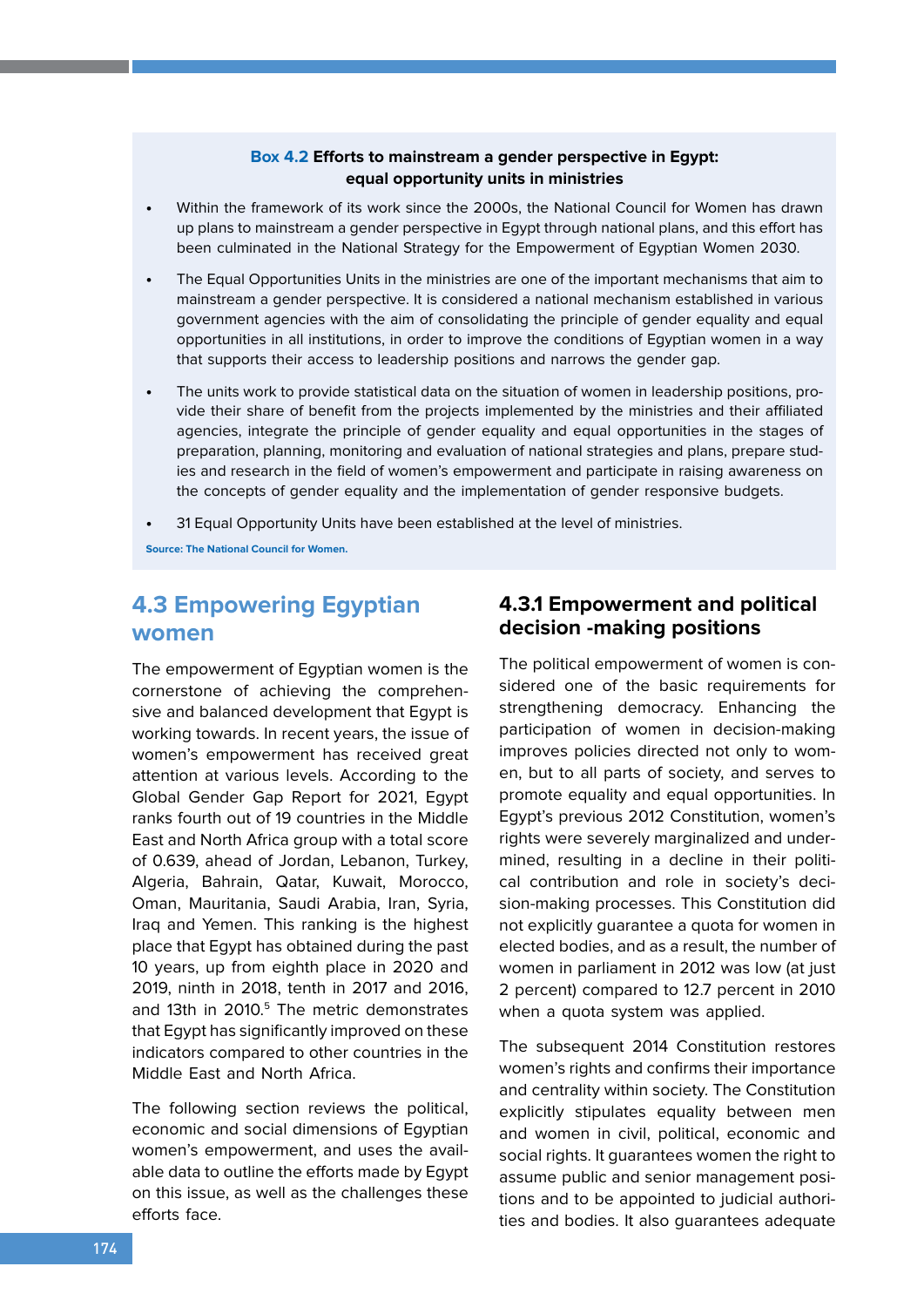representation for women in representative bodies: a quarter of the seats on local councils must be held by women, at least a quarter of the seats in the House of Representatives, and at least 10 percent of the total seats in the Senate. In 2020, when Senate elections were held, President Abdel Fattah El-Sisi appointed women to 20 percent of the one third of seats he is entitled to appoint. There were 20 appointed female senators in total, including for the first time a woman deputy speaker of the Senate. In the 2020 elections for the House of Representatives, the number of women to secure seats was 162, or 28 percent of the total. This was an increase over the numbers from the previous parliamentary session, when women made up 25 percent of the body. In total, 14 percent of Senate members are women, as are 25 percent of cabinet ministers, 27 percent of deputy ministers, and 31 percent of deputy governors.

The political empowerment theme of the National Strategy for the Empowerment of Egyptian Women 2030 is based on political participation, increasing women's participation in elections, achieving gender balance in parliament, and non-discrimination in participation in decision-making through appointment to and promotion within judicial bodies, executive authorities, and other public entities.

Figure 4.3 reflects the progress made on the political empowerment of women in Egypt, outlining Egypt's increasing ratings on the Political Empowerment Subindex of the Global Gender Gap Report. The status of women's political empowerment in Egypt has improved in recent years starting from 2016, despite the relatively low ratings in 2017 and 2018, and its high score in 2021 demonstrates the effectiveness of efforts made on this issue. In 2021, Egypt's ranking reached 78 out of 156 countries, the best ranking the country has achieved over the past 10 years.



# **Figure 4.3 Egypt's ranking on the Political Empowerment Subindex of the Global Gender Gap Report, 2010-2021**

**Source: World Economic Forum (multiple years). Global Gender Gap Report.**

Table 4.1 shows the rankings of selected middle-income countries on the Political Empowerment Subindex in 2021, including countries

that precede Egypt on the Human Development Index.<sup>6</sup>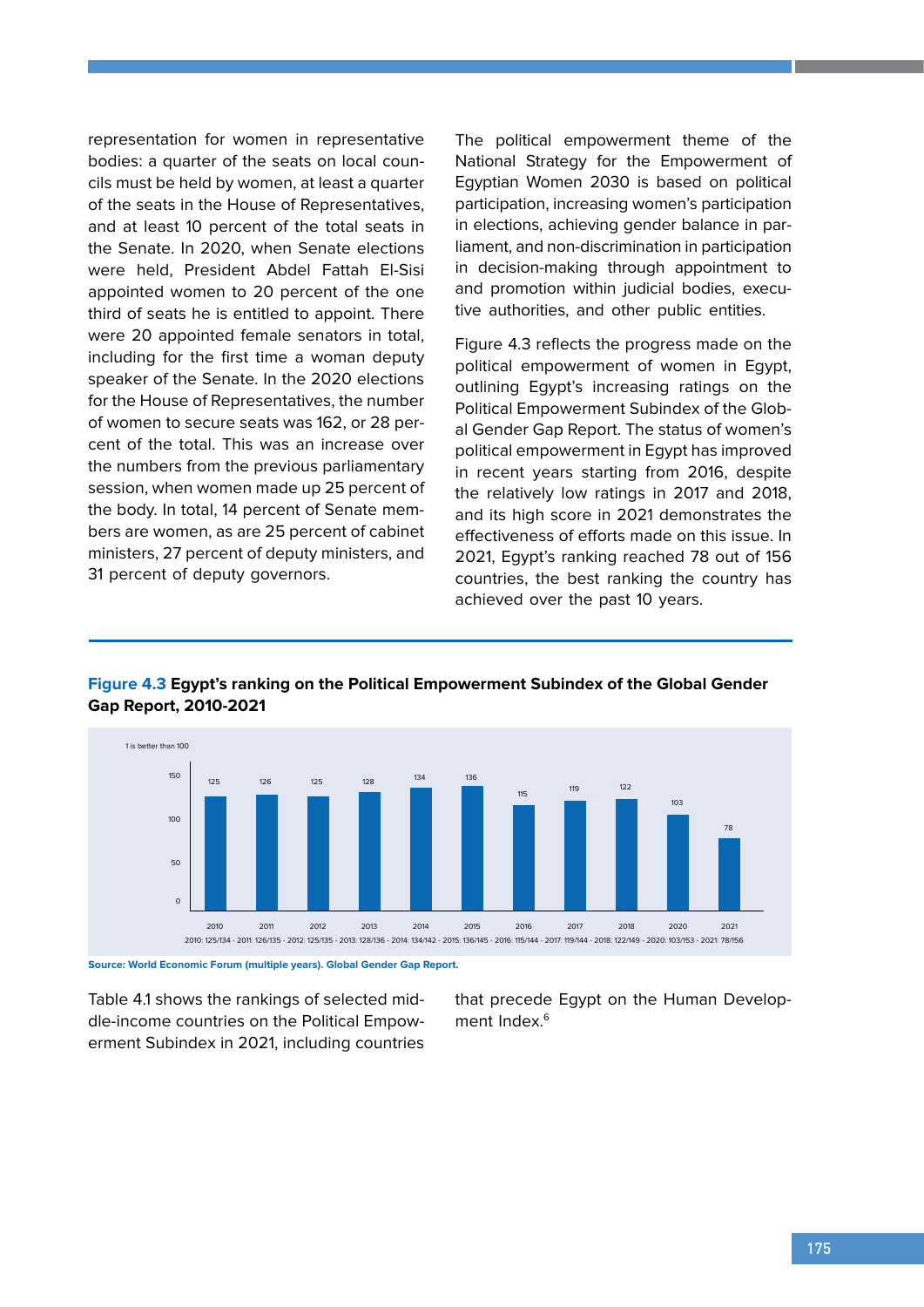| Table 4.1                                                                                                                        |                             |                |                             |  |  |  |  |  |
|----------------------------------------------------------------------------------------------------------------------------------|-----------------------------|----------------|-----------------------------|--|--|--|--|--|
| Ranking of Egypt and selected countries in the<br><b>Political Empowerment Subindex, Global Gender</b><br><b>Gap Report 2021</b> |                             |                |                             |  |  |  |  |  |
| <b>Country</b>                                                                                                                   | <b>Rank (out</b><br>of 156) | <b>Country</b> | <b>Rank (out</b><br>of 156) |  |  |  |  |  |
| South<br>Africa                                                                                                                  | 14                          | Kenya          | 79                          |  |  |  |  |  |
| <b>Bolivia</b>                                                                                                                   | 34                          | Indonesia      | 92                          |  |  |  |  |  |
| India                                                                                                                            | 51                          | Pakistan       | 98                          |  |  |  |  |  |
| Tunisia                                                                                                                          | 69                          | Morocco        | 113                         |  |  |  |  |  |
| Eqypt                                                                                                                            | 78                          | Jordan         | 144                         |  |  |  |  |  |

**Source: World Economic Forum (2021). Global Gender Gap Report.**

Despite this significant progress, Egypt continues to work towards improving empowerment mechanisms, especially regarding the appointment of women to senior and leadership positions, where there is still a large gender gap. Table 4.2 illustrates this gap, showing that women make up about 10.5 percent of positions related to legislation and senior officials, about 6 percent of directors of state institutions, and about 25.5 percent of general managers.

| Table 4.2                                                         |              |                |              |  |  |  |  |  |
|-------------------------------------------------------------------|--------------|----------------|--------------|--|--|--|--|--|
| Gender breakdown of senior managers and public<br>officials, 2017 |              |                |              |  |  |  |  |  |
| <b>Positions</b>                                                  | <b>Males</b> | <b>Females</b> | <b>Total</b> |  |  |  |  |  |
| Legislators and<br>senior officials                               | 128          | 15             | 143          |  |  |  |  |  |
| Directors<br>of state<br>institutions                             | 28.272       | 1,818          | 30,090       |  |  |  |  |  |
| General<br>managers                                               | 354          | 121            | 475          |  |  |  |  |  |
| Total                                                             | 28.754       | 1.954          | 30.708       |  |  |  |  |  |

**Source: Central Agency for Public Mobilization and Statistics (2019). The national statistical report to follow up on the indicators of Sustainable Development Goals 2030 in Egypt.**

Many efforts are being made on this issue; on judicial bodies, Egypt has put in place a number of mechanisms, including setting criteria for selecting candidates for judicial positions that avoid discrimination against women and prioritize competence. Women are now beginning to be appointed in all bodies and levels of judicial institutions.

These efforts are clearly reflected in presidential directives to the Ministry of Justice regarding the appointment of women to the State Council and the Public Prosecution, in line with constitutional provisions that guarantee equality between citizens. This is evident particularly in Article 11, which stipulates that the State guarantees women the right to be appointed to judicial bodies and authorities, and this confirms the eligibility of Egyptian women to hold diverse positions. In terms of leadership positions within executive bodies and enhancing their performance, there has been an increase in the number of women occupying the positions of minister, deputy minister, assistant minister, governor, and deputy governor, as well as leadership positions at the local level such as village chief, district chief, and city chief. This has been achieved through the development of integrated programmes for young female leaders that prepare them to assume these positions and train them to carry out their duties. Work systems have also been put in place to ensure the representation and participation of women in the process of planning and drafting policies and budgets at the national, local and sectoral levels.

The degree of women's political empowerment is usually related to the citizens' awareness and acceptance of having women in decision-making positions. Figure 4.4 shows the results of a survey conducted by the Egyptian Centre for Public Opinion Research (Baseera), on Egyptians' perceptions of women's appointment to leadership positions. The results showed a noticeable improvement in public awareness of the role of women. This improvement provides an enabling environment for work on increasing the percentage of women occupying leadership positions.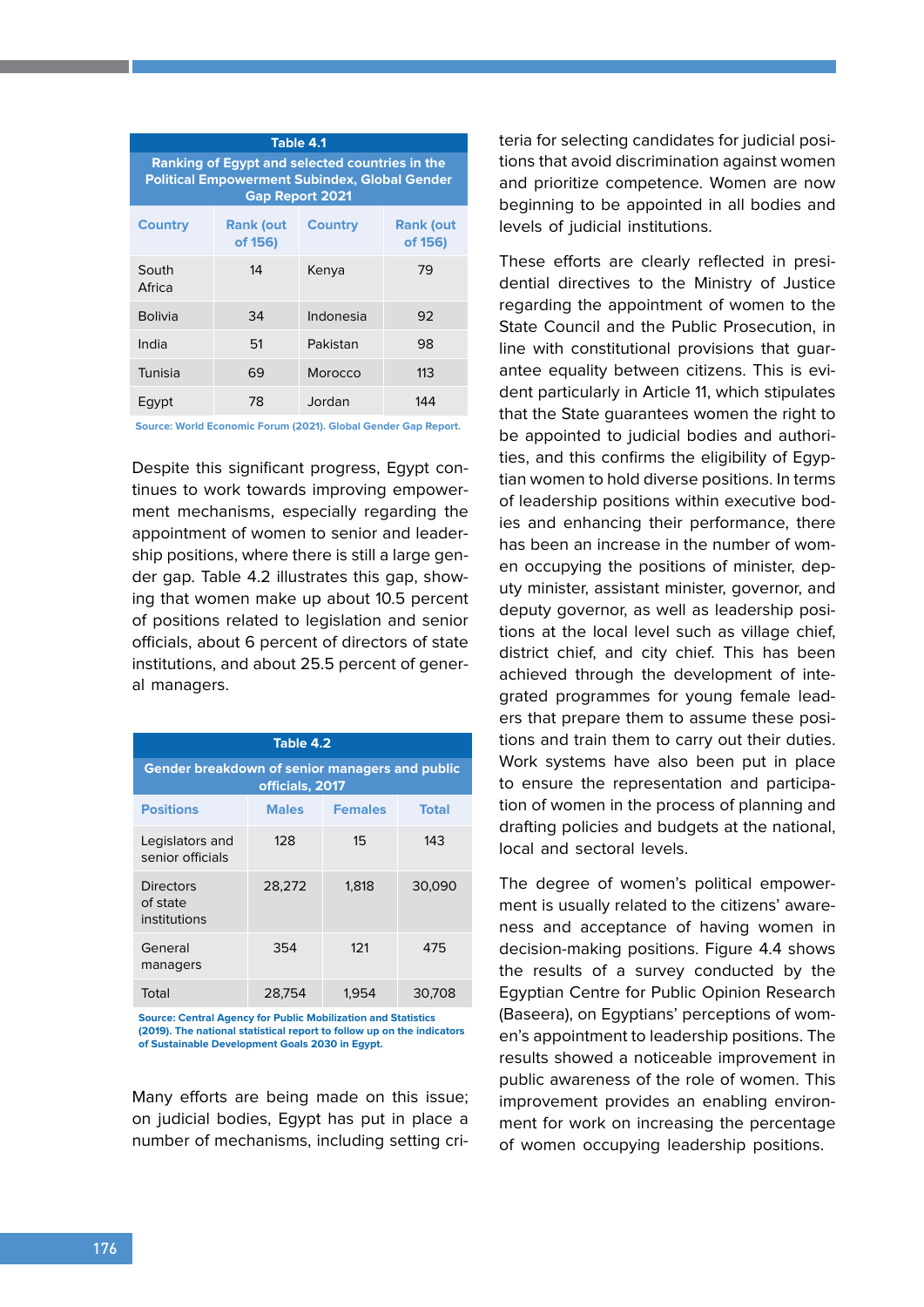Figure 4.5 present some numbers highlighting efforts on political empowerment of women in recent years, including representation in parliament, local administration, judicial bodies, women's participation in elections, and the share of female ministers and deputy ministers, among others.

tutions working on this issue to advance on evidence-based policies and programmes, aimed at increasing women's representation in all governorates and reducing geographical disparities. The causes of these disparities should be researched and they can then be targeted with interventions designed around their particular social and economic contexts.

# **Figure 4.4 Acceptance of women holding political leadership positions, 2014-2018 (%)**



**Source: National Council for Women et al. (2019)**

Continuing these necessary efforts, which require changing social norms, clearly takes a long time and requires continuity and coordination between the various authorities and awareness of the importance of women's participation and empowerment in terms of its benefit for all other groups.

Table 4.3 shows the distribution of women in leadership positions in local administration, broken down by governorate. The table shows that the highest rate of women's representation in public leadership positions is in Alexandria, at 56 percent, followed by Assiut, at 50 percent, by Giza at 41 percent and then Menoufia and Qalyubia at 38 percent each. Six governorates in total lack any women in leadership positions: Kafr El-Sheikh, Beheira, Ismailia, Aswan, Matrouh, and South Sinai. These figures represent a good basis for the National Council for Women and other insti-

|                    | Table 4.3                                                 |                                                                      |                                                                  |  |  |  |  |  |  |  |
|--------------------|-----------------------------------------------------------|----------------------------------------------------------------------|------------------------------------------------------------------|--|--|--|--|--|--|--|
|                    |                                                           | Share of women in public leadership positions, by<br>governorate (%) |                                                                  |  |  |  |  |  |  |  |
| <b>Governorate</b> | Share of<br>women<br>in public<br>leadership<br>positions | Governorate                                                          | <b>Share of</b><br>women<br>in public<br>leadership<br>positions |  |  |  |  |  |  |  |
| Cairo              | 33                                                        | Beni Suef                                                            | 8                                                                |  |  |  |  |  |  |  |
| Alexandria         | 56                                                        | Fayoum                                                               | 13                                                               |  |  |  |  |  |  |  |
| Port Said          | 33                                                        | Minya                                                                | 35                                                               |  |  |  |  |  |  |  |
| Suez               | 20                                                        | Assiut                                                               | 50                                                               |  |  |  |  |  |  |  |
| Damietta           | 36                                                        | Sohag                                                                | 17                                                               |  |  |  |  |  |  |  |
| Dakahlia           | 15                                                        | Qena                                                                 | 10                                                               |  |  |  |  |  |  |  |
| Sharqia            | 21                                                        | Aswan                                                                | $\Omega$                                                         |  |  |  |  |  |  |  |
| Qalyubia           | 38                                                        | Luxor                                                                | 13                                                               |  |  |  |  |  |  |  |
| Kafr El-<br>Sheikh | $\Omega$                                                  | <b>Red Sea</b>                                                       | 19                                                               |  |  |  |  |  |  |  |
| Gharbiya           | 16                                                        | Al-Wadi Al-<br>Jadid                                                 | 13                                                               |  |  |  |  |  |  |  |
| Menoufia           | 38                                                        | Matrouh                                                              | $\Omega$                                                         |  |  |  |  |  |  |  |
| <b>Beheira</b>     | $\Omega$                                                  | North Sinai                                                          | 14                                                               |  |  |  |  |  |  |  |
| Ismailia           | $\Omega$                                                  | South Sinai                                                          | O                                                                |  |  |  |  |  |  |  |
| Giza               | 41                                                        |                                                                      |                                                                  |  |  |  |  |  |  |  |
| National average   |                                                           | 24%                                                                  |                                                                  |  |  |  |  |  |  |  |

**Source: National Council for Women (2018). Follow-up report on the role of ministries, universities and various agencies in implementing the National Strategy for the Empowerment of Egyptian Women 2030**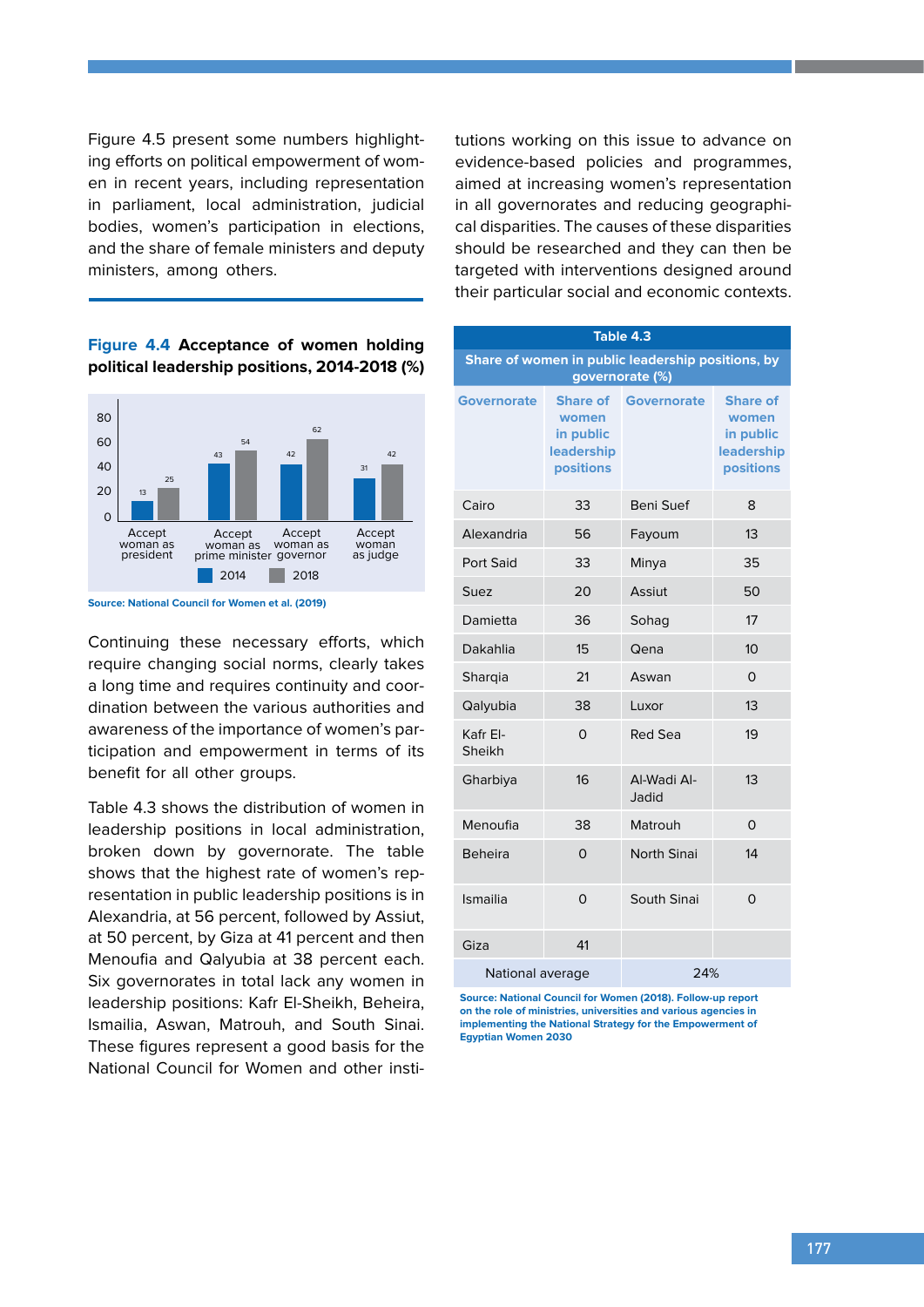

#### **Figure 4.5 Political empowerment of Egyptian women in numbers**

# **4.3.2 Economic empowerment**

The sustainability of economic growth depends on its inclusive nature, meaning the participation of all members of society, especially women, in the growth process. There is no doubt that increasing women's participation in the labour market, providing them with opportunities, while empowering them economically, will contribute to achieving higher rates of economic growth, as confirmed by many reports produced by international organizations. Policy makers must therefore formulate policies that help empower women through access to quality education, health services, and easy access to public services.

The economic empowerment pillar of the National Strategy for the Empowerment of Egyptian Women 2030 aims to fundamentally address the factors affecting womens' economic empowerment by developing their capabilities to widen their professional opportunities, increasing their participation in the labour force, and working towards achieving equal opportunities for women in all sectors, including the private sector and in entrepreneurship. The strategy identifies several mechanisms for women's economic empowerment. These mechanisms include developing investment policies and management and financing systems that incentivizes the private sector to commit to an appropriate representation of women on corporate boards; implementing one-stop-shop systems for female investors; expanding experimental efforts to establish economic cooperatives directed at women; providing financial services for initiatives to encourage savings, group lending for women, and the development of banking and non-banking financial services directed at women, as well as increasing women's awareness of these options, including loans to small businesses, via different forms of media; and developing public procurement and supply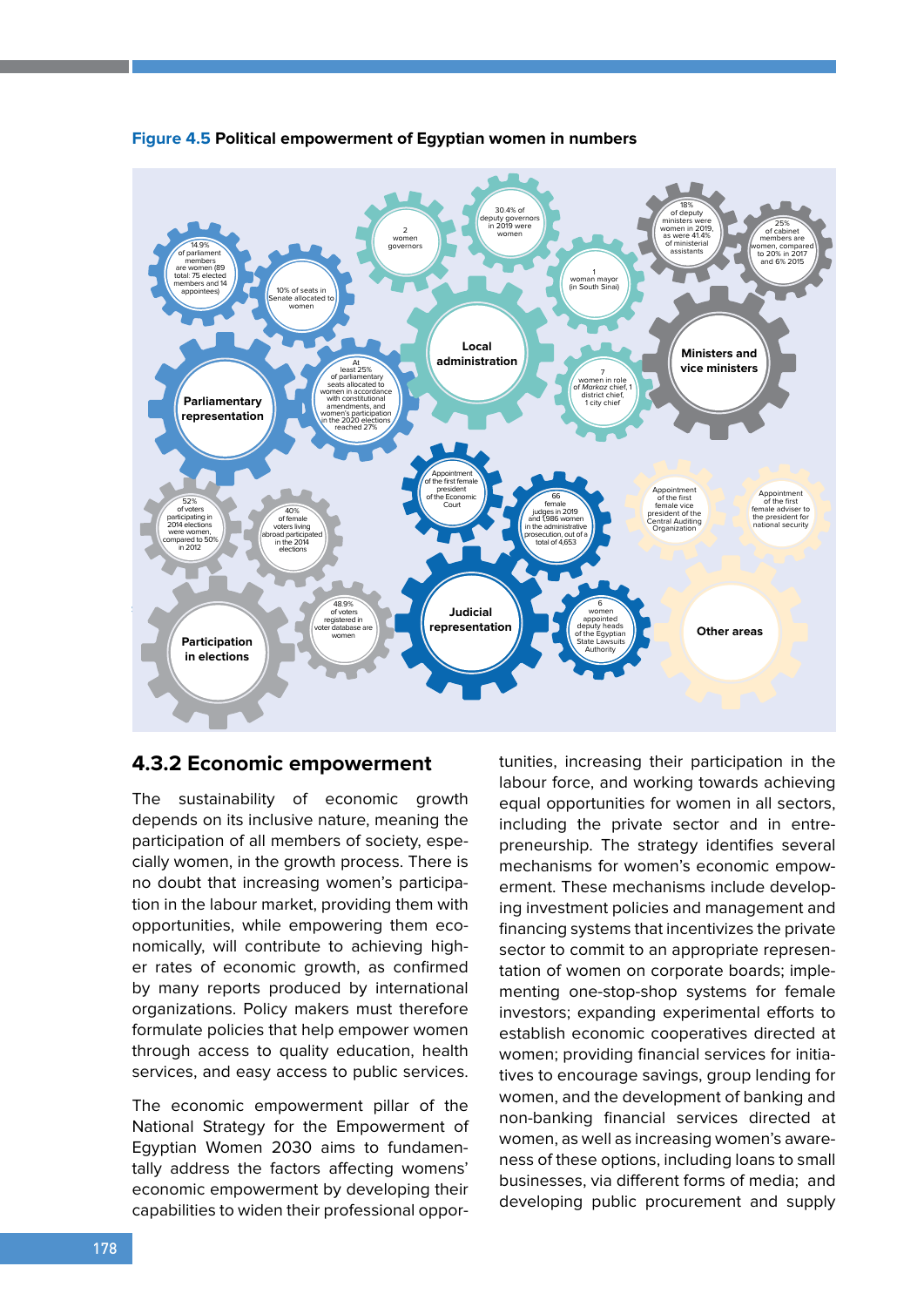policies to ensure women-owned businesses receive a fair share of the business.

Much effort has been made to promote the economic empowerment of women, and such efforts have had a positive impact. For example, Egypt is the first Arab country to apply the Gender Equality Seal Certification Programme in private and public institutions. This programme provides guidance to Egyptian companies on how to address the challenges facing women, such as access to work, gender wage gap, sexual harassment, work-life balance, and access to leadership positions. Around 10 private companies have been evaluated for certification and one government agency, the Micro, Small and Medium Enterprises Development Agency (MSMEDA), was awarded the seal in 2019.<sup>7</sup>

In addition, Egypt has launched the Closing the Gender Gap Accelerator initiative in cooperation with the World Economic Forum, the first country in Africa or the Middle East to do so. This initiative is a model for cooperation between the public and private sectors to enhance their efforts in bridging the gender gap in various fields. It works to support leaders within the business community and the public sector to develop innovative paths to achieve gender parity, enhance diversity and inclusion, and improve the ability of individuals and families to develop their living conditions through economic mobility, by achieving four main goals. These goals are to prepare women for the labour market in the wake of the COVID-19 pandemic, to close the gender wage

gaps between and within sectors, to empower women to participate in the workforce, and to boost the number of women in managerial and leadership positions. Four major private companies and around 100 smaller firms are participating in the accelerator initiative, in addition to experts from civil society.<sup>8</sup>

Regarding decisions and legislation supporting the economic empowerment of women, a number of ministerial decrees have been issued to boost women's economic empowerment. These have covered the right of women to work at night at their request, under the principle of equal opportunity, gender equality, non-discrimination at work and guaranteeing the right to health and social care. These decrees have also covered necessary measures and services related to work, such as safe transport, occupational safety, and the rights of working mothers.

# **Women and the labour market**

In 2020, the World Bank estimated that women make up 23.7 percent of the Egyptian labour force, up from 23.5 percent in both 2017 and 2018 and from 23.6 percent in 2019. As Figure 4.6 shows, the lowest participation rate was in 2011, at 22.5 percent, and the highest was in 2016, at 23.8 percent.<sup>9</sup> There has been slight improvement in the rate of women's participation in the labour market, which indicates that the policies put in place to empower women have begun to bear fruit, but further efforts are still needed to provide the right environment and opportunities for women.





**Source: World Bank database.**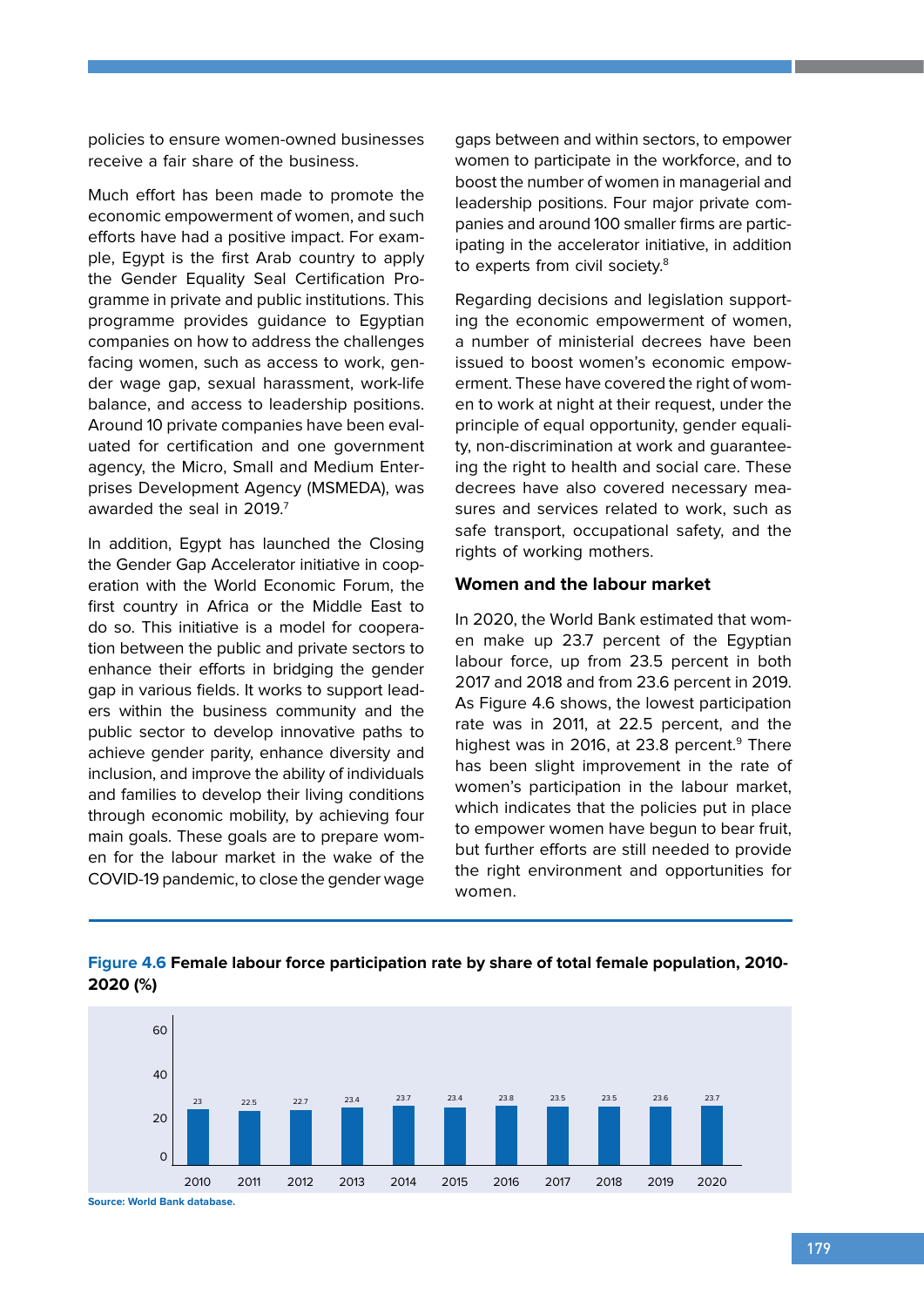Figure 4.7 shows the significant increase in women's unemployment compared to men, although the difference decreased during the period from the third quarter of 2019 to the third quarter of 2020. Overall unemployment rates witnessed a successive decline from 11.9 percent in 2017 to 7.3 percent in 2020.

Women's unemployment followed the same trend, decreasing from 24.4 percent in 2017 to 15.2 percent in 2020. However, men's unemployment decreased from 8.2 percent in 2017 to 4.7 percent in 2019, but rose to 5.8 percent in 2020.





**Source: Ministry of Planning and Economic Development (2020).**

Looking at Figure 4.8, which shows unemployment rates according to age group, it appears that, in general, the highest unemployment rates are among Egyptians aged 15 to 24, for both genders. This may reflect the difficulty of moving from school to work for newcomers to the labour market. Also notable is that the increase in men's unemployment rates in the third quarter of 2020 compared to the same quarter of 2019 (Figure 4.7) is mainly driven by an increase in unemployment among men in the age groups 25 to 49 and 50 to 64, while men aged 15 to 24 saw a decrease in unemployment.



**Figure 4.8 Unemployment rates by age groups and gender (measured in third quarter of each year) (%)**

**Source: Ministry of Planning and Economic Development (2020).**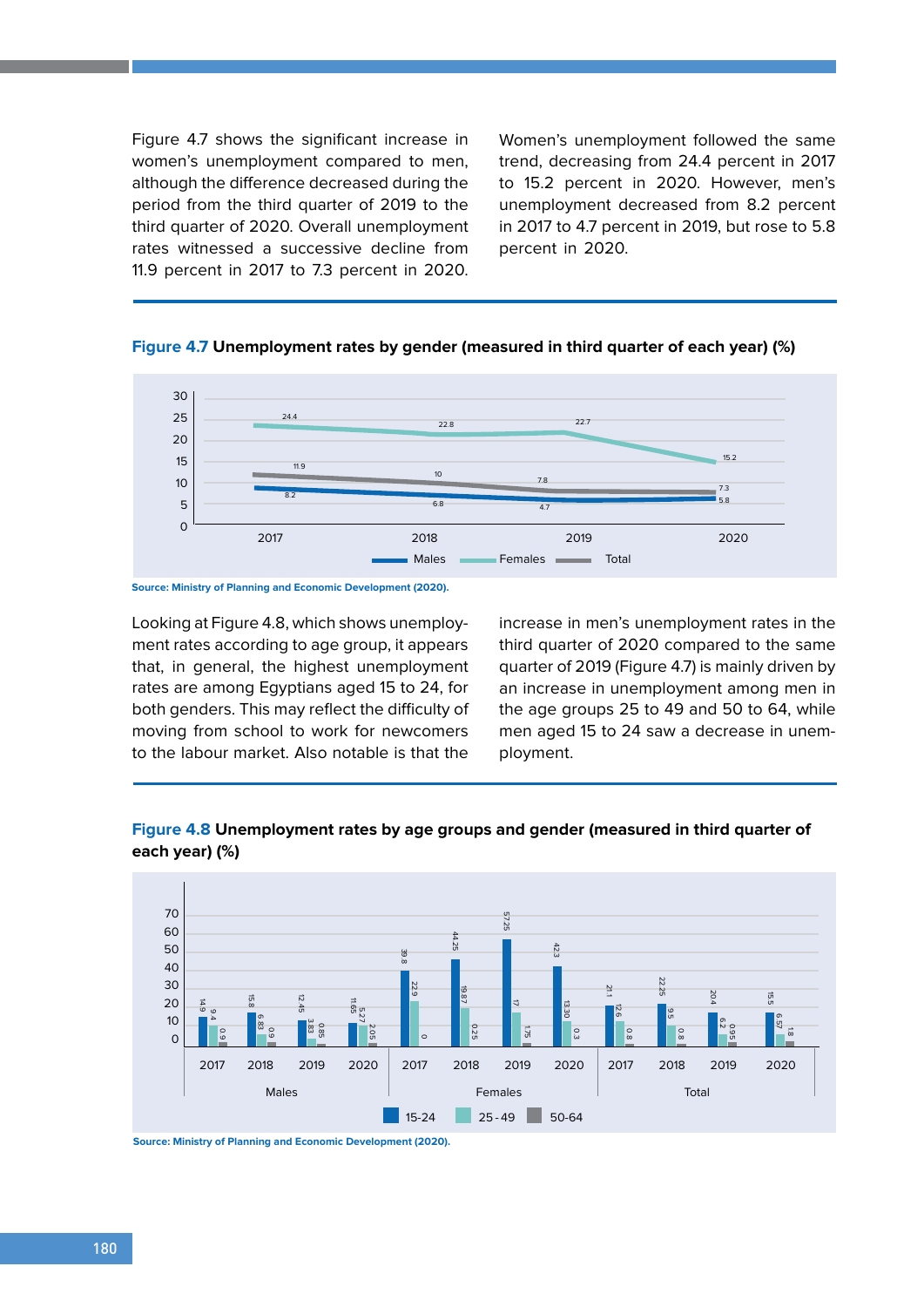Figure 4.9 shows a decrease in overall unemployment rates in the third quarter of 2020 compared to the same quarter of 2019, attributable to the decrease in unemployment rates among workers with intermediate technical skills, first-tier technical skills, undergraduate

and postgraduate qualifications. This is mainly driven by the decrease in women's unemployment rates at these educational levels, while men's unemployment rates increased at all levels of education between the third quarter of 2019 and the third quarter of 2020.10

**Figure 4.9 Unemployment rates by educational status and gender (measured in third quarter of each year) (%)**



**Source: Ministry of Planning and Economic Development (2020).**

Table 4.4 shows the 2019 unemployment rates by governorate. The Red Sea governorate recorded the highest unemployment rate among women, at 52.5 percent, followed by North Sinai at 48.8 percent, Luxor at 43.5 percent, Matrouh at 40.7 percent and

Damietta at 39.3 percent.<sup>11</sup> Hence, there is a need to develop plans that target women and enhance their employment opportunities in these governorates, especially those in Upper Egypt.

|                    | Table 4.4      |                |                |                                                                            |                |                |              |  |  |  |
|--------------------|----------------|----------------|----------------|----------------------------------------------------------------------------|----------------|----------------|--------------|--|--|--|
|                    |                |                |                | Unemployment rate (15 years and over) by gender and governorates, 2019 (%) |                |                |              |  |  |  |
| <b>Governorate</b> | <b>Males</b>   | <b>Females</b> | <b>Total</b>   | Governorate                                                                | <b>Males</b>   | <b>Females</b> | <b>Total</b> |  |  |  |
| Cairo              | 7.9            | 25.6           | 11.4           | <b>Beni Suef</b>                                                           | 1.6            | 16.4           | 5.2          |  |  |  |
| Alexandria         | 7.8            | 24.2           | 10.9           | Fayoum                                                                     | 2.7            | 7.6            | 3.5          |  |  |  |
| <b>Port Said</b>   | 8.8            | 25.7           | 12.7           | Minya                                                                      | $\overline{2}$ | 19.2           | 4.6          |  |  |  |
| <b>Suez</b>        | 11.8           | 27.7           | 15             | Assiut                                                                     | 3.4            | 25             | 5.8          |  |  |  |
| Damietta           | 16.5           | 39.3           | 21.1           | Sohag                                                                      | 2.8            | 25.1           | 5.1          |  |  |  |
| Dakahlia           | 3              | 19             | 5.5            | Qena                                                                       | 3.2            | 21.9           | 4.8          |  |  |  |
| Sharqia            | 4.1            | 34.1           | 10.2           | Aswan                                                                      | 7.4            | 23             | 10.5         |  |  |  |
| Qalyubia           | 6.1            | 19.8           | 8.9            | Luxor                                                                      | 1.6            | 43.5           | 5.5          |  |  |  |
| Kafr El-Sheikh     | $\overline{4}$ | 13.5           | 6.4            | <b>Red Sea</b>                                                             | 7.7            | 52.5           | 14.8         |  |  |  |
| Gharbiya           | 3.9            | 14.6           | 6.5            | Al-Wadi Al-<br>Jadid                                                       | 0.5            | 24.3           | 7.3          |  |  |  |
| Menoufia           | 3.8            | 9.6            | 5.2            | Matrouh                                                                    | 4.6            | 40.7           | 8.1          |  |  |  |
| <b>Beheira</b>     | 4.5            | 19.8           | $\overline{7}$ | North Sinai                                                                | 6.6            | 48.8           | 15.6         |  |  |  |
| <b>Ismailia</b>    | 3.5            | 25.8           | 8.7            | South Sinai                                                                | $\Omega$       | $\Omega$       | $\Omega$     |  |  |  |
| Giza               | 5.3            | 24.1           | 7.9            |                                                                            |                |                |              |  |  |  |
| National rate      |                | <b>Males</b>   |                |                                                                            | <b>Females</b> |                | Total        |  |  |  |
|                    |                | 4.8            |                |                                                                            | 22.7           |                | 7.8          |  |  |  |

**Source: Central Agency for Public Mobilization and Statistics (2020), Labour Chapter, Yearbook.**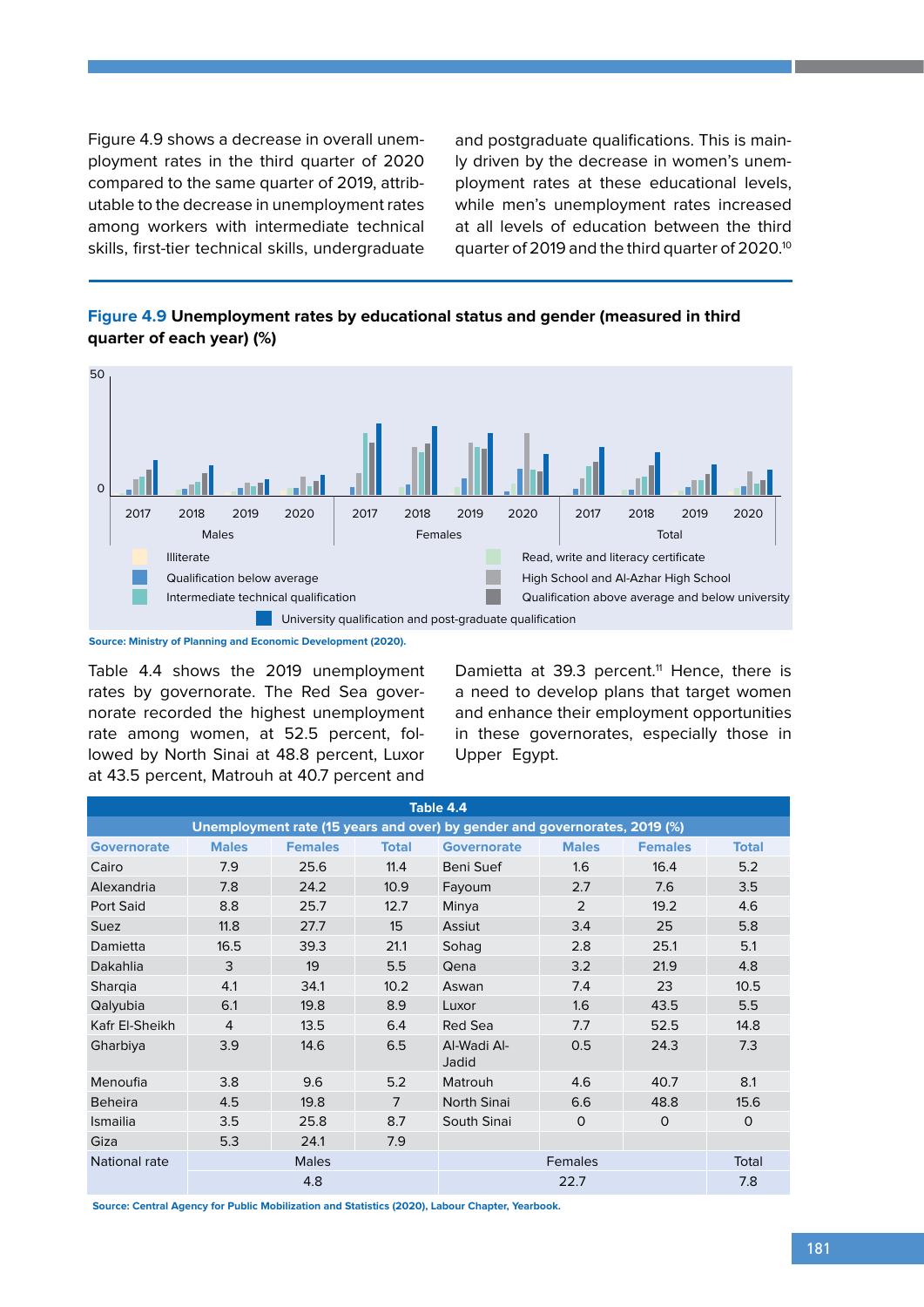Despite the clear improvement in unemployment rates among women, they remain high compared to the rates among men, and the overall share of women's participation in the labour force is still low. This is despite the improvement in education enrolment rates in pre-university education and graduation rates in higher education. As Figure 4.10 shows, women outnumber men among graduates of higher education.<sup>12</sup> The percentage of female graduates was 52.1 percent in 2018, up from 43.5 percent in 2014. These rates do not correspond to the labour market rates shown in Figure 4.6, which indicates a decline in the rates of female participation.

Women also made up a higher proportion of students enrolled in postgraduate studies in 2017/2018, as shown in Figure 4.11. Among students of diplomas and masters programs,

55.9 percent and 54.1 percent are women, respectively. At the doctoral level, men make up 52.8 percent of students and women 47.2 percent. This discrepancy may be due to a number of factors, the most important of which are cultural norms. A study prepared by the National Council for Women concluded that the low participation of women in the labour market, despite their high rates of education, is due to cultural legacies and the role that women play in supporting their families. On the demand side, the study indicated that the low rate of women's participation in the labour market is due to the lack of family-friendly employment opportunities available to women, especially with the shrinking of the public sector and the unwillingness of the private sector to employ women and invest in building their capabilities, given the high cost.<sup>13</sup>



#### **Figure 4.10 Gender breakdown of higher education graduates, 2014-2018 (%)**

## **Figure 4.11 Gender breakdown of students enrolled in graduate studies at universities and institutes, 2017/2018 (%)**



**Source: Central Agency for Public Mobilization and Statistics (2018), Graduates of Higher Education and Scientific Degrees.**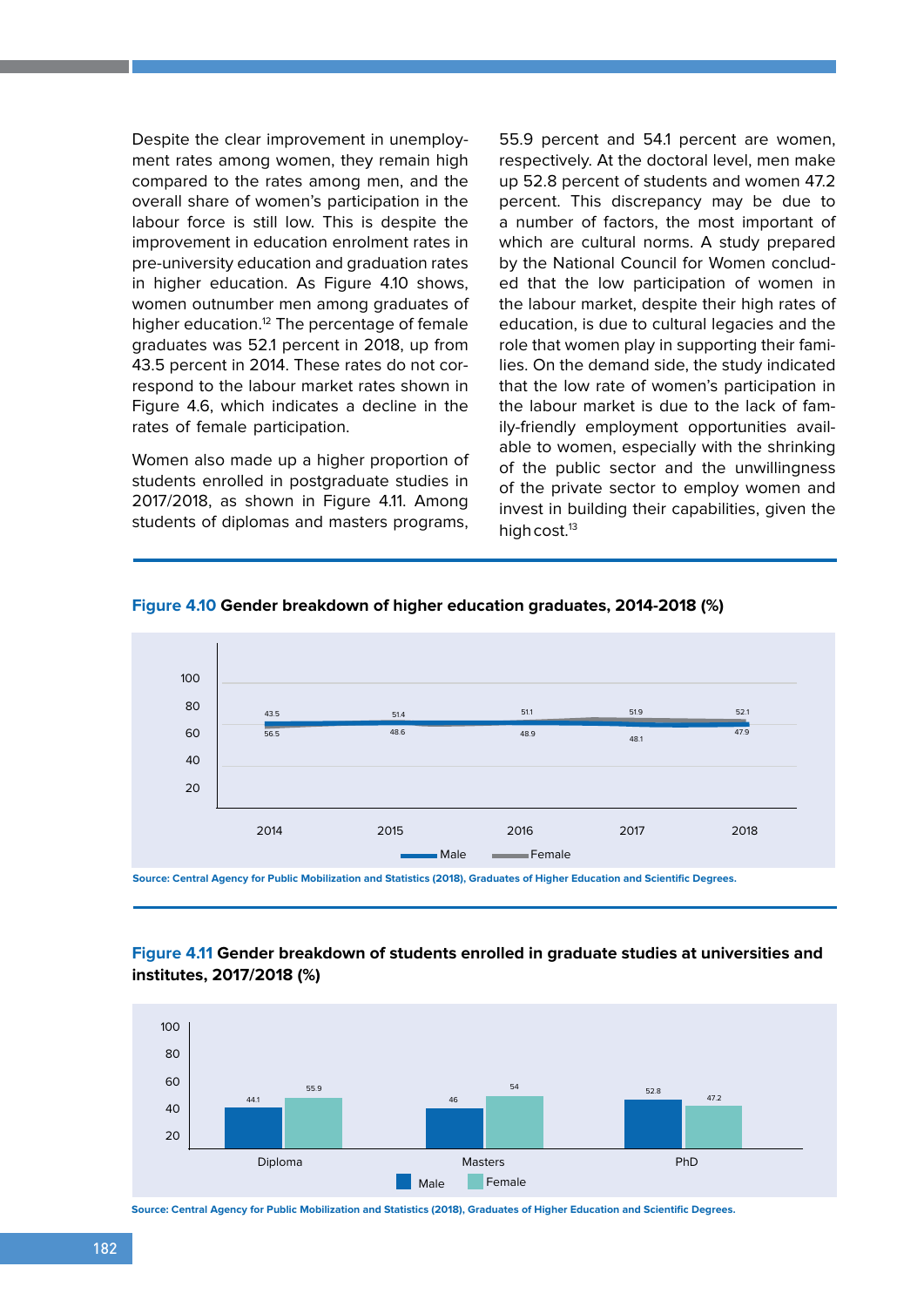Rural women contribute significantly to the agricultural sector, which is one of the most important economic sectors in the country. In Egypt, the concept of rural women encompass women who live in rural and desert environments, which includes about 4,625 villages and their dependencies. These women make up an estimated 27.8 percent of the population. Statistics from 2017 indicate that 53.8 percent of rural women are employed in the agricultural sector, forestry, logging, or fishing. Women also participate in most agricultural tasks and stages of agricultural production. The unemployment rate among rural women was 18.8 percent in 2017, compared to 7.1 percent among men.<sup>14</sup>

Egypt has implemented a national development programme that has benefited nearly 18,000 women, which includes providing soft loans to rural women through the Local Development Fund, and providing training and technical assistance to support them in micro and small-sized enterprises and handicrafts.<sup>15</sup>

A survey carried out by polling firm Baseera in 2018, in cooperation with the National Council for Women and the World Bank, looked at the living conditions and opportunities for rural women. Based on a sample of 1,054 rural women over 15 years old, it showed that 26 percent of rural women had not attended school, around 39 percent had attained an educational level less than the vocational and technical training, while 28 percent had attained vocational or technical training or higher and 6 percent attained a university degree. Of the women surveyed who were not higher education graduates, about 33 percent had not gone on to higher education due to marriage, 27 percent due to financial circumstances, 11 percent did not want to, and 9 percent did not do so because of customs and traditions.<sup>16</sup> This survey also showed, as illustrated in Figure 4.12, that 46 percent of women believe that recruiters prefer to hire men, while only 10 percent believe that recruiters prefer to hire women.



#### **Figure 4.12 Rural women's perception of recruiters' gender preferences (%)**

**Source: National Council for Women et.al. (2018).**

## **Women's participation in different economic sectors**

The percentage of women on company boards is one of the most important indicators of the extent to which women are empowered to lead and be involved in decision-making. In 2018, the share of women on the boards of directors of firms in the banking sector was 11.4 percent; for companies listed on the stock market it was 10.2 percent and

for public companies, 8.3 percent. Among public companies, the pharmaceutical sector has the highest representation of women, at 22 percent of board members.<sup>17</sup>

Table 4.5 shows women's participation in the public administration sector in 2019. The share of female employees in the public administration sector and in public companies appears low, at 12.4 percent in 2018. This figure rose slightly to 13.3 percent in 2019. Among sec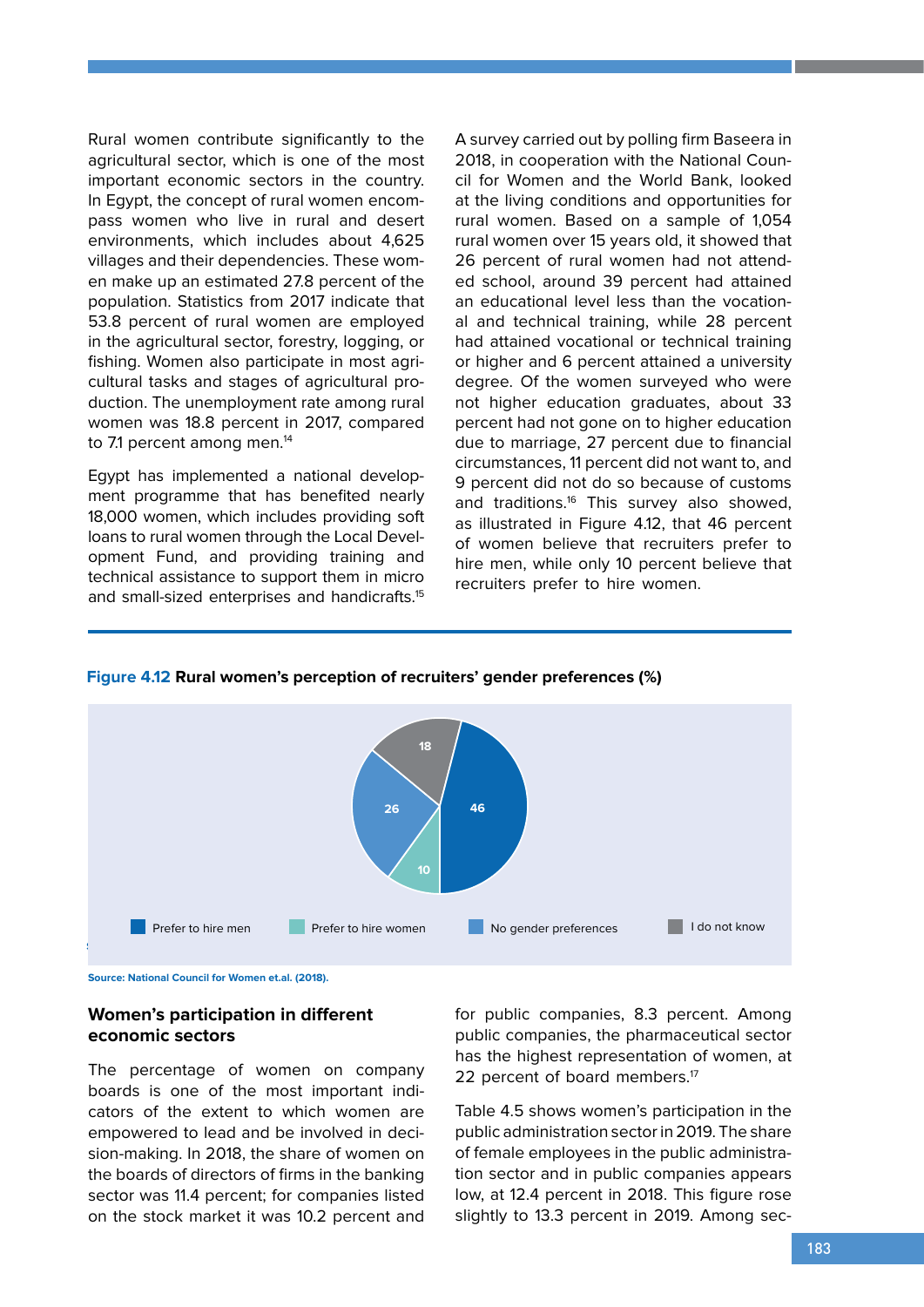tors, health, social and religious services sector had the largest participation of women, at 34.2 percent, followed by the finance and economy sector at 30.2 percent, and agriculture, public works and water resources sector at 22.7 percent. The housing and construction sectors saw the lowest rates of female participation, at just 6.7 percent. It should be noted that the Financial Supervisory Authority has obligated companies listed on the Egyptian stock exchange to have at least one female member on their boards of directors, according to decrees number 123 and 124 of 2019.<sup>18</sup>

With regard to government bodies, Table 4.7 indicates that the number of female employees had reached 25.4 percent in 2016/2017, up from 20.1 percent in 2015/2016. One of the possible reasons for this rise is that women prefer to work in the governmental sector due to its stability and favourable environment. There are also more opportunities for leadership positions and advancement compared to the private sector, as the working conditions in the private sector usually do not meet the requirements for women related to job security and working hours.<sup>19</sup> A study by the National Council for Women indicates that working women in Egypt suffer from many challenges, including low wages and limited opportunities for advancement.20

It should be noted that the Civil Service Law (Law No. 81 of 2016) enhances women's rights at work, guaranteeing them the right to apply for public positions in units of the State's administrative apparatus according to merit and without discrimination. It also gives women working in the civil service the right to promotion on the basis of seniority and performance and guarantees women the right to apply for leadership and supervisory positions. In addition, the law also guarantees women the right to apply for part-time work for three days a week at 65 percent pay. The law also offers sick and emergency leave, four months maternity leave, childcare leave, a leave to accompany a spouse or a patient, and to take leave on test days (for female employees enrolled in academic programmes) and in some cases to reduce the number of daily working hours.<sup>21</sup>

| Table 4.5                                                                                                           |              |            |              |              |            |              |  |  |  |
|---------------------------------------------------------------------------------------------------------------------|--------------|------------|--------------|--------------|------------|--------------|--|--|--|
| Civilian workers in the public sector and the public business sector according to<br>economic sector and gender (%) |              |            |              |              |            |              |  |  |  |
|                                                                                                                     |              | 2018       |              |              | 2019       |              |  |  |  |
| <b>Sectors</b>                                                                                                      |              |            |              |              |            |              |  |  |  |
|                                                                                                                     | Male $(\% )$ | Female (%) | <b>Total</b> | Male $(\% )$ | Female (%) | <b>Total</b> |  |  |  |
| Agriculture, public works<br>and water resources                                                                    | 73.4         | 26.6       | 17,321       | 77.3         | 22.7       | 22,412       |  |  |  |
| Industry, petroleum and<br>mineral resources                                                                        | 89.3         | 10.7       | 201,298      | 88.7         | 11.3       | 183.775      |  |  |  |
| Electricity                                                                                                         | 87.9         | 12.1       | 12,990       | 87.3         | 12.7       | 127.420      |  |  |  |
| Transportation                                                                                                      | 92.0         | 8.0        | 50,480       | 92.0         | 8.0        | 48.711       |  |  |  |
| Supply and internal trade                                                                                           | 82.5         | 17.5       | 34.148       | 82.5         | 17.5       | 30,367       |  |  |  |
| Finance and economy                                                                                                 | 75.2         | 24.8       | 62,666       | 69.8         | 30.2       | 70,063       |  |  |  |
| <b>Housing and Construction</b>                                                                                     | 93.8         | 6.2        | 222,091      | 93.3         | 6.7        | 212,163      |  |  |  |
| Health, social and<br>religious services                                                                            | 64.6         | 35.4       | 26.893       | 65.8         | 34.2       | 24.061       |  |  |  |
| Culture and media                                                                                                   | 83.1         | 16.9       | 1.968        | 83.0         | 17.0       | 1.901        |  |  |  |
| Tourism and aviation                                                                                                | 84.0         | 16.0       | 47,465       | 84.1         | 15.9       | 45,746       |  |  |  |
| Defense, security and<br>justice                                                                                    | 89.5         | 10.5       | 24,498       | 89.6         | 10.4       | 24,579       |  |  |  |
| Total                                                                                                               | 87.6         | 12.4       | 818,788      | 86.7         | 13.3       | 791.198      |  |  |  |

**Source: Central Agency for Public Mobilization and Statistics (2020), Labour Chapter, Yearbook.**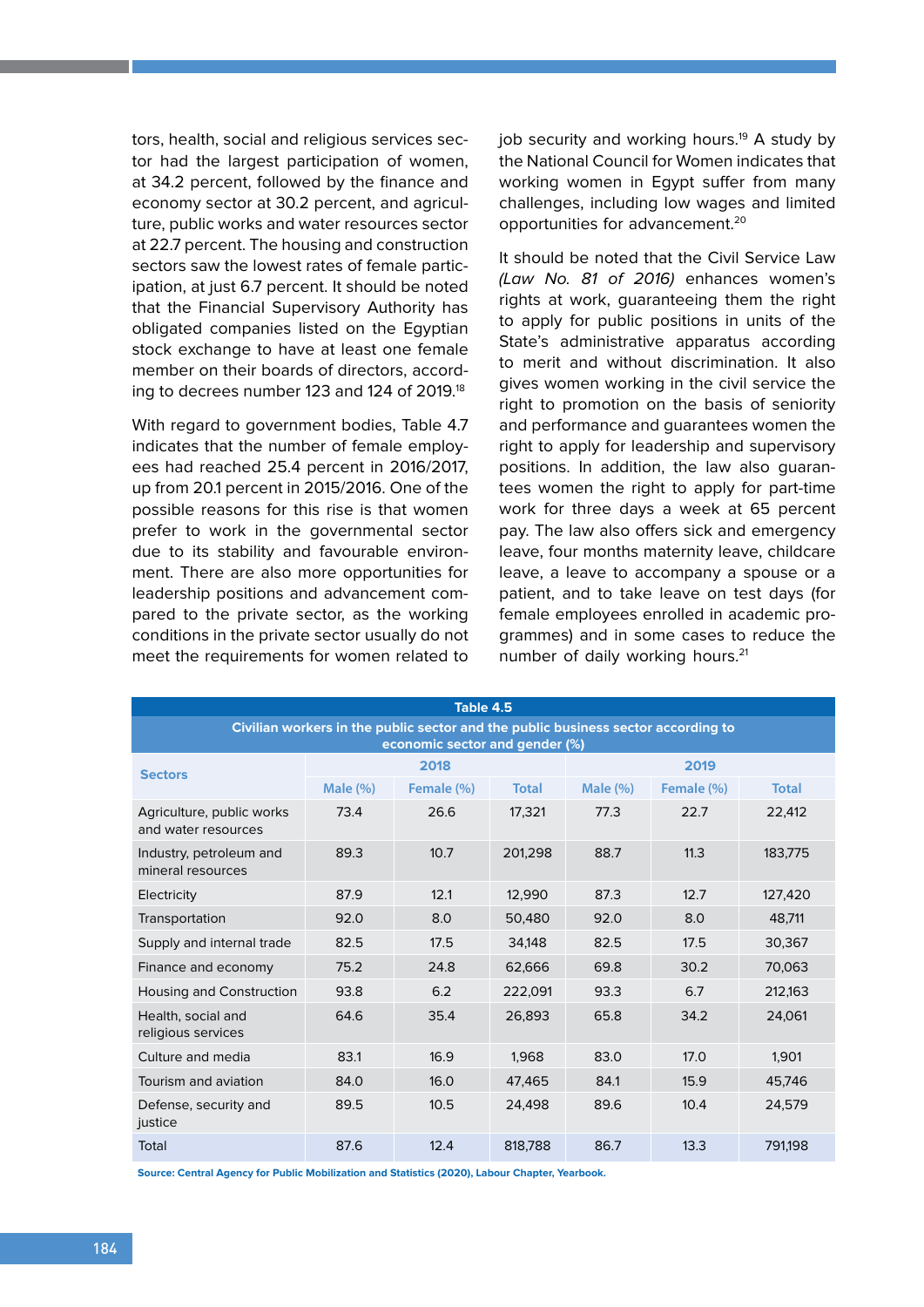Tables 4.6 and 4.7 show that, in government bodies, women make up more of the workforce in urban areas, at 41.8 percent, than in rural areas, at 28.3 percent.<sup>22</sup> This may reflect the importance of working in the government sector for women, as it is more suitable for their circumstances than the private sector in terms of working hours and the application of regulations and laws. However, it is clear that rural areas see a major discrepancy between genders, and this may be due to the nature of work in the countryside for women, which is dominated by work related to agriculture and other activities. In the private sector, the data shows the low participation rate of women; 14.8 percent for women inside establishments, and 13.3 percent women outside establishments, These low rates of participation indicate that the private sector should deploy more efforts to understand the unique challenges that women face in terms of working environment, including whether their regulations and rules are commensurate with women's conditions, the relevant laws, and the cultural norms that dominate society, and are then reflected in the idea of women occupying jobs in the private sector.

| Table 4.6                                                                                                     |                |               |                |                                 |                                  |                   |              |              |  |  |
|---------------------------------------------------------------------------------------------------------------|----------------|---------------|----------------|---------------------------------|----------------------------------|-------------------|--------------|--------------|--|--|
| Percentage of employed people (15 years and over) in rural and urban areas,<br>by sector and gender, 2018 (%) |                |               |                |                                 |                                  |                   |              |              |  |  |
|                                                                                                               |                |               |                |                                 | Sector (%)                       |                   |              |              |  |  |
| Location                                                                                                      | <b>Gender</b>  |               |                |                                 | <b>Private</b>                   |                   |              | <b>Total</b> |  |  |
|                                                                                                               |                | <b>Public</b> | <b>General</b> | <b>Inside</b><br>establishments | <b>Outside</b><br>establishments | <b>Investment</b> | <b>Other</b> | (%)          |  |  |
| Urban                                                                                                         | <b>Males</b>   | 58.2          | 85.7           | 84.9                            | 93.6                             | 83.2              | 68.3         | 81.2         |  |  |
|                                                                                                               | <b>Females</b> | 41.8          | 14.3           | 15.1                            | 6.4                              | 16.8              | 31.7         | 18.8         |  |  |
| Rural                                                                                                         | <b>Males</b>   | 70.7          | 93.9           | 85.5                            | 84.3                             | 90.8              | 66           | 82.2         |  |  |
|                                                                                                               | Females        | 28.3          | 6.1            | 14.5                            | 15.7                             | 9.2               | 34           | 17.8         |  |  |
| Total                                                                                                         | <b>Males</b>   | 65            | 89.3           | 85.2                            | 86.7                             | 86.4              | 67.2         | 81.8         |  |  |
|                                                                                                               | <b>Females</b> | 35            | 10.7           | 14.8                            | 13.3                             | 13.6              | 32.8         | 18.2         |  |  |

**Source: The percentages were calculated according to the figures issued by the Central Agency for Public Mobilization and Statistics. (2019). Compiled Annual Bulletin of Manpower Research.** 

| Table 4.7                                  |                              |           |                              |             |           |  |  |  |  |
|--------------------------------------------|------------------------------|-----------|------------------------------|-------------|-----------|--|--|--|--|
| Employees in the government, by gender (%) |                              |           |                              |             |           |  |  |  |  |
|                                            | <b>Fiscal year 2015/2016</b> |           | <b>Fiscal year 2016/2017</b> |             |           |  |  |  |  |
| Males $(\%)$                               | Females (%)                  | Total     | Males (%)                    | Females (%) | Total     |  |  |  |  |
| 79.9%                                      | 20.1%                        | 5,771,915 | 74.6%                        | 25.4%       | 5,022,821 |  |  |  |  |

**Source: Central Agency for Public Mobilization and Statistics (2019). Yearbook.**

## **Women and microfinance**

A large number of women are employed in Egypt's informal sector, including self-employment in small and micro-sized enterprises. It is worth noting that the Investment Law, (Law No. 72 of 2017),promotes equality in invest-

ment opportunities and therefore confirmed the right of women to access investment opportunities without discrimination. Law No. 152 of 2020 regarding the development of micro, small and medium-sized enterprises also provided incentives and tax and customs exemptions for these businesses, which has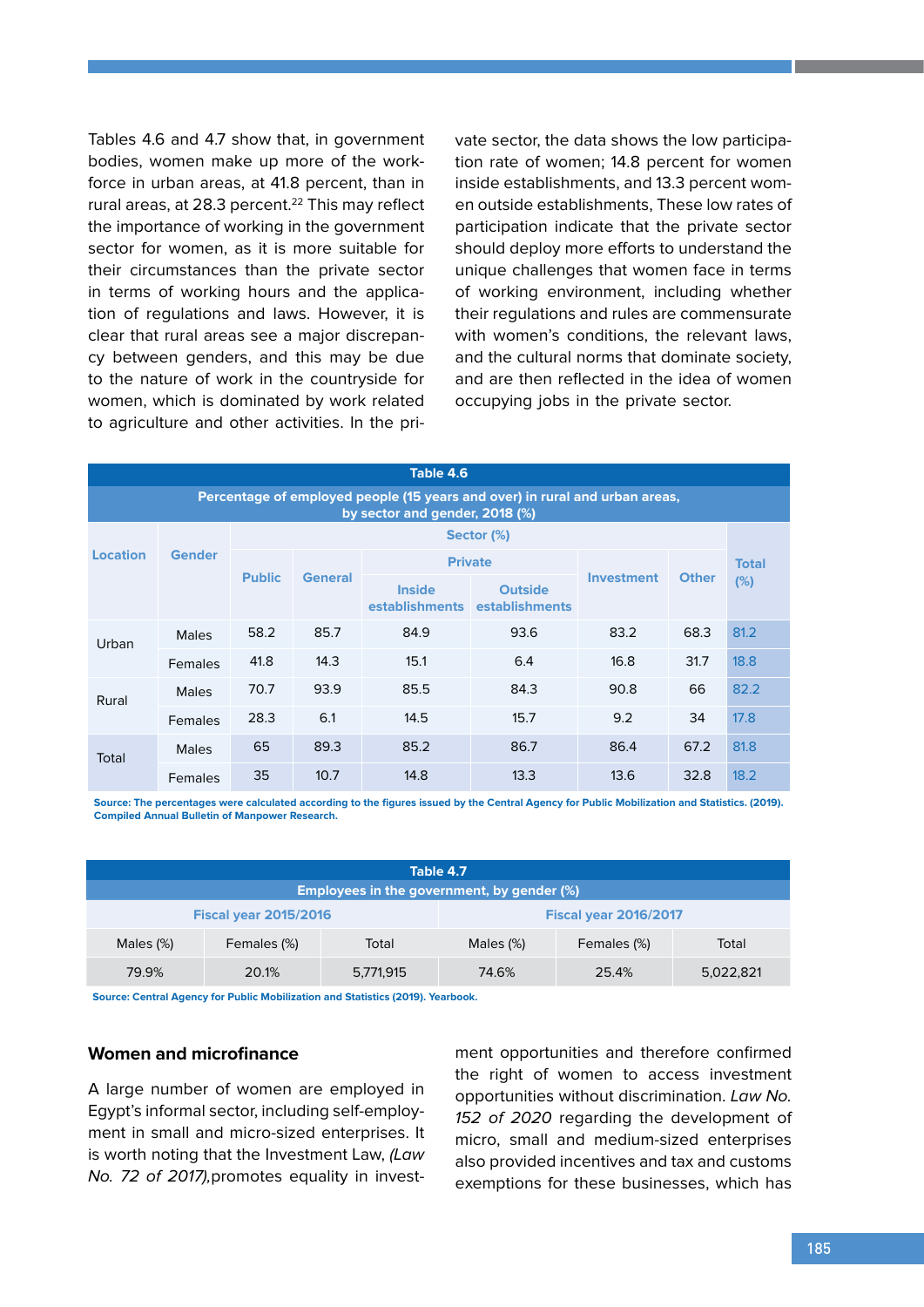greatly benefited women. It is clear that Egypt is making efforts to enhance the economic empowerment of women through the provision of microfinance. As Table 4.8 shows, the values of microfinance balances affiliated with the Financial Supervisory Authority, and the number of beneficiaries, grew in the second quarter of 2020 compared to the same quarter of the previous year. Women also held the largest share of microfinance balances, and the number of female beneficiaries at the end of the second quarter of 2020 stood at about 1.97 million, with financing balances of EGP 8.19 billion. This is up from about 1.93 million beneficiaries at the end of the second quarter of 2019, and a financing balance of EGP 6.82 billion.

Male beneficiaries, by contrast, amounted to about 1.1 million in the second quarter of 2020, with financing balances of EGP 9.03 billion, compared to about 1 million beneficiaries at the end of the second quarter of 2019, with a balance of EGP  $6.97$  billion.<sup>23</sup> Both men and women have seen large increases in financing, which reflects the level of support for small businesses, and a recognition of their role in promoting economic growth and reducing poverty.

|                                                            | Table 4.8                         |                           |                                             |                               |                            |                           |                                             |                           |  |  |
|------------------------------------------------------------|-----------------------------------|---------------------------|---------------------------------------------|-------------------------------|----------------------------|---------------------------|---------------------------------------------|---------------------------|--|--|
| Microfinance activity according to gender of beneficiaries |                                   |                           |                                             |                               |                            |                           |                                             |                           |  |  |
| <b>Beneficiary</b>                                         |                                   |                           | End of the second quarter of 2019           | End of second quarter of 2020 |                            |                           |                                             |                           |  |  |
| <b>Type</b>                                                | Number of<br><b>Beneficiaries</b> | Percen-<br>tage<br>$(\%)$ | <b>Funding</b><br>balances in<br><b>EGP</b> | Percen-<br>tage<br>$(\%)$     | Number of<br>beneficiaries | Percen-<br>tage<br>$(\%)$ | <b>Funding</b><br>balances in<br><b>EGP</b> | Percen-<br>tage<br>$(\%)$ |  |  |
| <b>Males</b>                                               | 10,047,91                         | 34.23                     | 6,971,997,651                               | 50.55                         | 11,256,46                  | 36.26                     | 9,031,141,840                               | 52.44                     |  |  |
| Females                                                    | 19,302,44                         | 65.77                     | 6,821,427,419                               | 49.45                         | 19,790,17                  | 63.74                     | 8,191,046,696                               | 47.56                     |  |  |

**Source: The Financial Supervisory Authority (2020), the report of the second quarter of 2020 on microfinance activity.**

#### **Box 4.3 Egyptian women's guide to entrepreneurship**

**•** In the context of promoting women's economic empowerment and encouraging innovation and entrepreneurship, the National Council for Women, the Egyptian Centre for Economic Studies, and Canadian Aid have prepared the Egyptian Women's Entrepreneurship Guide, with the aim of promoting economic empowerment of Egyptian women. The guide was prepared in the colloquial language to facilitate the assimilation of the information available therein. The National Council for Women participated in the preparation of training courses on the guide in cooperation with the Centre.



- **•** The guide aims to build the capacities of women who want to start establishing a project to help them generate a suitable income, in addition to helping women who already have a project and want to expand it, or who face problems in implementing it, by providing advice and directions through this guide.
- The guide is divided into four main parts, the first of which includes how to enter the world of business and the basic information that women need to enter it, and the second part includes an explanation of the project stages and the services related to each of them, and data on where to provide these services. The third part includes a detailed explanation of the steps for establishing the project, and the fourth part deals with an information bank that includes the names and means of communication of all the parties that women can deal with in the project stages.

**Source: Micro, Small and Medium Enterprises Development Agency**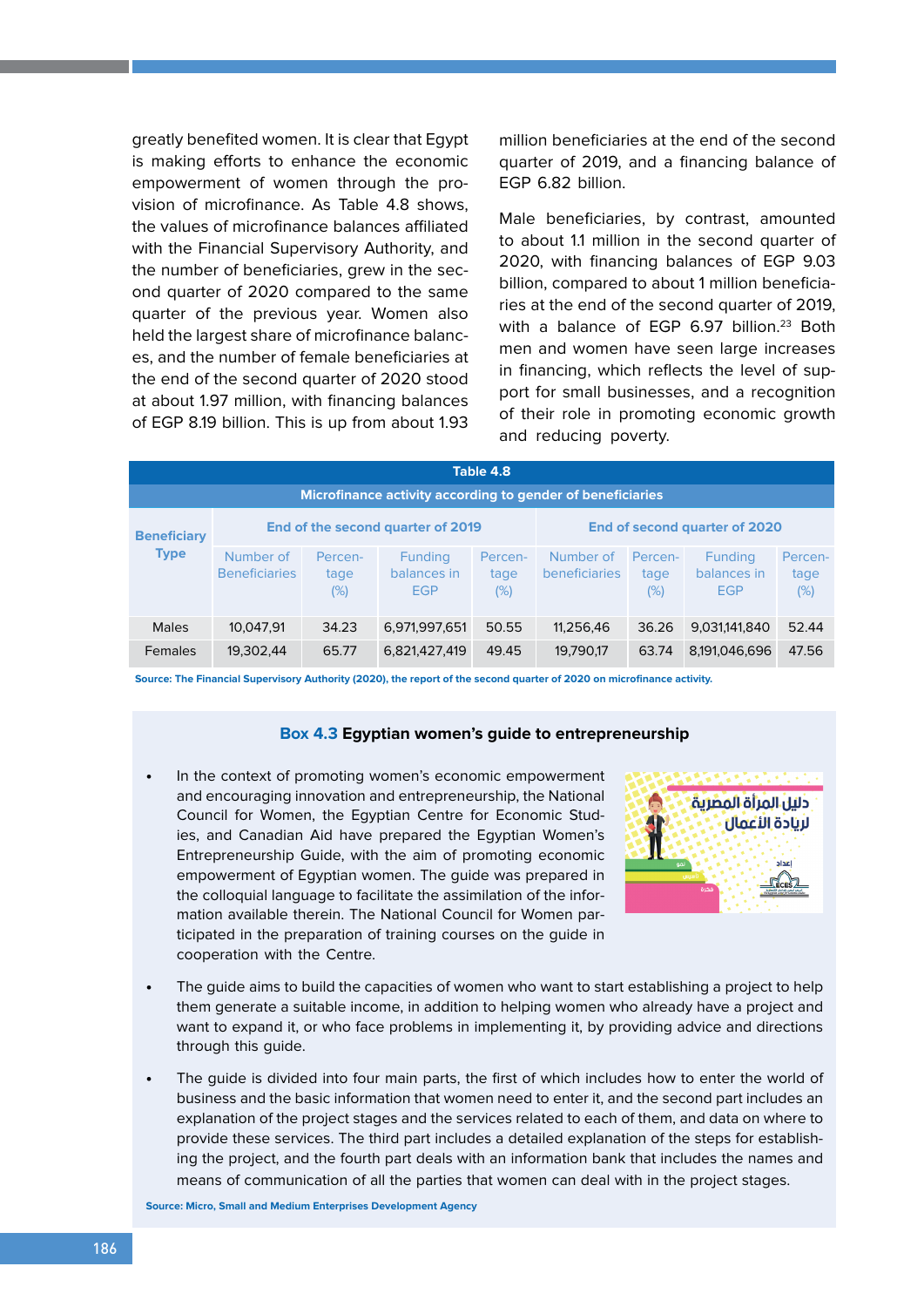Table 4.9 shows the funding provided by the Micro, Small and Medium Enterprises Development Agency to micro and smallsized enterprises. In contrast to the Financial Supervisory Authority, the largest proportion of funding from this agency went to male-led projects. The table shows that the lending rate has increased over the past few years compared to the years 2010, 2011 and 2012, and that 2017 witnessed the largest number of micro and small-sized enterprises for women. The table also shows that micro enterprises are the most favoured by women, with 48 percent owned by women (compared to 27 percent for small enterprises). This may be due to the ease with which women can manage these projects in terms of repaying loans. Also, micro enterprises can be set up by those most in need, who cannot meet the commitments involved in a small business.

|                                                                                                                    |              |                           |                       | Table 4.9                                     |                           |                |                      |                                               |  |
|--------------------------------------------------------------------------------------------------------------------|--------------|---------------------------|-----------------------|-----------------------------------------------|---------------------------|----------------|----------------------|-----------------------------------------------|--|
| Financing of micro and small enterprises by the Micro, Small and Medium Enterprises Development Agency<br>(MSMEDA) |              |                           |                       |                                               |                           |                |                      |                                               |  |
| Year                                                                                                               |              |                           | <b>Small projects</b> |                                               |                           |                | <b>Micro lending</b> |                                               |  |
|                                                                                                                    |              | <b>Number of projects</b> |                       | <b>Disbursements in</b><br><b>EGP million</b> | <b>Number of projects</b> |                |                      | <b>Disbursements in</b><br><b>EGP million</b> |  |
|                                                                                                                    | <b>Males</b> | <b>Females</b>            | <b>Males</b>          | <b>Females</b>                                | <b>Males</b>              | <b>Females</b> | <b>Males</b>         | <b>Females</b>                                |  |
| 2010                                                                                                               | 6,787        | 2,573                     | 477                   | 129                                           | 72,168                    | 83,588         | 298                  | 211                                           |  |
| 2011                                                                                                               | 13,282       | 4,670                     | 999                   | 273                                           | 61,951                    | 65,033         | 279                  | 193                                           |  |
| 2012                                                                                                               | 13,485       | 4,272                     | 1,260                 | 259                                           | 79,122                    | 69,094         | 400                  | 231                                           |  |
| 2013                                                                                                               | 9,403        | 3,126                     | 1,529                 | 251                                           | 97,791                    | 67,487         | 553                  | 311                                           |  |
| 2014                                                                                                               | 12,530       | 3,516                     | 1,739                 | 372.3                                         | 86,711                    | 75,560         | 570.8                | 347.8                                         |  |
| 2015                                                                                                               | 14,954       | 4,389                     | 2,570                 | 504.3                                         | 104,870                   | 83,406         | 900.8                | 513.2                                         |  |
| 2016                                                                                                               | 12,215       | 4.841                     | 1,743                 | 484.6                                         | 96,807                    | 90.814         | 947                  | 590                                           |  |
| 2017                                                                                                               | 11,206       | 4,955                     | 2,093                 | 722                                           | 114,781                   | 121,216        | 1,333.5              | 935                                           |  |
| 2018                                                                                                               | 12,077       | 4,467                     | 1,702                 | 647                                           | 120,192                   | 114,339        | 1890                 | 1,237                                         |  |

**Source: Central Agency for Public Mobilization and Statistics (2019), Statistical Yearbook, Social Welfare Chapter.**

According to a the labour force survey carried out by CAPMAS in the first quarter of 2020, the number of self-employed workers was 3.527 million, including 3.171 million men and 356,000 women.Furthermore, the number of people who work at a family business or project without pay was 1.594 million, of whom 660,000 were men and 934,000 women.24 These data indicate a significant increase in the number of women who are working without pay, which is usually the result of cultural norms and customs. More effort should be made to raise awareness of women's right to be paid for their work, even in family projects.

#### **Women and financial inclusion**

Egypt is a member of the international Alliance for Financial Inclusion through its central bank. The network seeks to encourage member countries to adopt financial inclusion policies with the goal of reducing poverty. Egypt has also adopted the Maya Declaration, which was issued in 2011 and is a general framework through which financial institutions set key goals for financial inclusion and integrate them into national policies. The Maya Declaration aims to contribute to the achievement of the SDGs, in particular the goal related to poverty reduction.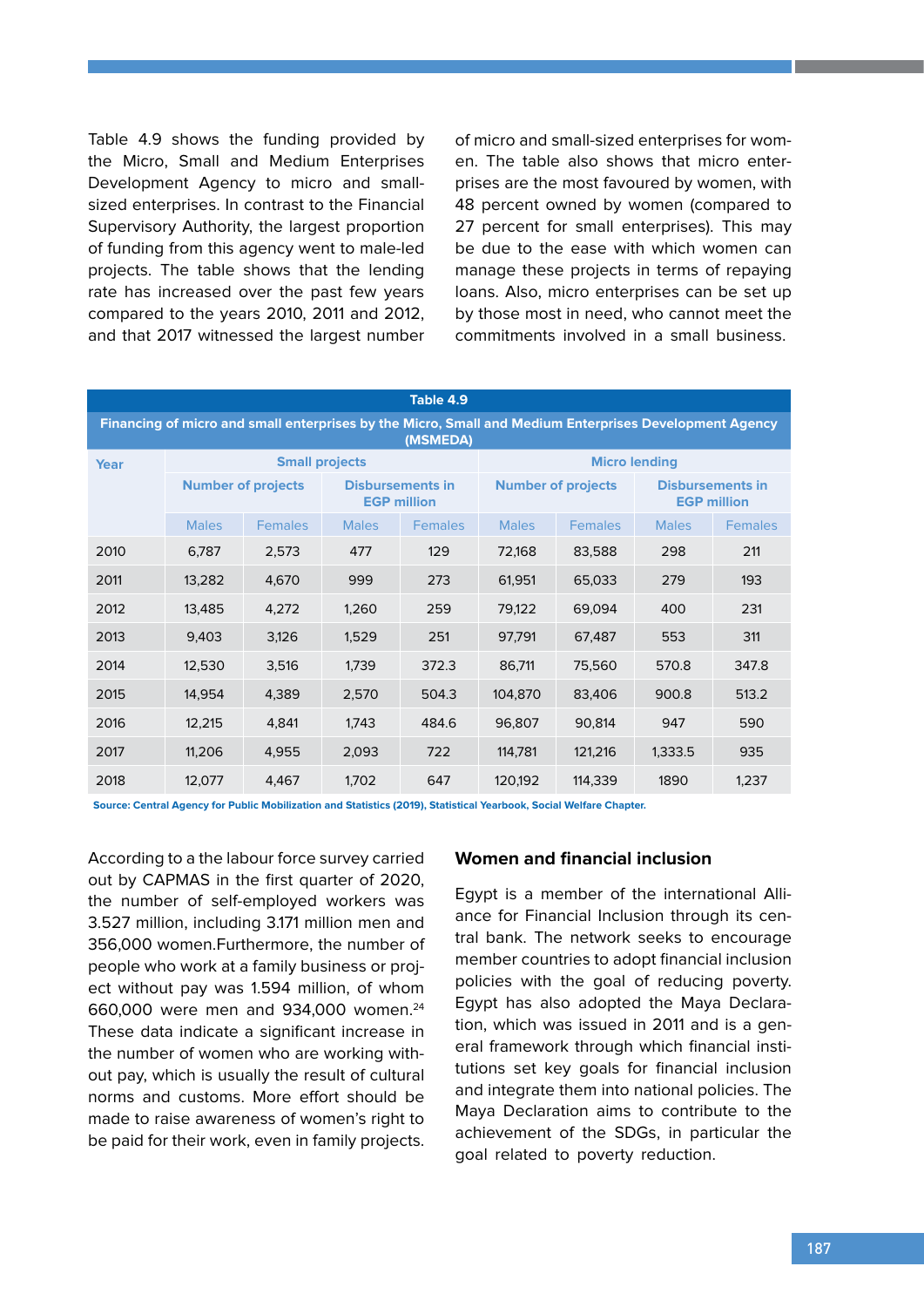Financial inclusion for women is at the top of Egypt's priorities, whether in the Sustainable Development Strategy: Egypt Vision 2030, or in the National Strategy for the Empowerment of Egyptian Women 2030, which sets out the development of mechanisms to expand financial inclusion and women's access to various financial services. In the past few years, many efforts have been made to enhance financial inclusion for women, such as the signing of a memorandum of understanding between the Central Bank of Egypt and the National Council for Women on the promotion of financial inclusion. It aims to do so by raising savings rates and encouraging women's entrepreneurship by boosting their access to financial services, especially banking services. It also aims to increase financial awareness by spreading financial know-how among female school pupils and university students.<sup>25</sup> In addition, a digital savings and lending programme based on electronic wallets was launched. A media campaign dedicated to financial inclusion and increasing financial know-how and addressing harmful cultural norms was also carried out, benefiting about 119,170 women through 2019. Furthermore, the first phase of a training-of-trainers programme to raise awareness of financial inclusion was implemented, which benefited around 883 rural women nationwide.

| <b>Table 4.10</b>                                                                 |                |                |                |                |                |                |  |  |  |
|-----------------------------------------------------------------------------------|----------------|----------------|----------------|----------------|----------------|----------------|--|--|--|
| Egypt's progress on Global Financial Inclusion Index indicators (%)               |                |                |                |                |                |                |  |  |  |
| <b>Indicators</b>                                                                 |                | 2011           |                | 2014           | 2017           |                |  |  |  |
| <b>Percentage of individuals above 25 years</b><br>who                            | <b>Males</b>   | <b>Females</b> | <b>Males</b>   | <b>Females</b> | <b>Males</b>   | <b>Females</b> |  |  |  |
| have bank accounts                                                                | 13             | $\overline{7}$ | 19             | 9              | 39             | 27             |  |  |  |
| have accounts in financial institutions                                           | 13             | $\overline{7}$ | 18             | 9              | 37             | 27             |  |  |  |
| used the internet to pay bills in the past<br>year                                |                |                |                |                | 2              | $\overline{2}$ |  |  |  |
| used the Internet to pay bills or to<br>purchase products online in the past year |                |                | 2              | $\mathbf{1}$   | $\overline{4}$ | 3              |  |  |  |
| saved in financial institutions                                                   | 1              | $\mathbf{1}$   | $\overline{4}$ | $\overline{4}$ | 9              | $\overline{4}$ |  |  |  |
| own debit cards                                                                   | 8              | 3              | 13             | 6              | 29             | 21             |  |  |  |
| own credit cards                                                                  | $\overline{2}$ | $\mathbf{1}$   | 3              | $\mathbf{1}$   | $\overline{4}$ | 3              |  |  |  |
| sent or received transfers from Egyptians<br>abroad                               |                |                | 12             | 10             | 23             | 16             |  |  |  |
| have bank accounts via mobile phone                                               |                |                | 2              | $\mathbf{O}$   | 3              | 1              |  |  |  |

**Source: World Bank. Global Findex Database.**

Despite the remarkable improvement in some of the indicators included in the Global Financial Inclusion Index shown in Table 4.10, the percentage of both men and women with access to financial services is still low. There is also a clear gap between men and women in terms of these indicators, and although the percentage of women with bank accounts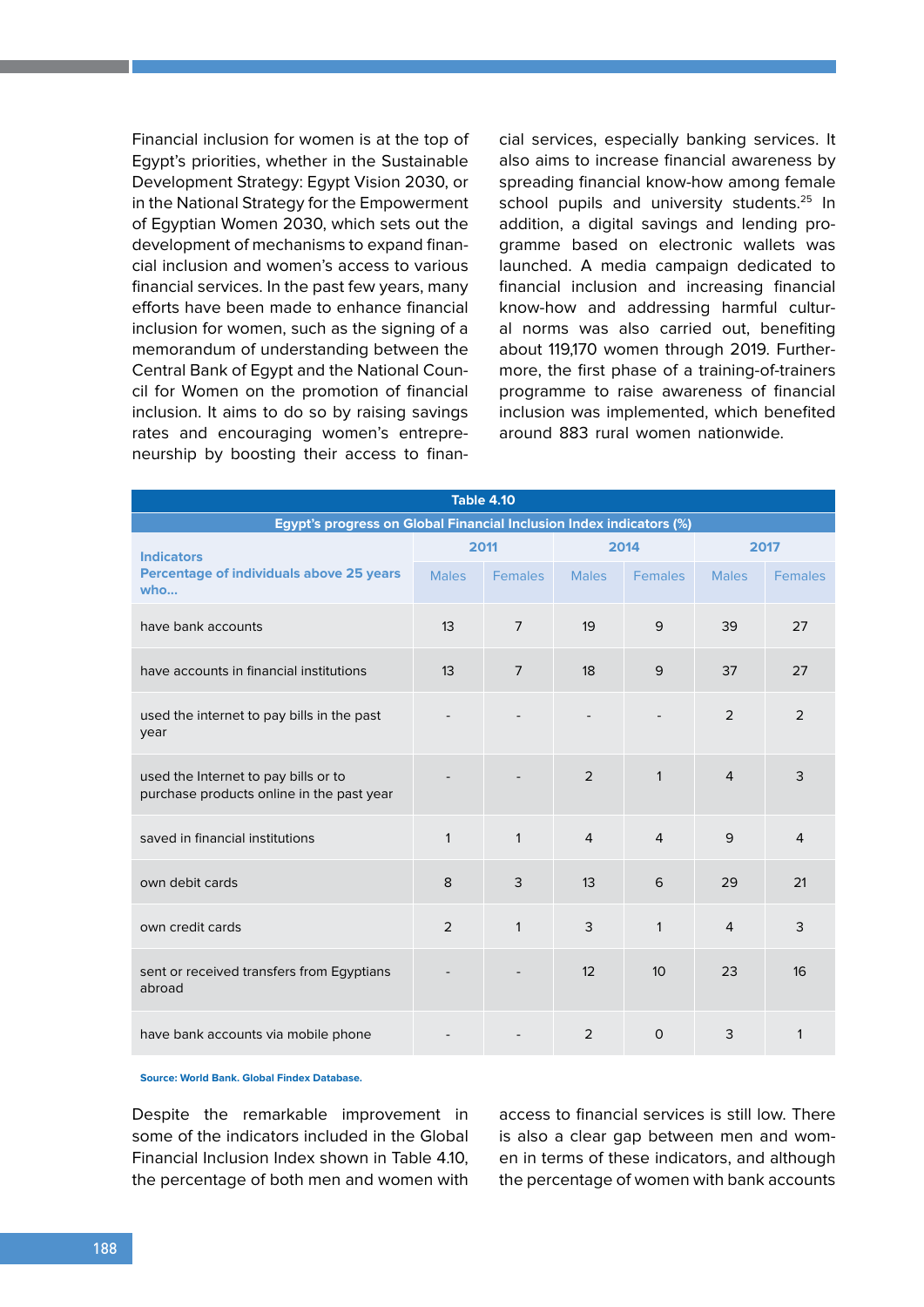increased from 9 percent in 2014 to 27 percent in 2017, this figure is still low compared to the figures for men, which increased from 19 percent in 2014 to 39 percent in 2017.

The table also shows the low number of people who use the Internet to pay bills, at just 2 percent for both genders, which may indicate poor financial literacy. The percentage of women with credit cards was also lower than that of men, going up from 1 percent in 2014 to 3 percent in 2017, compared to an increase from 3 percent to 4 percent among men. The figures for both genders, however, are low. The use of bank accounts via mobile phone was 2 percent for men in 2014 and 3 percent 2017, compared to an increase from 0 percent to 1 percent among women over the same period.

Consideration of the issue of women's financial inclusion in Egypt requires addressing both supply and demand. On the supply side, one of the main challenges is the weakness of financial products and services to meet financial needs. On the demand side, there is a need to enhance women's financial capabilities and improve financial knowledge and culture, in order to encourage women to

obtain and use financial products.<sup>26</sup> In general, there is a considerable challenge regarding the availability of data related to financial inclusion, but in 2018, the Central Bank of Egypt established a comprehensive database to collect and analyse data and information from the banking sector related to financial inclusion, in order to determine the real number of users of banking services.

In addition, in 2016, the Central Bank of Egypt prepared a supply-side gap analysis to measure financial inclusion, supplemented by a limited demand-side survey to verify the use of financial services. Figure 4.13 shows the use of financial services by type. As the figure shows, the gender gap in the use of financial services reaches half in some services, such as services related to borrowing, savings and insurance, which illustrates the need for more consistent policies aimed at enhancing women's financial inclusion.

A survey conducted by Baseera at the beginning of 2017 found that 71.4 percent of women were excluded from financial inclusion efforts for a variety of reasons, compared to 63.9 percent of men.



#### **Figure 4.13 Gender breakdown of financial service use by type, 2016**

**Source: AFI, Central Bank of Egypt and bridging the gap (2019). Integrating gender and women's financial inclusion into the Central Bank Of Egypt's (CBE) Framework: Case study.**

In addition, the 2018 survey of rural women carried out by Baseera, in cooperation with the National Council for Women and the World Bank, regarding the living conditions and opportunities for rural women, indicated that about 20 percent of the women surveyed had bank branches in their villages, while 68 percent had branches of Egypt Post, the governmental agency responsible for the postal service and a provider of financial services.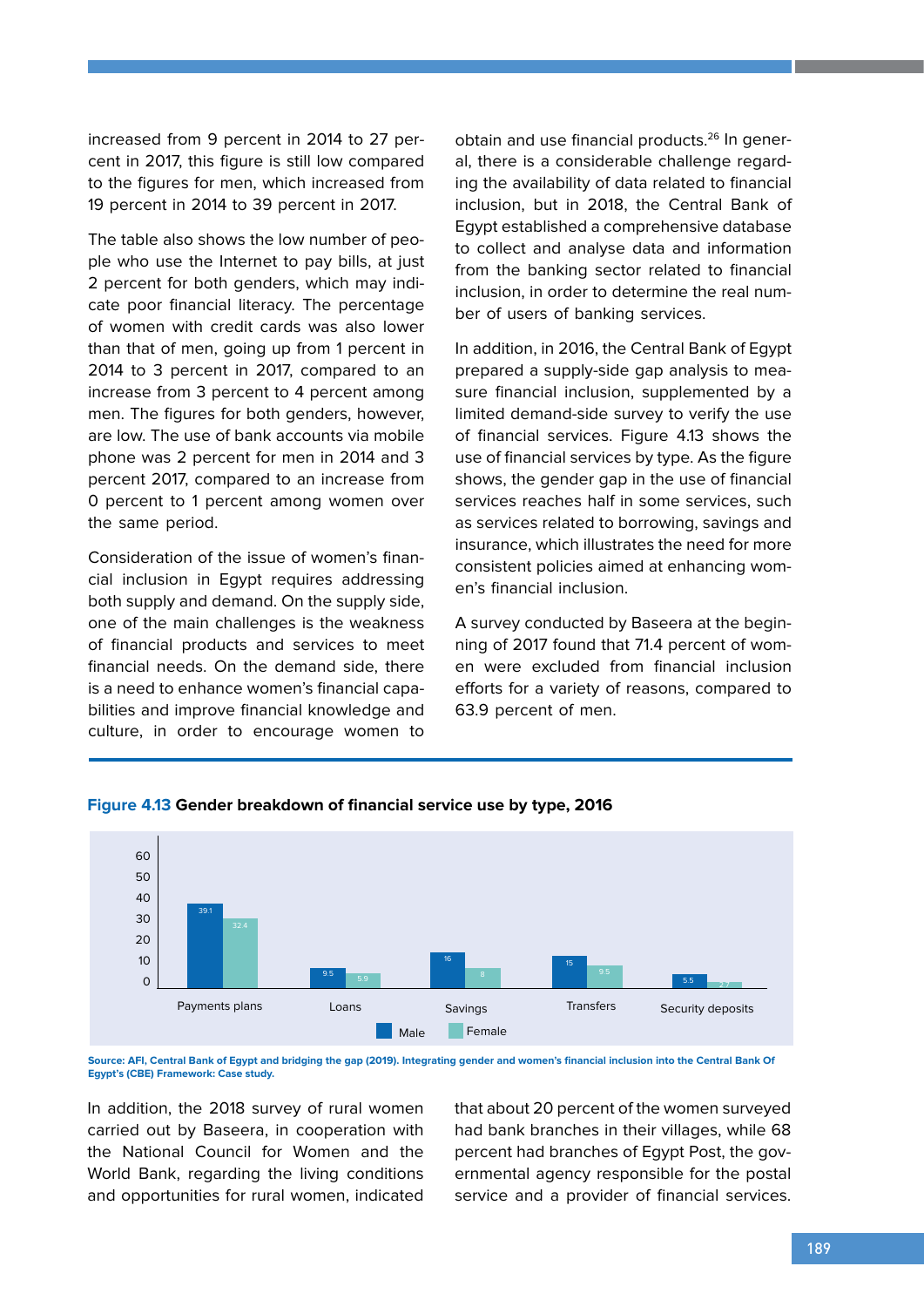According to Figure 4.14, the largest number of respondents, or 35 percent, said they preferred to keep their money with Egypt Post, followed by banks at 29 percent. These figures, though somewhat low, are a positive indicator of women's awareness of the saving process via banking institutions. The least popular response was to store wealth via purchasing agricultural land, at 1.4 percent of respondents.27





Use of mobile phones is one of the factors that boosts financial inclusion. Table 4.11 shows data regarding mobile phone users by place of residence and its type, showing the increase in the percentage of women who own mobile phones from 72.4 percent in 2013/2014 to 87.9 percent in 2017/2018. The breakdown for urban and rural areas is 82.4 percent and 74.2 percent respectively in 2013/2014, increasing to 91 percent and 86.7

percent in 2017/2018. This indicates the results of the targeting of women in recent years and the enhancement of communication services availability. The table also shows the narrowing of the gap between men and women with regard to the use of mobile phones, with the percentage of women reaching 87.9 percent in 2017/2018 compared to 89.2 percent for men in the same year.

| <b>Table 4.11</b>                                                                                           |                                                               |      |      |      |      |  |  |  |  |
|-------------------------------------------------------------------------------------------------------------|---------------------------------------------------------------|------|------|------|------|--|--|--|--|
| Percentage of individuals (aged 6 and over) who own a mobile phone,<br>by gender and place of residence (%) |                                                               |      |      |      |      |  |  |  |  |
|                                                                                                             | 2014/2015<br>2015/2016<br>2013/2014<br>2016/2017<br>2017/2018 |      |      |      |      |  |  |  |  |
| Males                                                                                                       | 82.8                                                          | 82.9 | 86.6 | 90.7 | 89.2 |  |  |  |  |
| <b>Females</b>                                                                                              | 72.4                                                          | 79   | 82.9 | 84.2 | 87.9 |  |  |  |  |
| Urban                                                                                                       | 82.4                                                          | 83.6 | 88.6 | 90.5 | 91   |  |  |  |  |
| Rural                                                                                                       | 74.2                                                          | 78.9 | 81.8 | 85.2 | 86.7 |  |  |  |  |
| Total                                                                                                       | 77.8                                                          | 81   | 84.8 | 87.5 | 88.6 |  |  |  |  |

**Source: Central Agency for Public Mobilization and Statistics (2019), The National Statistical Report to Follow up on the Indicators of the Sustainable Development Goals 2030 in Egypt.**

As is clear from the above analysis, Egypt is exerting efforts to promote the economic empowerment of women (see Figure 4.15). Attention is paid to small and medium-sized enterprises because of their importance in providing job opportunities for women, in addition focusing on the sectors that have a high rate of participation by women, such as agriculture, as well as strengthening the role of female investors. The emergence of the

**Source: National Council for Women (2018).**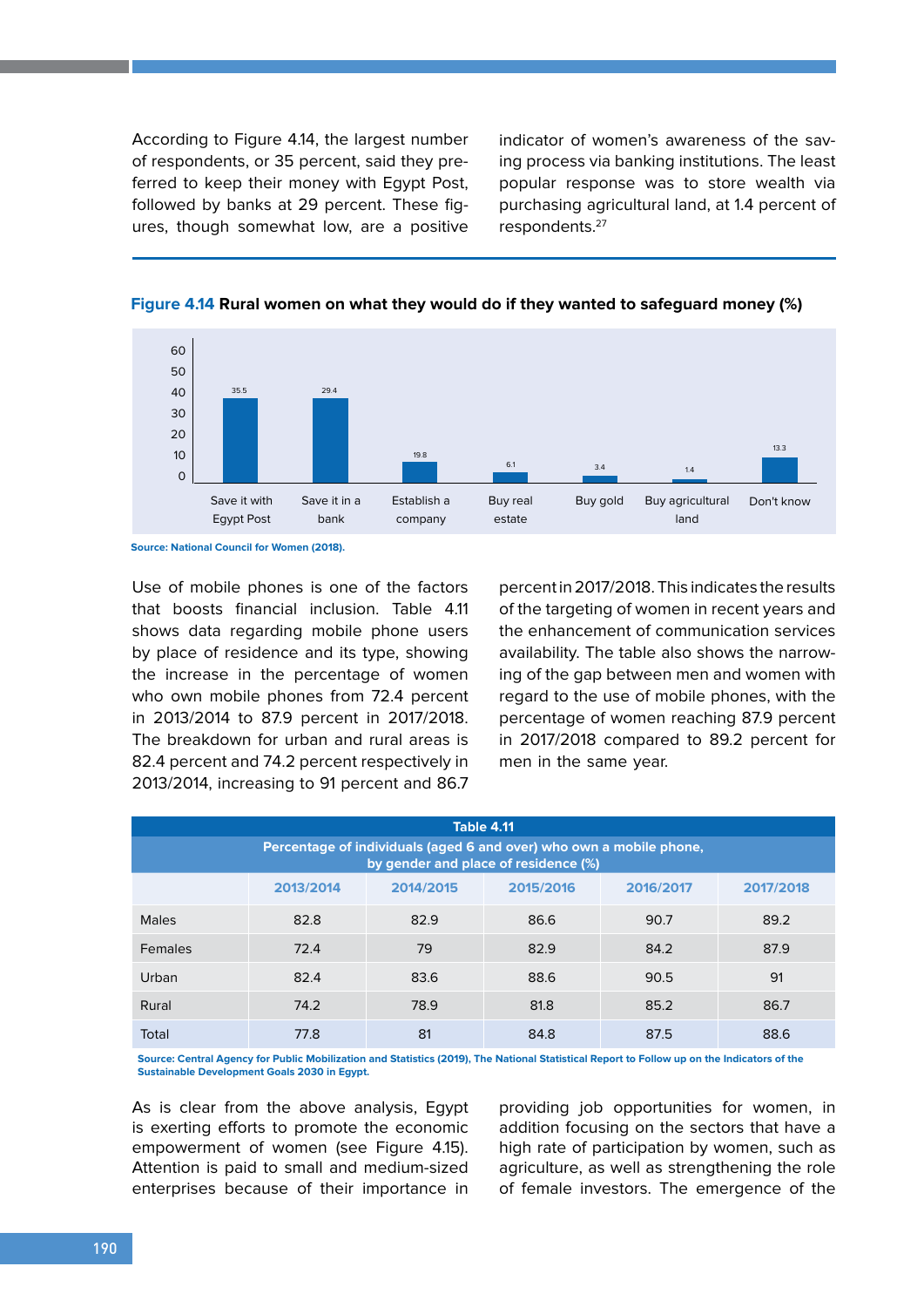COVID-19 pandemic in 2020 will likely have a positive impact on issues of financial inclusion and electronic transactions for Egyptian women. However, there is still a need to

continue formulating policies and plans that secure the greater integration of women into the economy.

#### **Box 4.4 Efforts towards women's economic empowerment**

The Mastoura programme was launched via Nasser Social Bank to provide financing to women, with the aim of transforming them from recipients of support into effective and productive components of society. A total of EGP 320 million has been disbursed to more than 19,000 beneficiaries, in addition to allocating 3,000 Mastoura loans for women with special needs, in order to integrate them into economic life.

In addition, Working Women's Service Centres were established with the aim of encouraging women to participate in the labour market. There are 41 centres in 22 governorates, and 195,000 beneficiaries. Development and expansion of nurseries for working women's children has also taken place, in order to ensure investment in early childhood.

Projects including the Women and Work project, the Provide Goodness project, and the One Village One Product project, have been implemented to promote women's economic empowerment through information technology.

The Adha Wadud initiative has been launched to enable women to create handicrafts with an authentic Egyptian character, and to develop and promote their work.

The Egyptian Cotton from Planting to Harvesting initiative was launched to train women in improved harvesting, in order to increase cotton productivity.

**Source: National Council for Women**

#### **Figure 4.15 Economic empowerment in numbers**

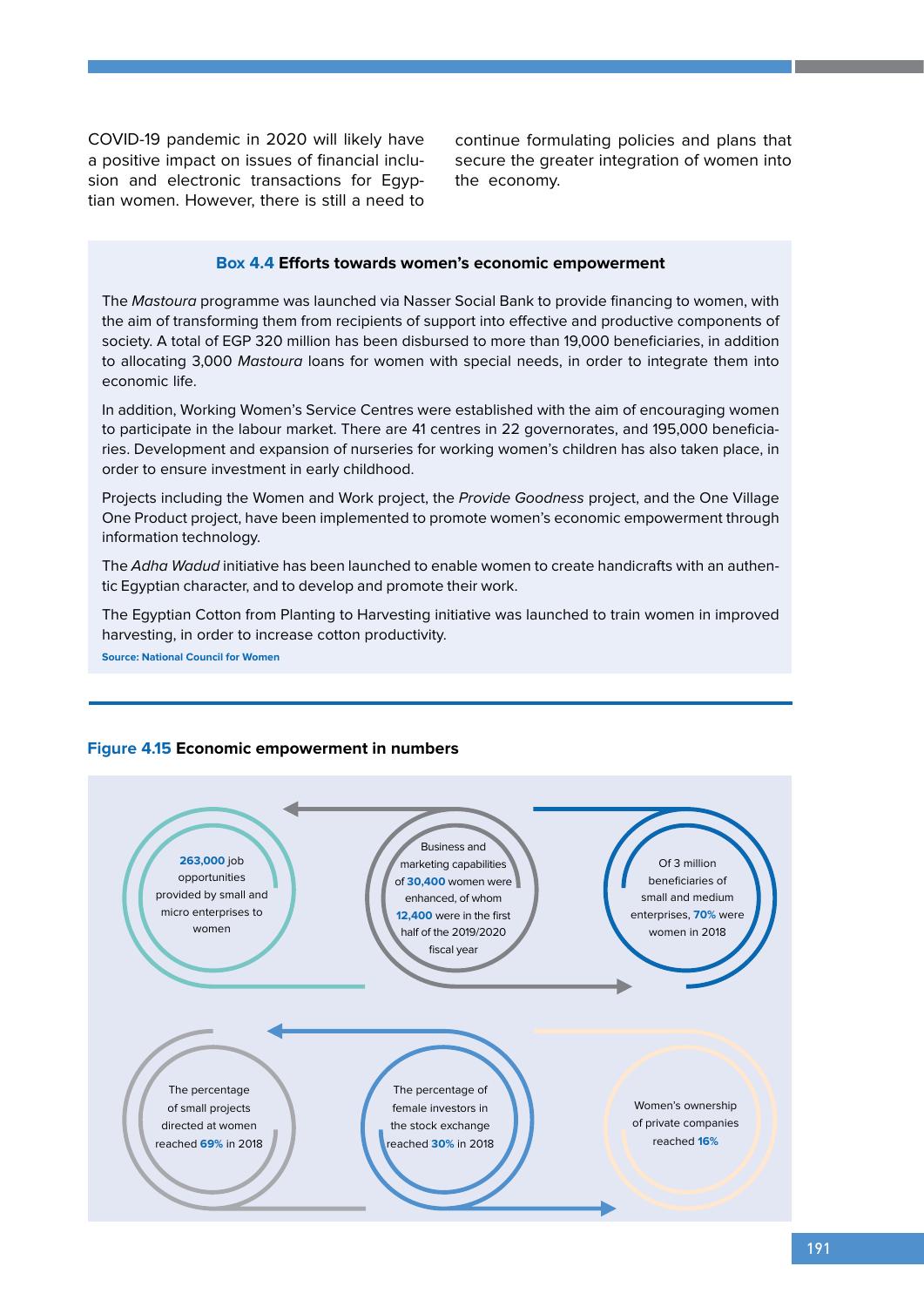# **4.3.3 Social empowerment**

The National Strategy for the Empowerment of Egyptian Women 2030's social theme aims to achieve wider social participation by women; to maximize their ability to make choices; to prevent practices that perpetuate discrimination against them, whether in the public sphere or within the family; to provide legal support, family planning and reproductive health services; and to provide support for special groups. The strategy identifies a number of mechanisms to do so, such as the establishment of a network of counselling offices and legal services to support women, especially the poor, and to increase awareness of their rights or provide them with legal aid. It also includes activating the role of the Woman's Ombudsman Office of the National Council for Women, the first such channel for solving women's problems. Services for female prisoners have also been strengthened by providing them with the necessary health care, especially elderly prisoners, and by facilitating the procedures for female prisoners to see their children, especially those under 15 years old, and addressing other problems.

# **Women's health care**

Health care is one of the most fundamental issues contributing to women empowerment. Egypt has seen a substantial increase in the use of family planning methods, up from 56 percent of women in 2000 to 60 percent in 2008, declining slightly in 2014 to 59 percent.28 The percentage of women using family planning methods in Lower Egypt was 64 percent, compared to 50 percent of women in Upper Egypt. The fertility rate increased from 3 children per woman in 2008 to 3.5 children in 2014.<sup>29</sup> It subsequently declined, reaching 3.4 children in 2017, then to 2.9 children in 2020. These high fertility rates could negatively affect women's economic empowerment and their opportunities to participate in the labour market. In a 2018 survey of Egyptian women's perception of issues related to health and reproductive health conducted in November 2018 by Baseera, in cooperation with the National Council for Women and the World Bank, from a random sample of 1,120 women over 15 years of age, 54 percent of married women (aged 15-49) said their ideal number of children was two or fewer, while 34 percent answered three children, 9 percent answered four or more children, and 4 percent answered it should be according to the family's capabilities and God's will. This is an improvement compared to the results of the 2014 health survey, in which 40 percent of married women wanted two or fewer children, 29 percent wanted three children, 27 percent wanted four or more, and 4 percent provided no answers.<sup>30</sup> This may be due to the governmental and non-governmental efforts at raising awareness on this issue and the availability of family planning services since 2014.

Reproductive health is one of the most important issues affecting economic and social development, as women who enjoy good reproductive health are more inclined to invest in health and education for themselves and their children. Given this, Egypt's National Population Council issued the National Reproductive Health Strategy 2015-2020 with three main themes. These themes include supporting and strengthening the health system to ensure the financial, political and institutional sustainability necessary for reproductive and sexual health services; raising societal awareness of reproductive and sexual health issues and urging the adoption of healthy reproductive behaviours and choices; and developing and supporting reproductive and sexual health programmes for adolescents and young people. The strategy faced a number of challenges, including lack of a clear concept of reproductive health among service providers, poor integration of services between different sectors, weak human capacities, especially with regard to doctors and nurses in Upper Egypt and the governorates located in Egypt's more remote border areas, and the limited availability of family planning methods. In health centres, problems included a poor quality of services, weak incentives for doctors, the deficient role of media in raising awareness around these issues, and the weakness of partnerships.<sup>31</sup>

The National Population Strategy 2015-2030 also includes a theme on family planning and reproductive health. The aim is to provide an adequate balance of family planning methods to meet the needs of the public and private sectors and to expand the availability of family planning and reproductive health services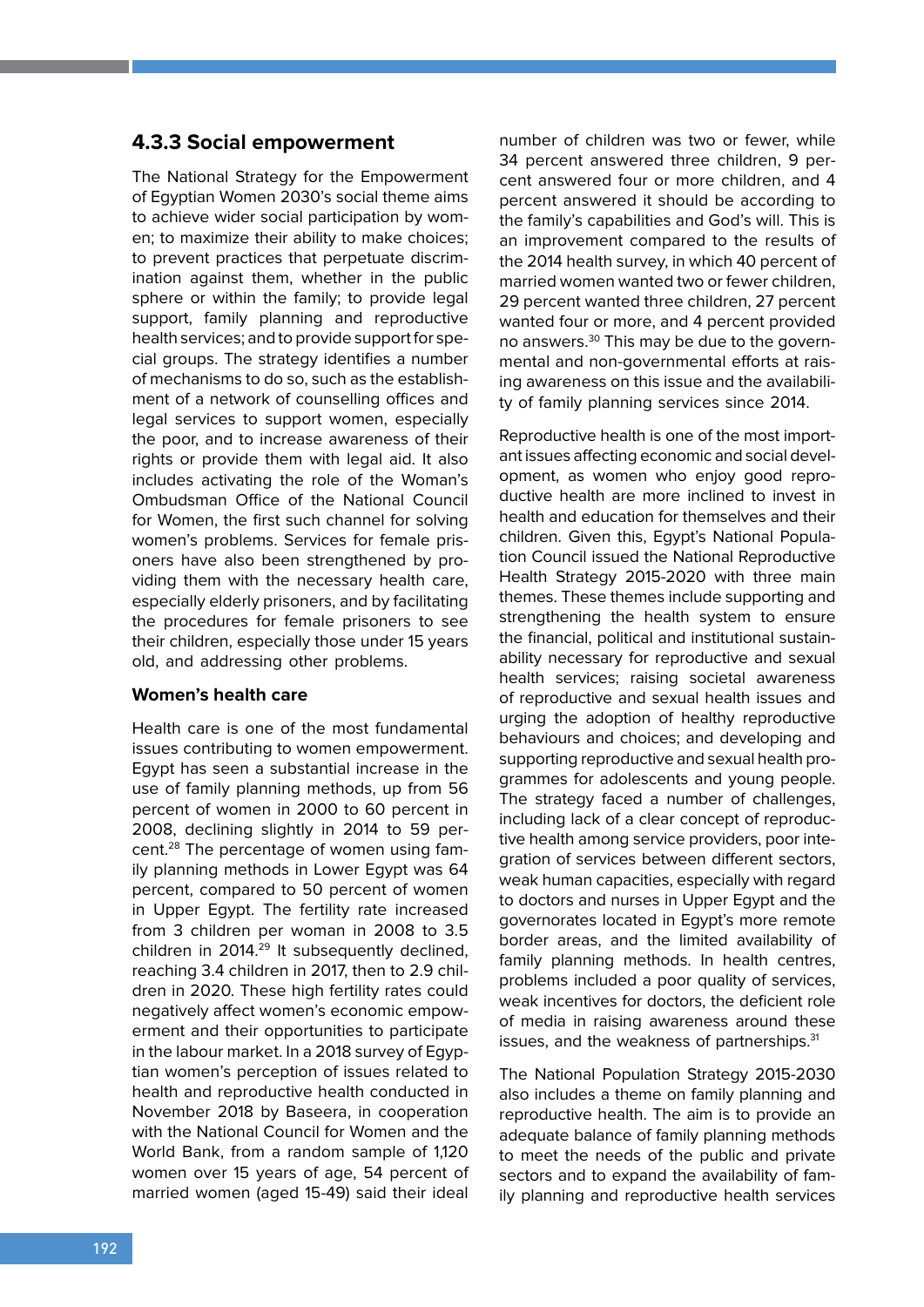through mobile clinics and NGOs, especially in poor areas and for disadvantaged women. It also aims to activate the role of women village leaders in spreading reproductive health awareness.<sup>32</sup>

In recent years, there has been considerable progress in terms of policies promoting the health of Egyptian women. In 2018, as part of the efforts undertaken by the Egyptian Ministry of Health and Population to promote the use of family planning methods and reproductive health, the ministry started to provide family planning and reproductive health services through fixed units in all governorates at nominal prices. These services are also available free of charge in poor villages. This did not rely only on fixed health care units, it also included about 530 mobile units, which provided these services free of charge in nearly 3,180 informal settlements and remote areas. Several awareness campaigns related to reproductive health and family planning have also been held in many governorates and in remote areas. The Ministry of Health has also been working on activating the role of a group of women village leaders, who number about 14,000, through training on various issues that include reproductive health. The women village leaders carry out many tasks, such as

home visits, educational seminars and raising awareness of various health issues.<sup>33</sup>

Table 4.12 illustrates the distribution of family planning units among the various governorates. There are fixed units in both urban and rural areas and mobile units that serve remote areas. Cairo has the largest number of fixed urban units and mobile clinics,<sup>34</sup> given its high population, and the number of informal settlements within the governorate, despite the efforts outlined in Chapter 1 to reduce the numbers of slum areas. The governorates of Dakahlia, Sharqia, Minya and Sohag saw an increase in the number of rural fixed units due to the high number of residents in the rural areas of these governorates. The number of fixed units in rural areas is greater than in urban areas as rural areas are more in need of family planning services, as the prevailing culture in rural areas needs greater focus on awareness campaigns, and the presence of such units help to enhance public understanding related to reproductive health. A total of 8 million women benefited from reproductive health services between 2014 and 2020. Also, the number of women benefiting from the public health insurance system was 10 million in the same period. $35$ 

|                    | <b>Table 4.12</b>                  |                                    |                          |                                                               |                                    |                                    |                          |  |  |  |
|--------------------|------------------------------------|------------------------------------|--------------------------|---------------------------------------------------------------|------------------------------------|------------------------------------|--------------------------|--|--|--|
|                    |                                    |                                    |                          | Number of family planning units by governorate and type, 2018 |                                    |                                    |                          |  |  |  |
|                    |                                    | <b>Family planning units</b>       |                          |                                                               | <b>Family planning units</b>       |                                    |                          |  |  |  |
| <b>Governorate</b> | <b>Fixed units.</b><br>urban areas | <b>Fixed units,</b><br>rural areas | <b>Mobile</b><br>clinics | <b>Governorate</b>                                            | <b>Fixed units.</b><br>urban areas | <b>Fixed units.</b><br>rural areas | <b>Mobile</b><br>clinics |  |  |  |
| Cairo              | 180                                |                                    | 30                       | Beni Suef                                                     | 25                                 | 176                                | 27                       |  |  |  |
| Alexandria         | 91                                 | 46                                 | 29                       | Fayoum                                                        | 22                                 | 152                                | 21                       |  |  |  |
| <b>Port Said</b>   | 22                                 | 16                                 | 8                        | Minya                                                         | 35                                 | 327                                | 28                       |  |  |  |
| Suez               | 24                                 | 9                                  | 11                       | Assiut                                                        | 42                                 | 206                                | 15                       |  |  |  |
| Damietta           | 23                                 | 80                                 | 12                       | Sohag                                                         | 32                                 | 319                                | 20                       |  |  |  |
| Dakahlia           | 65                                 | 423                                | 35                       | Qena                                                          | 34                                 | 212                                | 15                       |  |  |  |
| Shargia            | 67                                 | 407                                | 29                       | Aswan                                                         | 23                                 | 205                                | 25                       |  |  |  |
| Qalyubia           | 51                                 | 154                                | 18                       | Luxor                                                         | 26                                 | 90                                 | $\overline{7}$           |  |  |  |
| Kafr El-Sheikh     | 29                                 | 258                                | 22                       | Red Sea                                                       | 16                                 | 2                                  | 9                        |  |  |  |
| Gharbiya           | 40                                 | 241                                | 19                       | Al-Wadi Al-<br>Jadid                                          | 13                                 | 46                                 | 12                       |  |  |  |
| Menoufia           | 40                                 | 221                                | 27                       | Matrouh                                                       | 14                                 | 32                                 | 24                       |  |  |  |
| <b>Beheira</b>     | 73                                 | 379                                | 20                       | North Sinai                                                   | 18                                 | 52                                 | 18                       |  |  |  |
| Ismailia           | 19                                 | 51                                 | 9                        | South of Sinai                                                | 13                                 | 10                                 | 16                       |  |  |  |
| Giza               | 88                                 | 148                                | 24                       |                                                               |                                    |                                    |                          |  |  |  |
| Total              |                                    | Fixed units, urban areas           |                          | Fixed units, rural areas                                      |                                    | Mobile clinics                     |                          |  |  |  |
|                    | 1,125                              |                                    |                          | 4.262                                                         |                                    | 530                                |                          |  |  |  |

**Source: Central Agency for Public Mobilization and Statistics (2019), Statistical Yearbook.**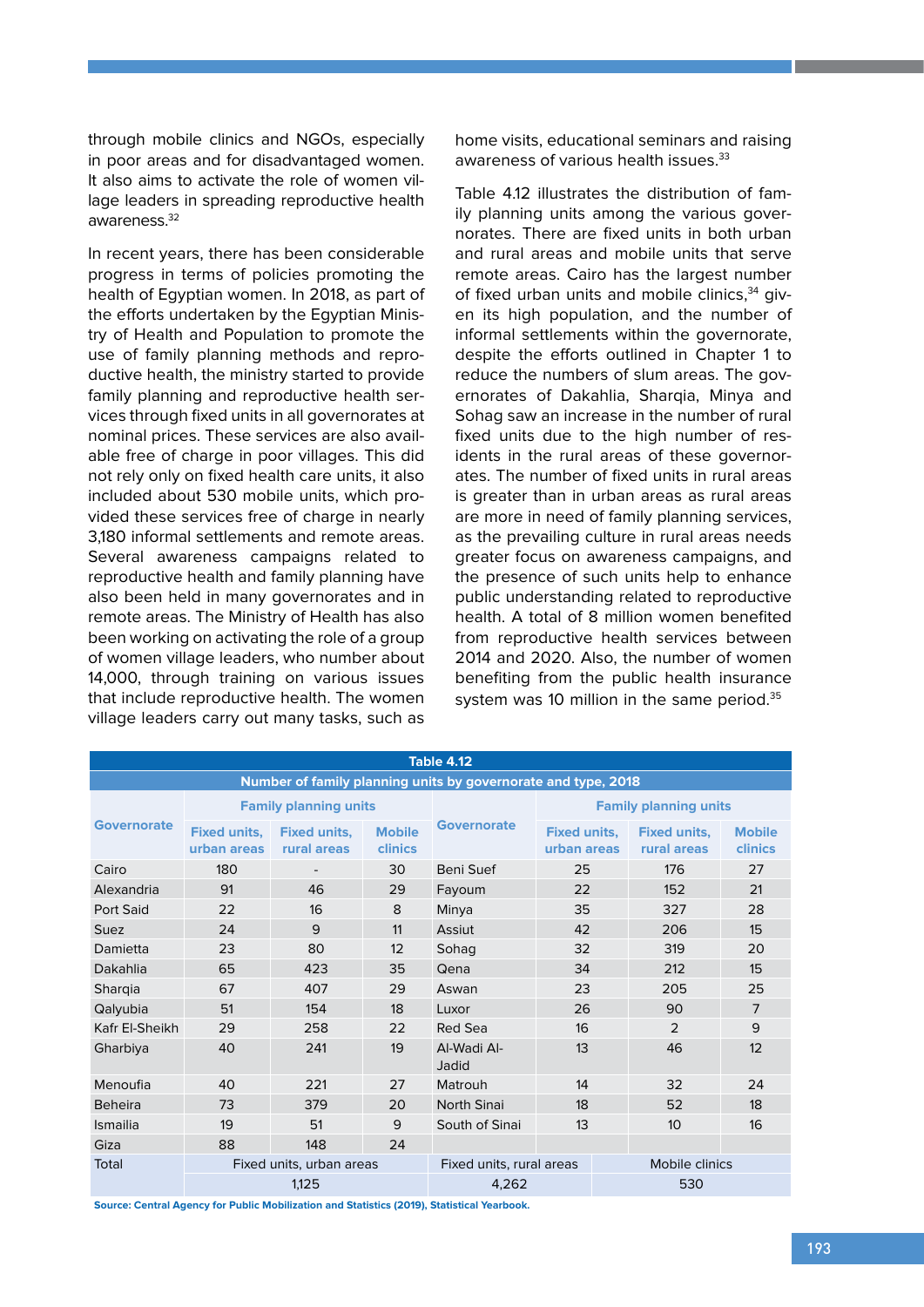In the 2018 Baseera survey conducted in cooperation with the National Council for Women and the World Bank mentioned above, $36$  a plurality of women said they were moderately satisfied with the quality of the

health services provided, or 41 percent of respondents. Those who were satisfied numbered 37 percent, and those who were dissatisfied numbered 13 percent, a relatively low number.



# **Figure 4.16 Women's satisfaction with the quality of health services provided to them (%)**

**Source: National Council for Women (2019a).**

Maternal mortality rates in Egypt saw a significant decline between 2010 and 2018, as Figure 4.17 shows, decreasing from 54 per 100,000 live birth to 52 and then to 44 in 2010, 2014 and 2018 respectively. This demonstrates the effectiveness of the policies being implemented in this area.

Egyptian women have also undoubtedly benefited from a number of major presidential initiatives on health, as analysed in Chapters 1 and 3. These initiatives include projects and campaigns to eradicate hepatitis C; the 100 Million Health Lives Initiative for Early Detection of Hepatitis C and Non-Communicable Diseases; and the Egyptian Women's Health Initiative, which had reached 13 million women by 2021.



**Figure 4.17 Maternal mortality rate, 2010-2018 (deaths per 100,000 live births)**

**Source: Central Agency for Public Mobilization and Statistics (2019), Vital Statistics.**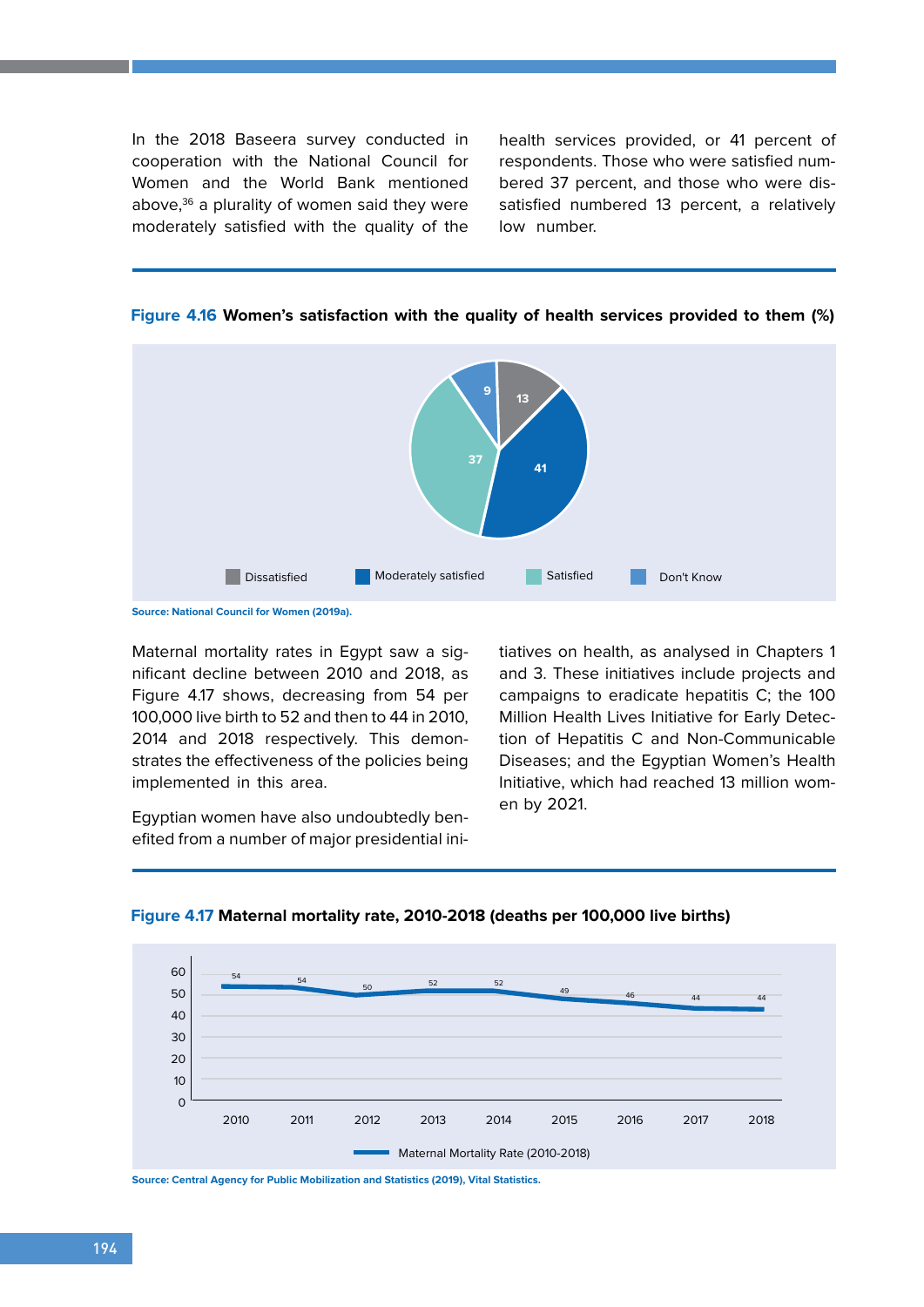# **Social empowerment among different groups**

In a 2018 survey of 1,054 rural women over 15 years old, related to living conditions and opportunities for rural women, conducted by Baseera in cooperation with the National Council for Women and the World Bank, 38 percent of respondents said they lived near sewage drains. In addition, 63 percent of respondents used minibuses as their main means of transportation to reach nearby cities, while about 16 percent used tuk-tuks, 3 percent taxis, and another 3 percent buses. One third of respondents had problems related to transportation; 38 percent cited high prices as the main problem, 37 percent said poor availability of transportation, and 28 percent said traffic congestion. 42 percent of the rural women said they would like to move to an urban city, while 56 percent said they did not wish to, with 2 percent undecided. Of the women who answered in the affirmative, 14 percent wanted to move to a city because of the greater availability of health services, 14 percent as a result of the cleanliness of the streets, 12 percent because of the better availability of shopping opportunities, 7 percent due to the better availability of transportation, 6 percent as a result of the better availability of schools, and 6 percent due to the quality of education.37 These results demonstrate the effectiveness of policies aimed at facilitating citizens' access to services in rural areas, in order to help reduce rural-urban migration rates, which have significant economic and social repercussions for Egyptian society.

Egypt has made efforts in recent years to address the issues of people with disabilities. The 2014 Constitution stipulates the protection of the rights of people with disabilities, and Law No. 10 of 2018 on persons with disabilities confirmed their rights and prohibited discrimination on the grounds of disability or the gender of the person with disabilities. In addition, 2018 was declared the Year of People with Disabilities, reflecting the importance of this issue for Egypt's political leadership. In addition, the National Council for Persons with Disabilities was established in 2019 by Law No. 11 of that year. The current parliament includes seven members with disabilities, and since 2016, the board of the National Council for Women has included a female member representing people with disabilities. The Council has also created a permanent internal committee for women with disabilities. Finally, Egypt launched the Be Productive programme to train girls with a variety of disabilities in handicrafts.<sup>38</sup>

Egypt has also implemented efforts around the issue of debtors. In 2018, President Abdel Fattah El-Sisi launched the 'Egypt Without Debtors' initiative to pay off the debts of both male and female debtors via the Tahya Misr fund, at a total cost of EGP 42 million. By 2020, the debts of 6,000 male and female debtors had been discharged via this initiative.<sup>39</sup> The Egyptian authorities are preparing a study on the phenomenon of debtors in preparation for the drafting of legislation to limit this phenomenon, given the negative repercussions it causes for Egyptian families. The Woman's Ombudsman Office has received a number of complaints related to this issue, and the debts of 4,602 people have been paid through cooperation with the relevant associations and institutions.40

# **4.4 The protection of Egyptian women**

The fourth theme of the National Strategy for the Empowerment of Egyptian Women 2030 is the issue of protection. It aims to eliminate negative phenomena that threaten life, safety and dignity of women and that prevent their participation in all fields of life. This includes eliminating all forms of violence against women, and protecting them from environmental hazards that may have negative social or economic effects. It also aims to protect women in the public sphere, including reducing harassment, promoting safe movement, eliminating all forms of violence, combating early marriage, combating FGM, improving Egypt personal status law, helping access to inheritance, protecting marginalized women and protecting women from climate change.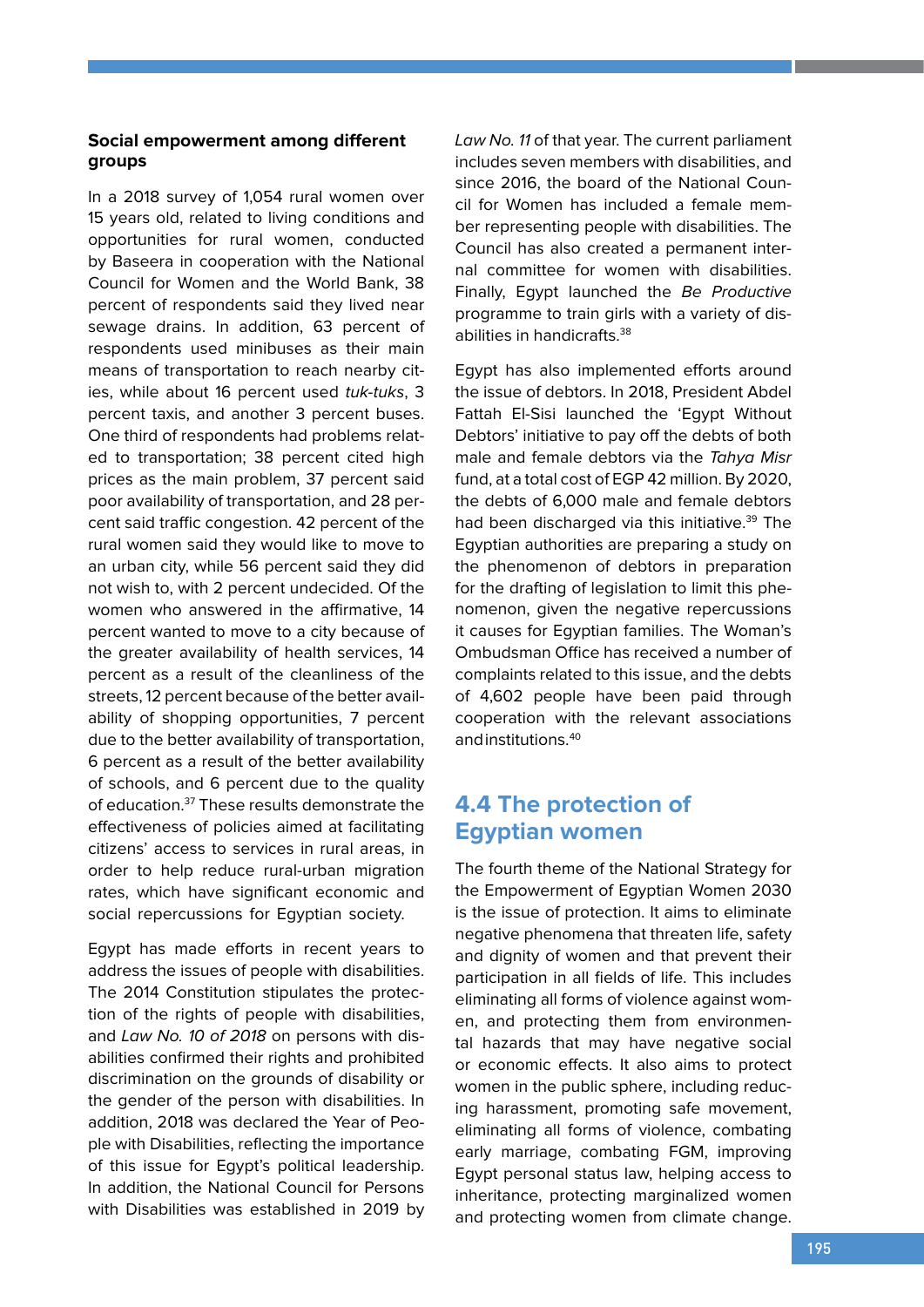Egypt has worked in recent years to enhance the protection of women through legislative amendments that guarantee their right to protection of all kinds. For example, the Penal Code (Law No. 58 of 1937) was amended by Law No. 11 of 2011 to affirm the protection of women by increasing punishment for specific crimes, such as indecent exposure, kidnapping, rape, sexual assault, FGM, sexual harassment, and assault that leads to abortion. It also criminalized forms of violence in its various provisions, including assault, beating, wounding and discrimination. The Penal Code was amended again by Law No. 50 of 2014 to explicitly tighten penalties for sexual harassment, in addition to expanding the scope of crimes related to rape and sexual assault. Law No. 82 of 2016 on illegal immigration and smuggling of migrants was also issued, which criminalized the smuggling of migrants, including attempted smuggling or assistance to smugglers, and tightened penalties for smuggling female migrants.

Measures taken in Egypt to combat the COVID-19 pandemic in gender-responsive ways reflect the political leadership's commitment to enhancing women's empowerment. Egypt is a leading country in terms of its rapid response to women's needs amid the COVID-19 pandemic. At the beginning of the pandemic, the National Council for Women prepared a policy paper that included an analysis of the current situation of women and proposed measures to respond, in light of the impact of the pandemic on health, education, social protection, violence against women, women's representation among decision makers during crisis management, economic opportunities, and promoting data

and knowledge. Between March and August 2020, Egypt developed approximately 106 policies, resolutions and measures that take into account the needs of women amid the pandemic. These procedures and policies also took into consideration different groups of women, such as women with disabilities, elderly women, and pregnant women. Egypt was one of the first countries in the world to issue a mechanism to monitor the policies and measures taken to respond to women's needs during the pandemic, and this was done through the National Council for Wom $en<sup>41</sup>$ 

UN Women and UNDP have commended the measures taken by Egypt, in a report on monitoring the global responses related to gender, with a focus on North African and West Asian countries. Egypt was ranked first among North African and West Asian countries in terms of measures it took in three areas: women's economic protection, unpaid care, and combating violence against women. As Table 4.13 shows, Egypt ranked first, with 21 gender-responsive actions, followed by the State of Palestine with a difference of 10, and then Georgia, Lebanon, Morocco and Turkey with a difference on 14. As the table shows, the largest share of the measures in Egypt were directed at combating violence against women, numbering 11, followed by economic protection, with seven actions, and unpaid care with three. This indicates the importance of the issue of violence against women to Egypt's agenda, as well as that of enhancing and protecting the economic status of women and confronting the effects of COVID-19.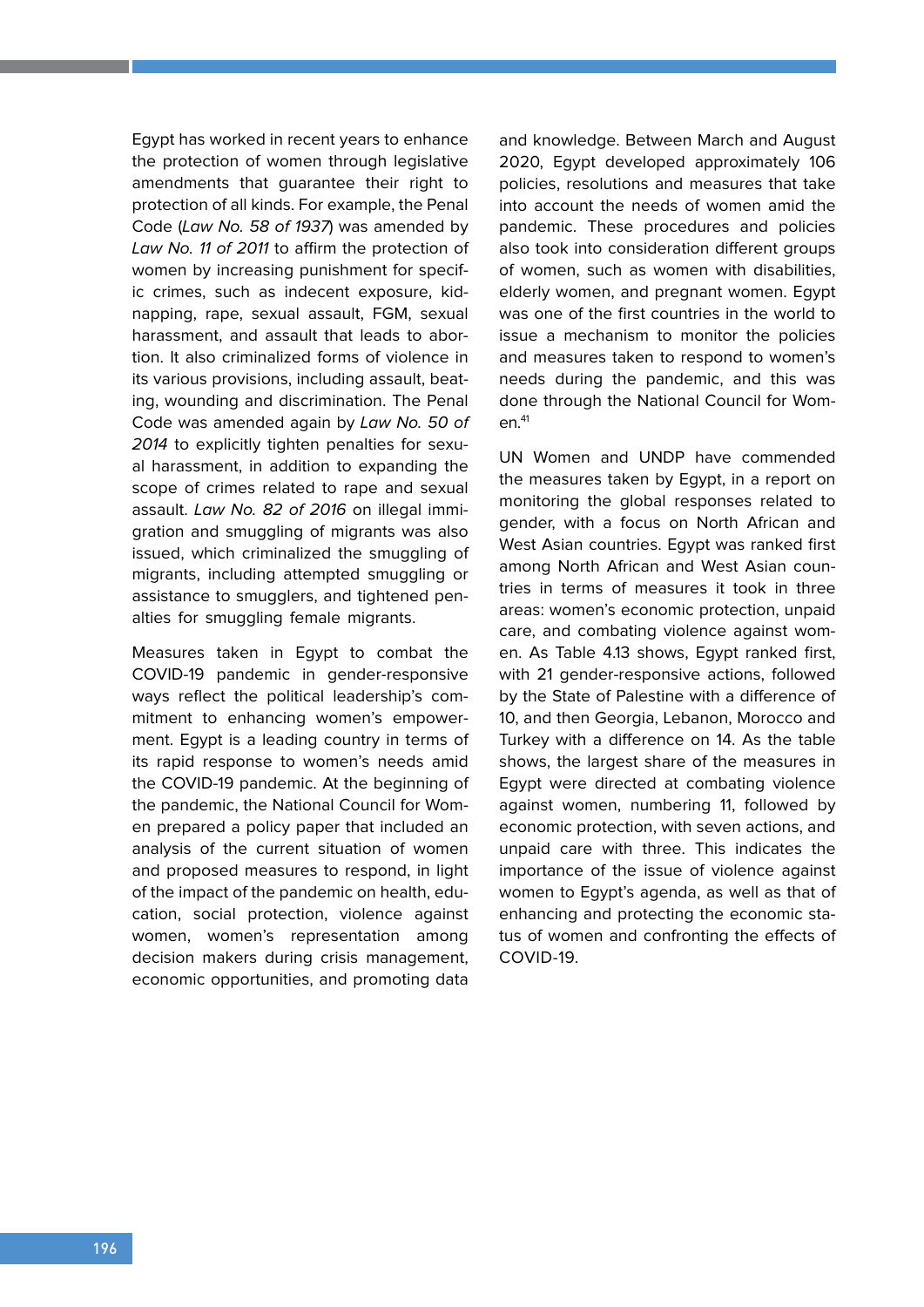| <b>Table 4.13</b>                                                                                 |                                                      |                                 |                                                         |                      |
|---------------------------------------------------------------------------------------------------|------------------------------------------------------|---------------------------------|---------------------------------------------------------|----------------------|
| Number of actions responsive to women's needs according to North African and West Asian countries |                                                      |                                 |                                                         |                      |
| <b>Country</b>                                                                                    | <b>Action on economic</b><br>protection for<br>women | <b>Action on unpaid</b><br>care | <b>Action on combating</b><br>violence against<br>women | <b>Total Actions</b> |
| Algeria                                                                                           | $\overline{2}$                                       | $\mathbf{1}$                    | $\mathbf{O}$                                            | 3                    |
| Armenia                                                                                           | $\overline{4}$                                       | $\mathbf 0$                     | $\overline{2}$                                          | 6                    |
| Azerbaijan                                                                                        | 1                                                    | $\Omega$                        | 3                                                       | $\overline{4}$       |
| <b>Bahrain</b>                                                                                    | $\mathbf{O}$                                         | $\mathbf 0$                     | $\mathbf{1}$                                            | $\mathbf{1}$         |
| Cyprus                                                                                            | $\mathbf{O}$                                         | 1                               | $\overline{4}$                                          | 5                    |
| Egypt                                                                                             | $\overline{7}$                                       | 3                               | 11                                                      | 21                   |
| Georgia                                                                                           | 3                                                    | $\mathsf{O}$                    | $\overline{4}$                                          | $\overline{7}$       |
| Iraq                                                                                              | $\Omega$                                             | $\Omega$                        | 3                                                       | 3                    |
| <b>Israel</b>                                                                                     | $\mathbf 0$                                          | $\mathsf{O}$                    | 1                                                       | $\mathbf{1}$         |
| Jordan                                                                                            | $\Omega$                                             | 1                               | 5                                                       | 6                    |
| Kuwait                                                                                            | $\mathbf{O}$                                         | 1                               | $\Omega$                                                | 1                    |
| Lebanon                                                                                           | $\mathbf{1}$                                         | $\Omega$                        | 6                                                       | $\overline{7}$       |
| Morocco                                                                                           | 3                                                    | $\mathsf{O}$                    | $\overline{4}$                                          | $\overline{7}$       |
| Saudi Arabia                                                                                      | $\Omega$                                             | $\Omega$                        | $\overline{2}$                                          | $\overline{2}$       |
| Palestine                                                                                         | 3                                                    | $\mathsf{O}$                    | 8                                                       | 11                   |
| Syria                                                                                             | $\mathsf{O}$                                         | $\mathbf 0$                     | 2                                                       | 2                    |
| Tunisia                                                                                           | 2                                                    | $\Omega$                        | $\overline{4}$                                          | 6                    |
| Turkey                                                                                            | $\overline{2}$                                       | $\mathbf 0$                     | 5                                                       | $\overline{7}$       |
| <b>UAE</b>                                                                                        | $\mathbf{1}$                                         | 1                               | $\Omega$                                                | 2                    |
| Total                                                                                             | 29                                                   | 8                               | 65                                                      | 102                  |

**Source: UN Women and UNDP (2020), monitoring the global gender response with a focus on North African and West Asian countries.**

The UN Women and UNDP report included an appendix on the most important measures taken to support women during the coronavirus pandemic, and the report shed light on a number of measures taken in Egypt. These included plans by the Ministry of Social Solidarity to add 60,000 families to the Takaful and Karama social safety net programme, mainly targeting women who support their families. In addition, new pandemic measures granted exceptional leave to women who were pregnant or caring for children under the age of 12 years old, and job protection throughout the period of lockdowns, in addition to providing hosting centres for women, hotlines to receive complaints, and legal advice and psychological support.<sup>42</sup>

# **4.4.1 Violence against women**

Violence against women is one of the most important obstacles to the development process, as it constitutes a significant violation

of human rights. The National Strategy for the Empowerment of Egyptian Women 2030 identified a number of mechanisms to combat this challenge. These include activating laws deterring the harassment of women, deploying female police to monitor and prevent harassment in public areas, increasing support for women in police stations, tightening oversight, adopting programmes that rehabilitate the perpetrators of violence, correcting flawed understandings within religious discourse, changing harmful cultural norms, and increasing the number of judicial departments dedicated to adjudicating cases of violence against women. In 2020, a law was issued that mandates the confidentiality of the data of victims of sexual harassment and assault (Law No. 177 of 2020), which demonstrates Egypt's commitment to protecting women by providing an environment that enables them to report such cases without fear of social repercussions.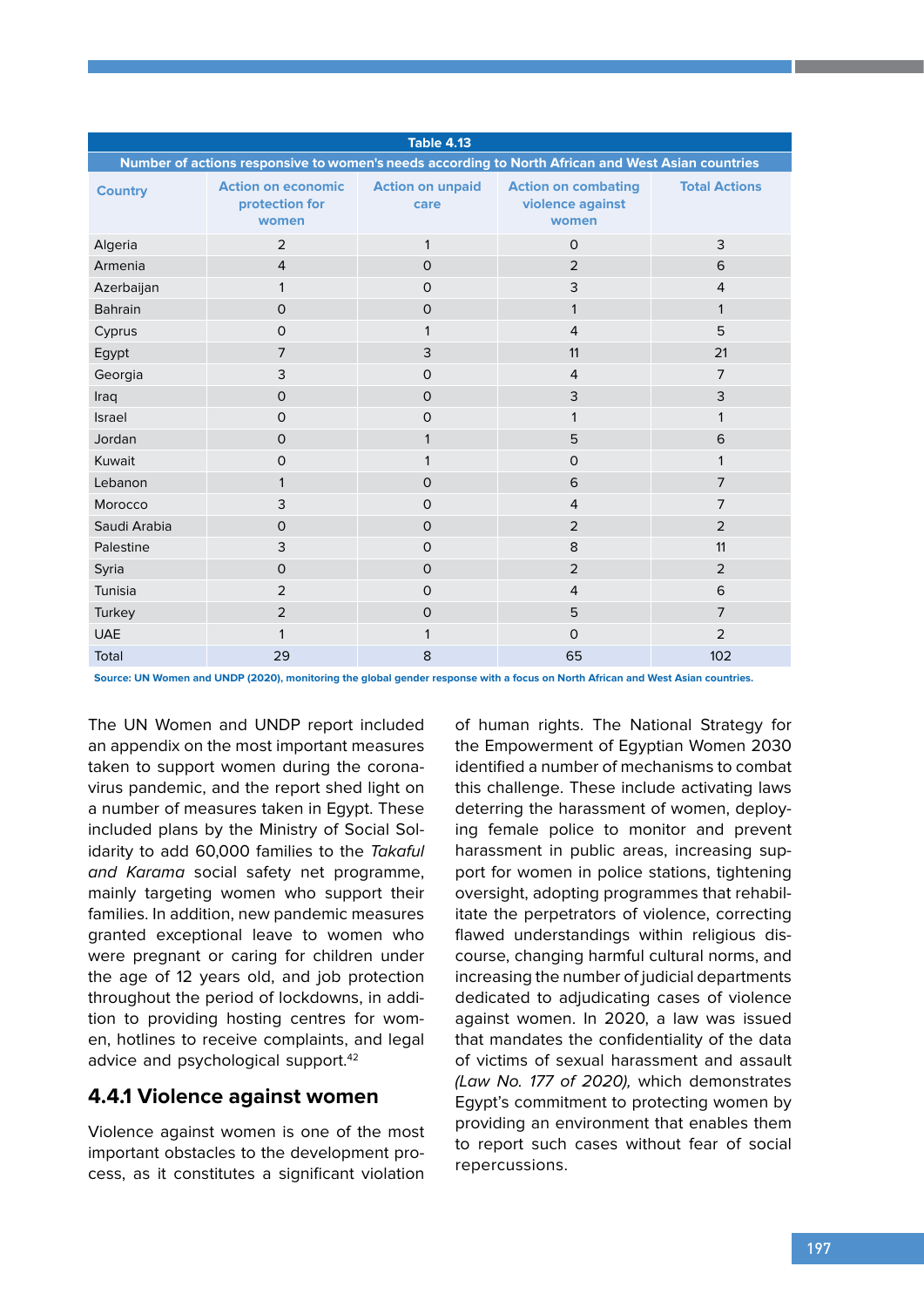The most recent Demographic and Health Survey in Egypt, carried out in 2014, together with other studies show an increase in the frequency of violence against women in general. CAPMAS conducted a survey on the economic cost of gender-based violence in 2015. As illustrated in Figure 4.18, psychological violence topped the forms of violence experienced by ever-married women, with 22.3 percent of respondents. This was followed by physical violence, with 11.8 percent of respondents, and sexual violence with 6.5 percent. Women aged 20-24 had the highest exposure to psychological and physical

violence, at 34.3 percent and 20.2 percent respectively, followed by women aged 18-19, 33.5 percent of whom had experienced psychological violence and 19 percent of whom had experienced physical violence. A total of 6.9 percent of women aged 60-64 had experienced psychological violence and 2.2 percent had experienced physical violence. Women aged 18-19 were the most likely to have experienced sexual violence, at 11.7 percent, followed by women aged 20-24, at 10.5 percent, compared to 0.8 percent of women aged 60-64.



 $\overline{19}$ 

 $20$ 

25

# **Figure 4.18 Percentage of ever-married women aged 18-64 who experienced violence from their husbands, 2015 (%)**

**Source: Central Agency for Public Mobilization and Statistics (2019), the National Statistical Report to Follow up on the Indicators of the Sustainable Development Goals 2030 in Egypt.**

Physical violence **Sexual violence** Psychological violence

22.3 6.5

 $15$ 

11.7

11.8

 $10$ 

To address the issue of violence against women, the National Council for Women issued the National Strategy for Combating Violence against Women 2015-2020, which included four main themes: prevention, protection, legal prosecution and interventions. It aims to raise awareness about all forms of violence against women, the laws that support women in this regard, and the necessary preventive measures to protect women. It also strengthens the procedures for referring women

5

who are exposed to violence to the relevant authorities that provide psychological, social, health and economic support, pending their reintegration into society. The strategy also aims to protect women against environmental risks and climate change that may negatively affect them from a social or economic point of view. It is based on strengthening coordination between the efforts of government, civil society and the private sector regarding the protection of rights and opportunities,

30

34.3 33.5

35

 $40$ 

18-19 Total

 $\Omega$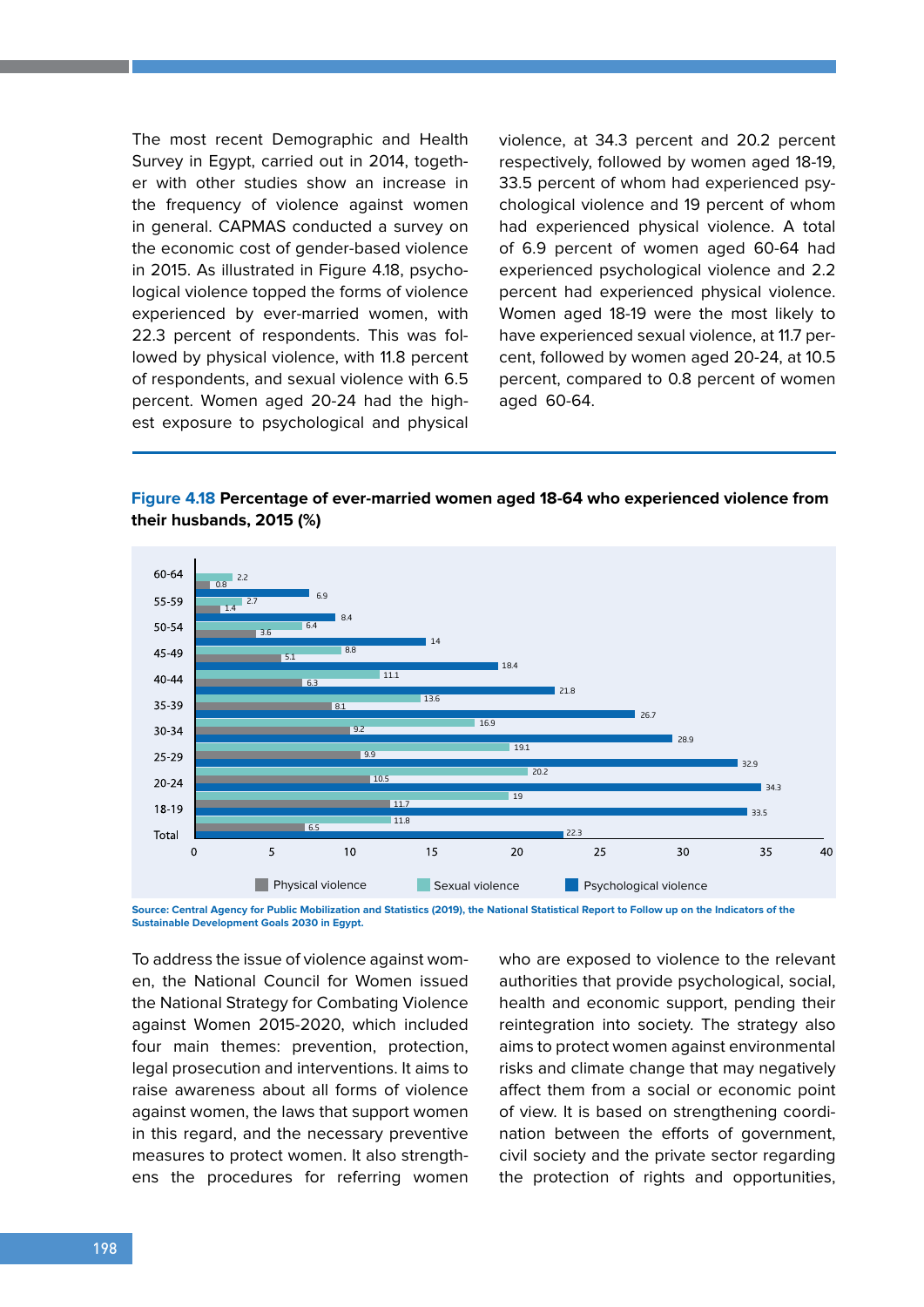supporting the institutionalization of efforts to empower young people, women and marginalized groups, strengthening access to justice services for women, especially the most in need, implementing anti-violence awareness

initiatives and campaigns, and programmes directed to stakeholders dealing with issues of violence, especially survivors of domestic violence.

#### **Box 4.5 Selected models of protection for Egyptian women**

- **•** Al-Azhar University has issued the "Guide to Islam's Position on Violence against Women" as a reference for training courses for male and female preachers, which deals with various practices of violence against women from a scientific, social, psychological and medical point of view, the position of Islamic Sharia on it, the means of confronting and preventing it before it occurs, and treating it from a humanitarian perspective.
- **•** The Ministry of Health issued the "Medical Manual for Dealing with Victims of Gender-Based Violence", which was published and circulated to all hospitals in Egypt and doctors and practitioners were trained in its use. The guide provides health service providers with all the information and instructions required to treat a victim of violence, including: providing advice, psychological and medical first aid, how to collect and preserve forensic evidence in cases of sexual assault and rape to preserve the legal rights of the victim.
- **•** The Public Prosecution Office and the Ministry of Justice issued the "Guideline for Public Prosecution Members to Confront Crimes of Violence against Women", which trained prosecutors on its optimal application.
- **•** Eight hosting centres were established to provide protection for abused women, and to provide shelter, social, health, psychological and legal services for them and their children, without being bound by the age requirement. The number of women receiving services provided by these centres is about 3,151 women and 183 children as of March 2020.

**Source: The National Council for Women.**

A law on combating violence against women is being drafted by the Egyptian Government, to be submitted to the House of Representatives for discussion. As part of efforts to combat violence against women, an Anti-Violence Against Women Unit was established within the Ministry of Interior, affiliated with its human rights department, and a Human Rights, Women's Rights and Children's Rights Department was set up at the Ministry of Justice. In addition, Equal Opportunities Units were established in 30 ministries to ensure a safe environment for women. Egypt is also working to overcome obstacles related to coordination and integration of women's issues into all policies, in cooperation with all stakeholders. Accordingly, around 22 Egyptian universities have established units to combat harassment and violence against women.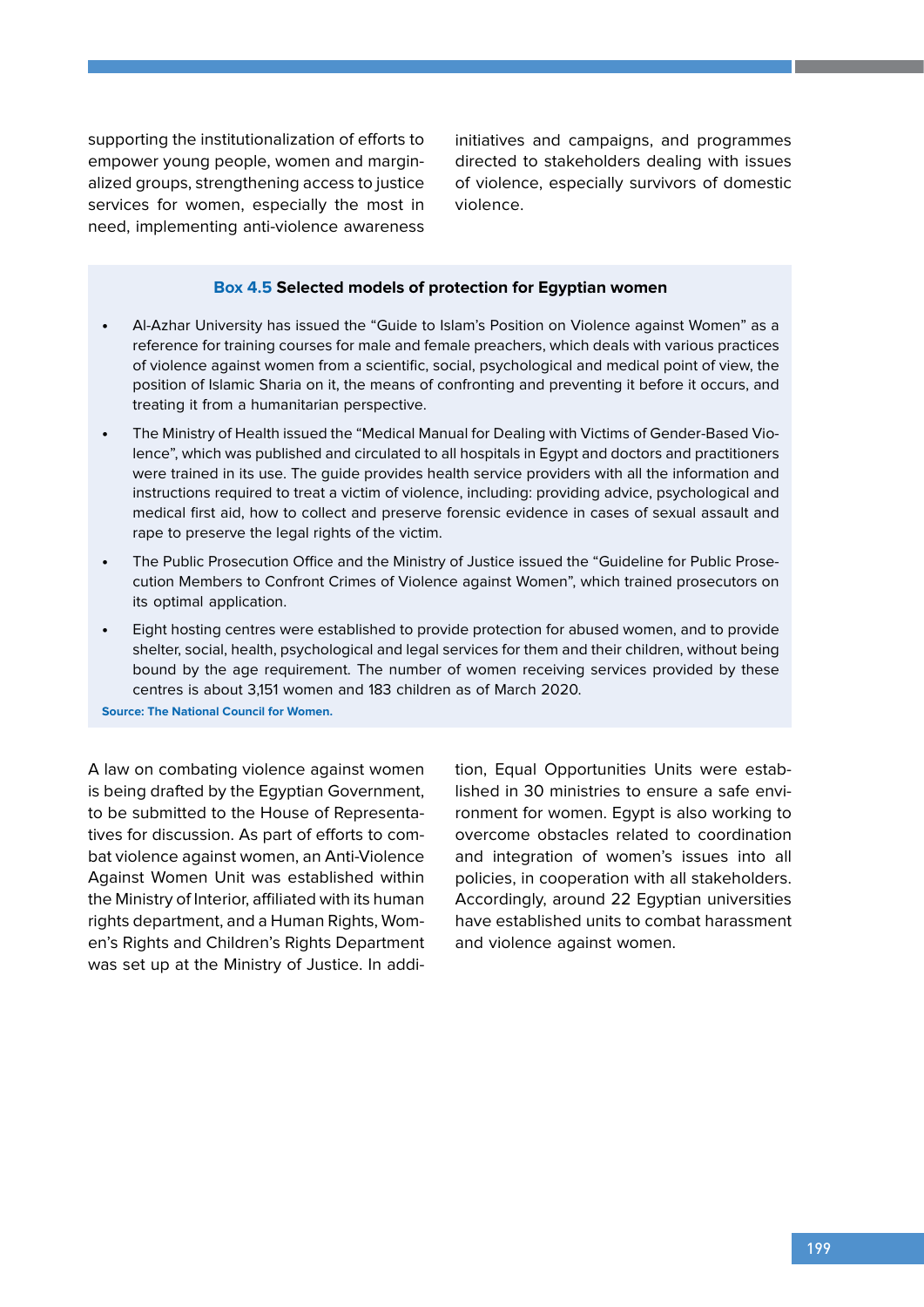#### **Box 4.6 Selected efforts to protect women from violence**

- **•** The efforts and frameworks put in place by the Egyptian State to protect women from all violence have been numerous. At **the constitutional and legislative level,** Article 11 provides for the criminalization of all forms of discrimination and violence directed against women, and the State's obligation to protect women against all forms of violence. Several legislations and laws have been issued that provide legal protection for women from all forms of violence, such as laws on sexual harassment and female circumcision, criminalizing the deprivation of inheritance and assault that leads to abortion, and increasing the punishment for specific crimes such as assault on women, kidnapping, rape and sexual assault.
- **•** Several important laws were issued to expand the scope of protection, such as laws against human trafficking and information technology crimes, amendments to the Penal Code to confront those evading alimony or reluctance to pay expense debts, the law on non-disclosure of data of victims of harassment, violence, sexual assault, corruption of morals, and the law on protection from bullying.
- **•** The articles of the Constitution, the Child Law, and the decisions of the Minister of Justice specify the age of the child and the legal age for documenting marriage, a reference to the State's efforts to combat early marriage, in addition to the draft laws presented in that regard. Law No. 30 of 2018 regulating the work of the National Council for Women includes receiving complaints about violations of women rights and their freedoms, referring them to the competent authorities, providing the necessary legal aid and reporting to the public authorities any violations against them or any discrimination against them.
- **•** At **the level of strategies,** the National Strategy to Combat Violence Against Women and the National Strategy for the Empowerment of Women 2030 take the place of the country's action map with regard to the due protection of women from all forms of violence, in addition to a number of other strategies that address specific issues, such as the National Strategy to Combat Circumcision, the National Reproductive Health Strategy, the National Strategy to Combat Early Marriage, and the launch of the first study on the economic cost of violence against women.
- **•** The **institutional level** includes the Women's Complaints Office, the Unit for Combating Violence against Women at the Ministry of Interior, the Human, Women and Child Rights Sector at the Ministry of Justice, hosting centres, the Violence against Women Unit at the National Council for Women, anti-harassment and violence against women units in universities, equal opportunities units, reception units for cases of violence in hospitals, and clinics specializing in violence against women within the Forensic Medicine Authority. The National Committee for the Elimination of Female Genital Mutilation was established in May 2019 under the co-chairmanship of the National Council for Women and the National Council for Childhood and Motherhood, which includes in its membership all relevant governmental and non-governmental bodies, executive, judicial and religious authorities, in cooperation with national and international organizations to unify all efforts and initiatives and work together to eradicate FGM.
- **•** In order to achieve an integrated framework to protect women from violence, the Egyptian government has implemented many projects and programmes, and several **achievements** have been made, including:
	- **•** Implementation of many campaigns, such as "Ta'a Marbouta, the Secret of Your Strength", "Protect her from circumcision", and "Your life is stations, don't let a station stop you", "Together to serve the country", "Because I am a man" as well as door-knocking campaigns, protection awareness campaigns on social media, and the 16-day campaign to combat violence against women.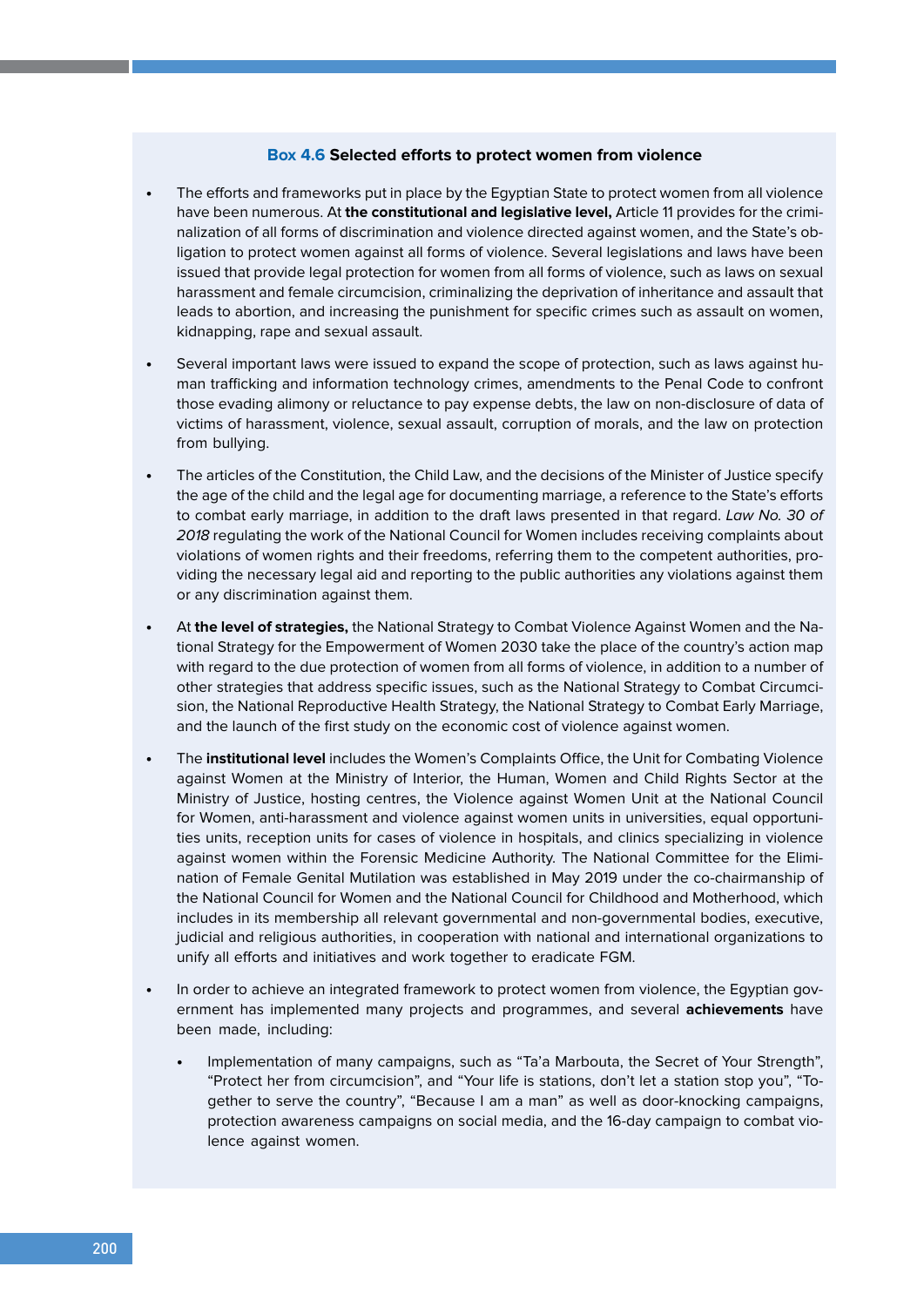## **Box 4.6 Selected efforts to protect women from violence** (continued)

- **•** Capacity-strengthening programmes in cooperation with law enforcement agencies (the Public Prosecution, the Ministry of Justice, family prosecutors' assistants and reviews, forensic doctors, and legal officials).
- **•** Issuing training manuals for members of the Public Prosecution Office, judges, forensic doctors, police officers, and the Ministry of Health for training on dealing with victims of violence. Al-Azhar guide for training religious leaders on women's issues.
- **•** Launching a package of basic services for women and girls who experience violence.

**Source: The National Council for Women.**

Furthermore, centres for abused women have been established. They provide family counselling through group and individual sessions, and over the phone, both for women and men, and hold family counselling and reconciliation sessions. They also provide psychological and legal services for women, provide training and rehabilitation for residents, create job opportunities, spread societal awareness to combat violence against women, and refer women to health services. There are eight centres so far, located in the governorates of Cairo, Giza, Beni Suef, Alexandria, Minya, Fayoum, Dakahlia and Qalyubia. Through the Women's Ombudsman's Office, 830 requests for referral to abused women's centres have been received, and positive interventions have been made by the Office through referral to partner associations and relevant institutions.

In addition, Prime Ministerial Decree No. 827 of 2021 established the Combined Unit for the Protection of Women from Violence, a onestop-shop to protect women who are victims of violence. The unit aims to gather and coordinate the services of agencies and ministries concerned with dealing with violence against women in one place, in order to streamline procedures and facilitate access for victims to services.

In order to provide the greatest degree of safety and security for women and girls in all public transportation, the Minister of Transportation issued Decree No. 237 of 2021 which implements a national code of conduct for users, operators and workers in transportation. It aims to improve women's safety on public transport, and combat harassment, violence and discrimination.

In implementing the National Strategy to Combat Violence against Women 2015-2020, a number of mechanisms related to women's support have been strengthened and upgraded, including the Woman's Ombudsman Office and a hotline, and coordination between the Public Prosecution and the Ministry of Interior has been enhanced. Medical units were also set up in university hospitals for women who are victims of violence, and the Ministry of Health and Population has trained 2,249 doctors to deal with cases of violence against women.<sup>43</sup>

# **4.4.2 Receiving complaints and provision of advice and legal services for Egyptian women**

Providing legal support to women is one of Egypt's priorities, and as a result, the Woman's Ombudsman Office was established by the National Council for Women, with branches in all governorates. It provides a link to the Council for women who are subject to discrimination, violence, violations of their legal or constitutional rights, or violations of equality and equal opportunities, whether in the public sphere, at work, or within the home. Legally, the Council has the right to assess complaints about violations of women's rights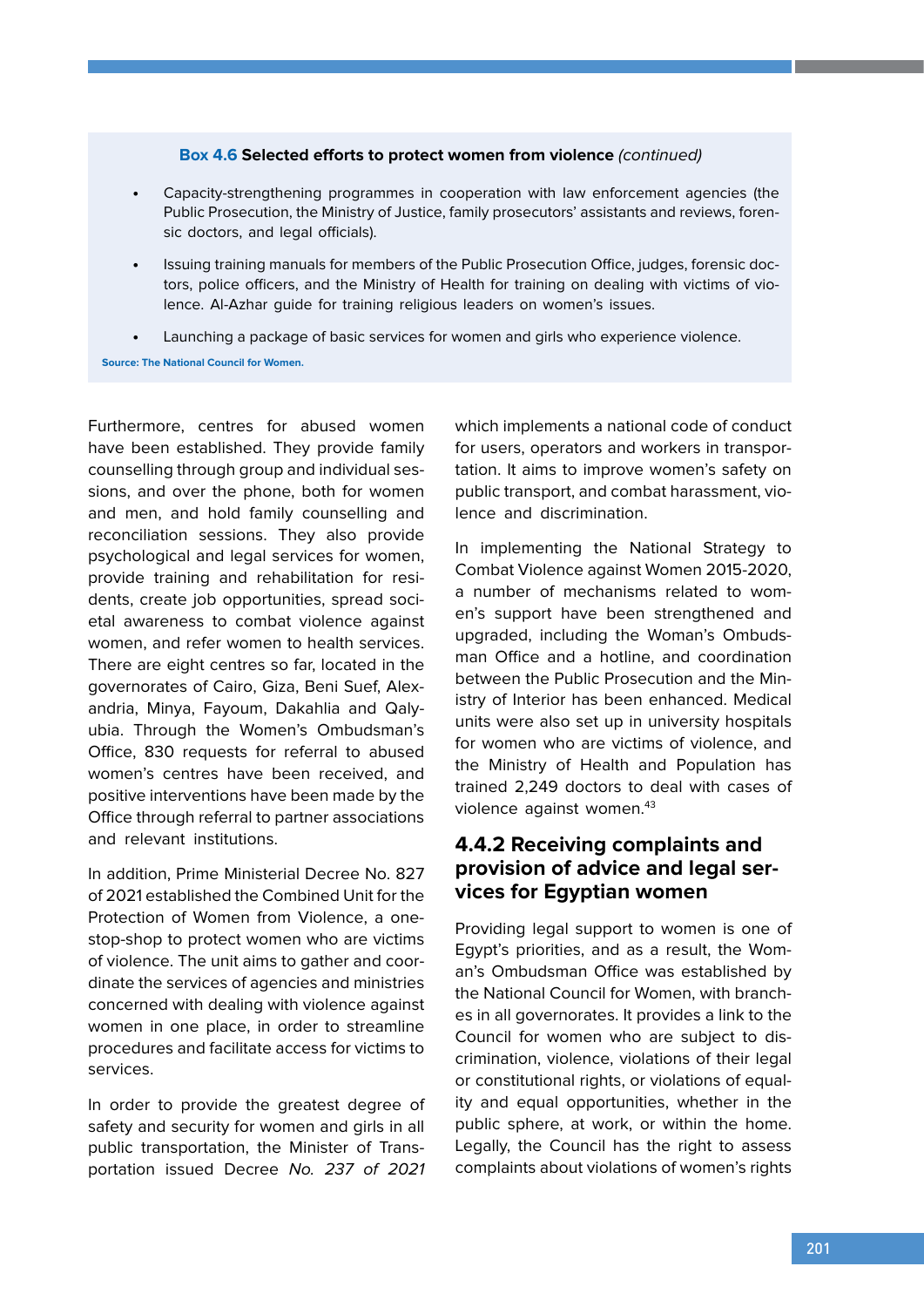and freedoms, refer them to the competent authorities, work to resolve them with the concerned authorities, provide the necessary judicial assistance, and inform the public authorities of any violations. The Woman's Ombudsman Office aims to identify the problems facing Egyptian women and to make decision makers aware of issues and possible solutions; to provide free legal advice to women; to provide them with representation before the judiciary; to enhance their awareness of their rights within the human rights system in Egypt; to confront the obstacles that hinder their participation in strengthening Egyptian society; and to strengthen partnerships with official and civil institutions in order to address the problems women face.

Complaints are received in person or over the phone through the service's hotline. In 2019, the Woman's Ombudsman Office received 1,239 women and provided 14,331 services to them. The share of in-person interviews was 65 percent compared to 35 percent of contacts via the hotline. The Office provides three main services: complaints, requests and consultations. Complaints represented 40 percent of the services provided by the Office in 2019, compared to 25 percent for requests and 35 percent for consultations.<sup>44</sup>

Figure 4.19 illustrates the distribution of complaints submitted to the office by governorate, with Cairo leading with 39 percent, 6 percent from both Menoufia and Qena, 5 percent from Alexandria, 4 percent from Giza and Ismailia, and other governorates ranging between 1 and 2 percent. This may be due to the exceptionally high population of Cairo governorate, in addition to the increased awareness of the services provided by the Office.

The data indicate that there has been tangible progress with regard to the social empowerment of women and that Egypt's policies are bearing fruit, but this is taking place slowly, at pace with social and cultural change. This change is key to women's problems in Egypt and needs time to come to fruition. However, it is necessary to strengthen training, boost awareness and provide full support, not only in the capital, but in all governorates nationwide.





**Source: National Council for Women (2020), Women's Complaint Office statistics 2019.**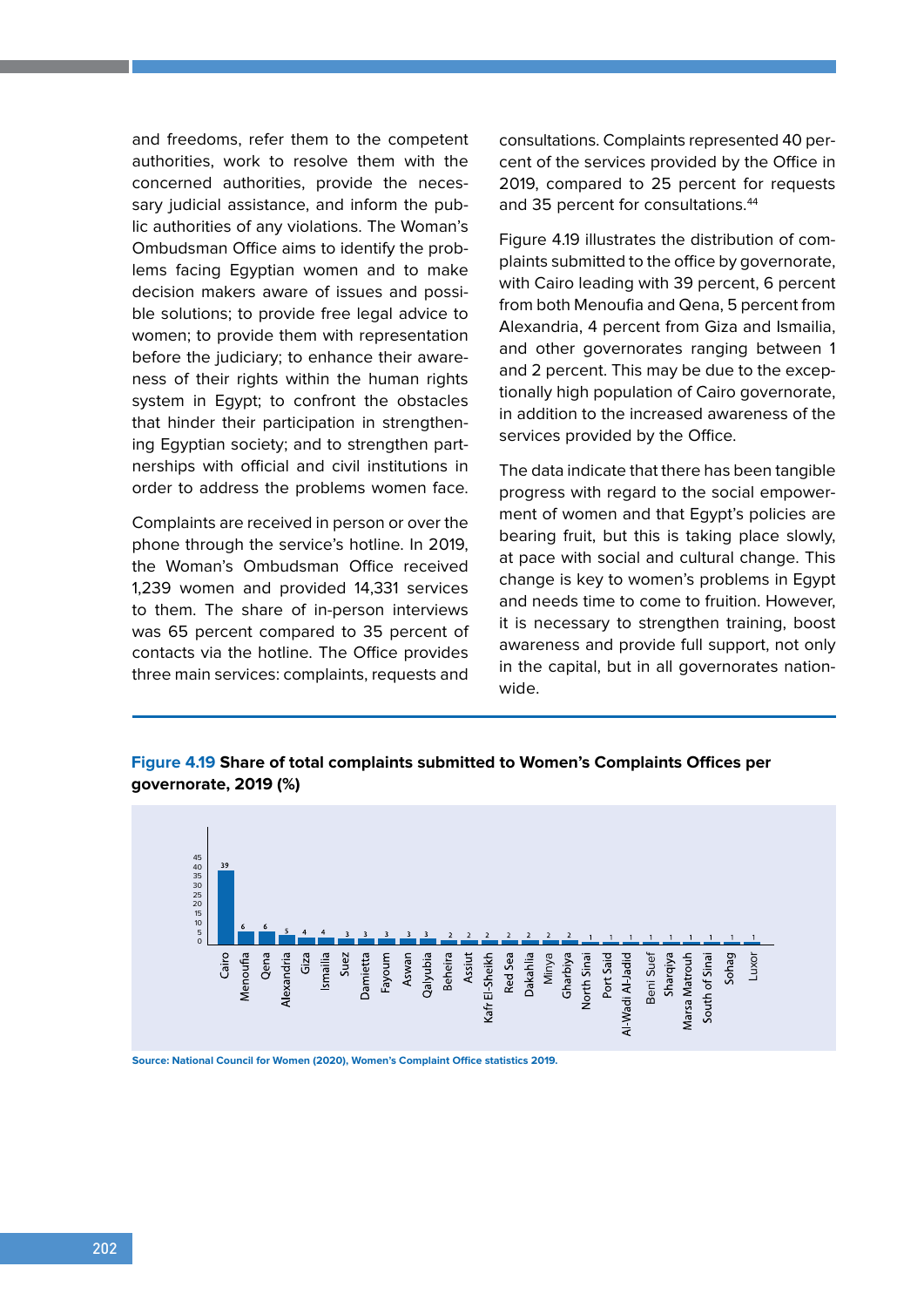# **4.4.3 Confronting Female Genital Mutilation**

Female genital mutilation remains one of the main obstacles to protecting Egyptian women, despite being illegal. It is practiced secretly in some areas of the country and is the result of a set of inherited social customs and traditions. Tackling this phenomenon is a major challenge for Egypt, especially as it is a source of income for practitioners among some social groups, and because discussing the topic of FGM in some areas and with some groups is difficult due to cultural and religious sensitivities. Also, many geographical areas where FGM is widespread lack infrastructure and communications services, which can lead to poor communication and coordination.

A survey of the economic cost of gender-based violence conducted by CAPMAS in 2015 showed that the proportion of girls and women who had undergone mutilation or amputation of genital organs in the age group 18-19 was 61.8 percent, lower than the older cohorts. However, this percentage is still very high, and the percentage of all Egyptian girls and women who have ever undergone FGM or cutting is 89.5 percent, which has prompted the Egyptian Government to make several interventions to control the situation (figure 4.20).

During the past few years, Egypt has exerted considerable efforts to confront this phenomenon, issuing the National FGM Abandonment Strategy 2016-2020, which aims to reduce the rates of FGM, enforce legislation criminalizing FGM, educate the community about its harms, and increase punishments for doctors who perform it. The strategy's three main themes are the enforcement of the law criminalizing FGM and activation of ministerial decisions regarding it; cultural and social change that supports the rights of children, women and the family; and developing information systems and monitoring and evaluating family empowerment programmes.



# **Figure 4.20 Share of women aged 18-64 who have undergone female genital mutilation (%)**

**Source: Central Agency for Public Mobilization and Statistics (2019), the National Statistical Report to Follow up on the Indicators of the Sustainable Development Goals 2030 in Egypt.**

In response to this strategy, the Penal Code was amended by Law No. 78 of 2016 to tighten penalties for carrying out FGM, and the crime was changed from a misdemeanour to a felony. Penalties now range from five to seven years in prison for those who practice FGM, with sentences of up to 15 years if the

procedure results in permanent disability or death. The amendment also stipulates that a person seeking to have the FGM procedure be performed on another can be punished with a prison term. In addition, Law No. 10 of 2021 amended some other provisions of the Penal Code related to FGM, aiming to pre-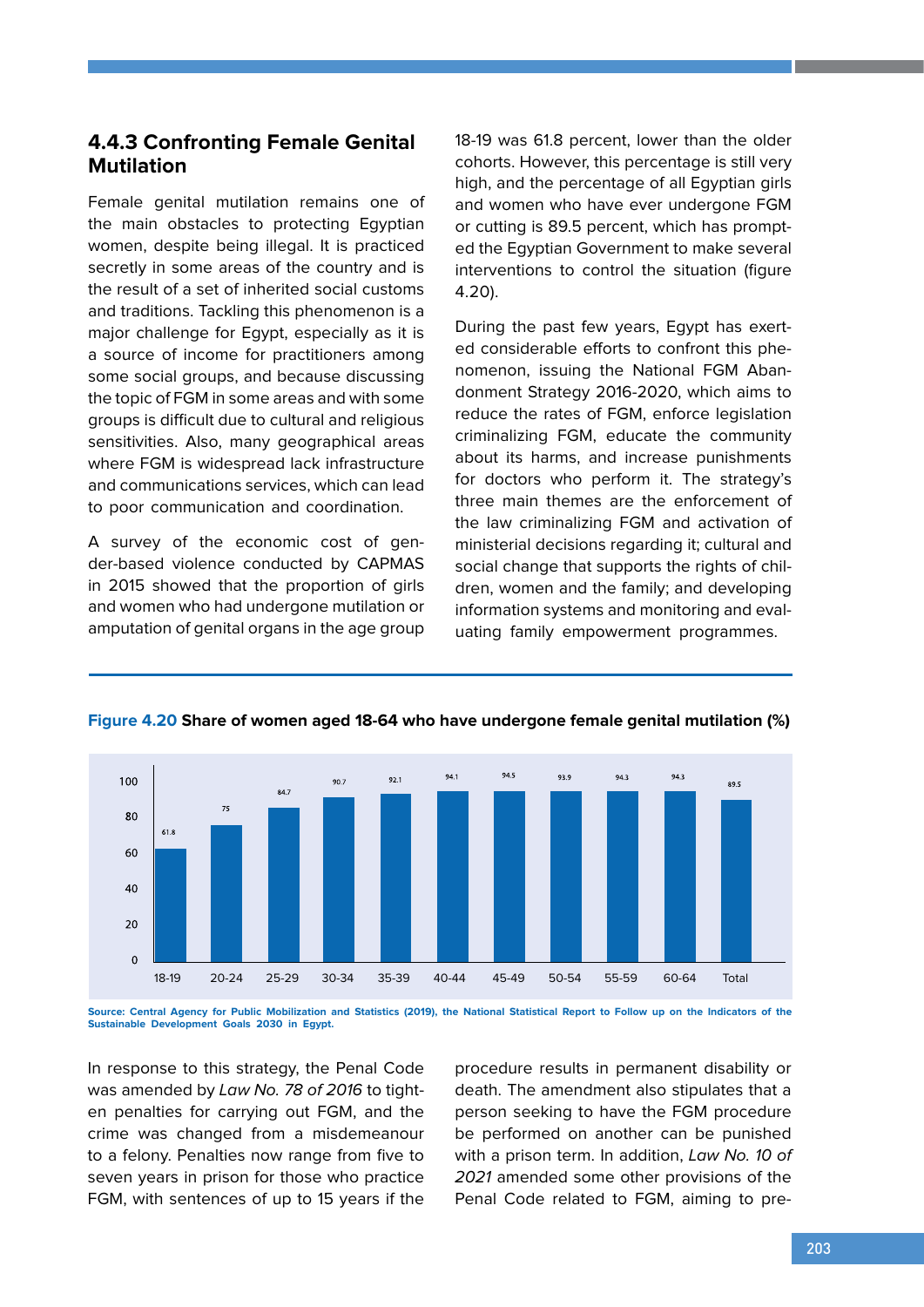vent offenders from using any manipulation or legal loopholes to escape punishment. Any reference to medical justifications for FGM were eliminated and separate punishments were introduced for doctors and nurses.

Other new penalties include disbarring medical professionals who perform FGM and removing the licences of facilities in which the crime is committed. The scope of the penalty was also expanded to criminalize all forms of incitement or encouragement to commit a crime.

This new Law was originally proposed by the National Committee for the Elimination of Female Genital Mutilation in Mid-June 2020. The National Committee for the Elimination of Female Genital Mutilation was established in 2019 under the co-chairmanship of the National Council for Women and the National Council for Childhood and Motherhood. It specializes in preparing and advising on legislation, public policies and relevant international agreements and working to activate laws, in addition to exchanging information, evaluating efforts and challenges facing various parties, and proposing solutions to them. It also reviews national strategies and legislative frameworks and agrees on the general framework, themes and directions of the national strategy on FGM, including proposing legislative amendments, necessary policies, proposed activities, implementation and follow-up tools, proposing and developing national executive plans that include integrating the activities of all stakeholders and civil society, and proposing funding sources to implement the activities included in the plan, approve the national plan, and supervise and follow up on its implementation with the concerned authorities.

The committee's members include representatives from the Ministry of Foreign Affairs, the Ministry of Education, the Ministry of Health and Population, the Ministry of Social Solidarity, the National Population Council, the Ministry of Youth and Sports, the Ministry of Culture, the Ministry of Religious Endowments, the Ministry of Justice, the Ministry of Interior, the Public Prosecution CAPMAS, Al-Azhar religious institution, a number of Egyptian churches, the National Media Authority, the National Council for Disability, the National Council for Human Rights, civil society, and the General Union of NGOs.

## **Box 4.7 The national campaign against Female Genital Mutilation**

- **•** The National Campaign Against Female Genital Mutilation is an ongoing awareness campaign, launched by the National Committee against Female Genital Mutilation in June 2019, coinciding with the National Day to Combat Female Genital Mutilation, to educate Egyptian families in all governorates and protect their daughters from FGM, through the establishment of many activities represented in door-knock campaigns and awareness convoys, with the aim of reviving the issue of female circumcision in the minds and placing it on the priorities of the agenda of the executive authorities, civil society and international organizations, urging all segments of society to confront this crime, and supporting local and national efforts and related community initiatives.
- **•** As part of this campaign, 124 door-knocking campaigns were implemented in 26 governorates, targeting 3,410,628 individuals (1,640,341 women - 635,711 men - 1,134,576 children) in about 1,332 villages across the governorates of Egypt.
- **•** 69 awareness convoys were carried out in 26 governorates, targeting 18,153 individuals (14,023 women - 1,861 men - 2,269 children). The places and levels of implementation varied between cities, villages, NGOs, youth centres and health units.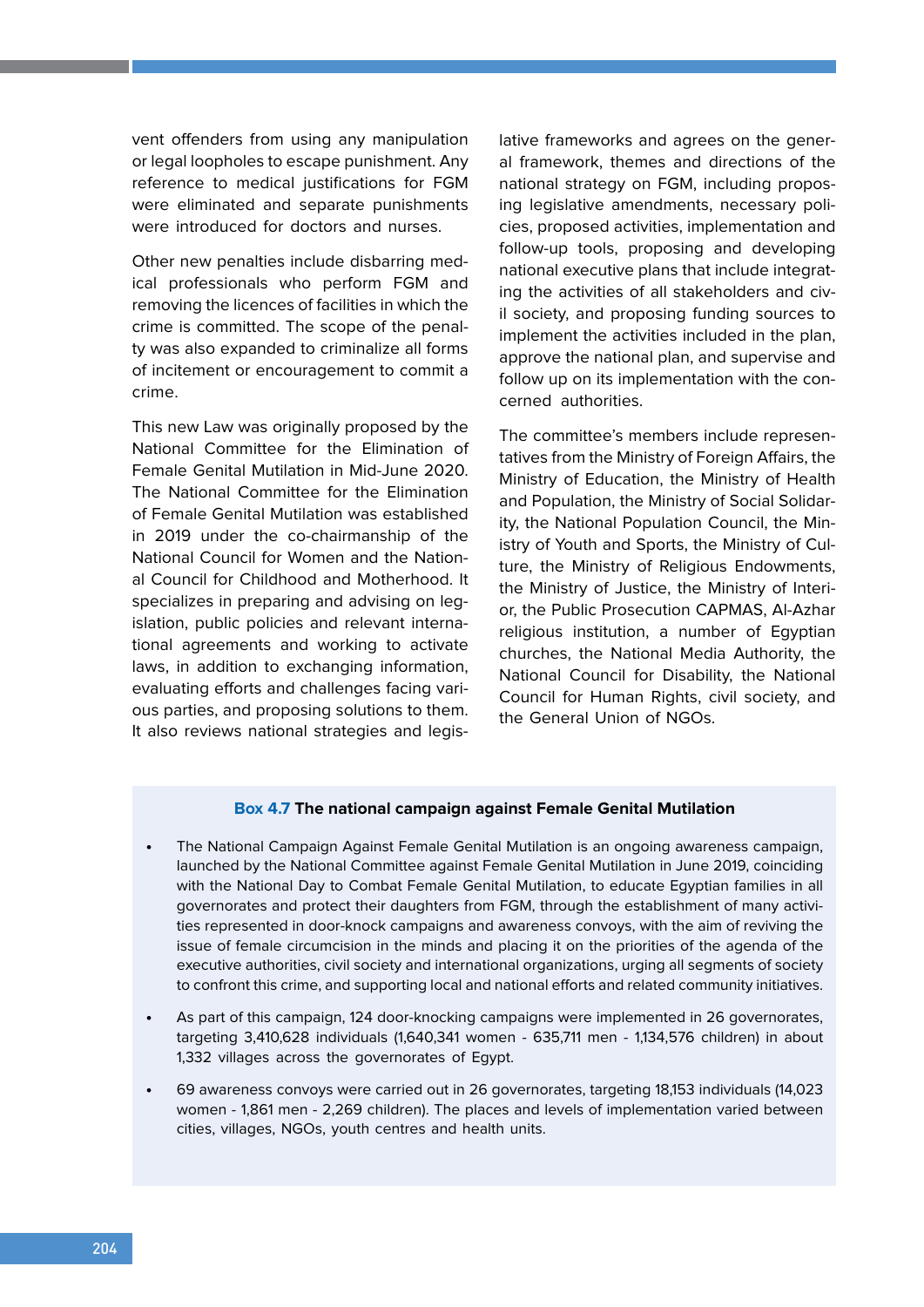## **Box 4.7 The national campaign against Female Genital Mutilation** (continued)

- **•** Consultation workshops were held for executive leaders and representatives of directorates concerned with the issue of FGM, each in their governorate, on the final day of the activities of the 16 Days Campaign to Combat Violence against Women in 8 governorates in Upper Egypt.
- **•** 185 seminars were held in 26 governorates, targeting 28,360 individuals (21,972 women 4,544 men - 1,844 children).
- **•** There were various coordinating efforts between many government agencies, such as the Ministry of Interior, the Ministry of Education and the Public Prosecution, in addition to civil society organizations and NGOs. To ensure good follow-up of the campaign, an operation room was established in the National Council for Women to follow up on the progress of the campaign, and the numbers were counted daily, and databases of campaign activities were also created.
- **•** The number of FGM reports received by the helpline reached 1,568 from the beginning of the campaign until the end of December 2019. Cairo governorate was the largest governorate in which reports were submitted, with the number of complaints reaching 205, followed by Fayoum and Giza with 181 and 170 each, respectively. As for the distribution of reports according to the relationship of the caller to the girl, we find that 44 percent of the reports were submitted by fathers, compared to 26 percent by the community, 18 percent by mothers, 6 percent by the girl herself, 4 percent by a relative, and 2 percent by a brother.

**Source: The National Council for Women.**

# **4.4.4 Early marriage**

The phenomenon of early marriage poses a threat to women's health, future and freedom of choice. It is mainly caused by cultural factors, social practices, economic pressures, poor education, and societal customs and traditions. The National Population Council has launched the National Strategy to Combat Early Marriage 2015-2020 with the aim of eliminating this problem.

The strategy aims to empower Egyptian families, especially in disadvantaged areas, through an integrated package of development, legal and religious interventions in support of citizens' rights. This strategy intends to overcome the challenges related to the environment that supports early marriage and its place in culture and society.

The strategy is based on a set of policies that include improving access to quality primary and secondary education, eliminating the gender gap in education, creating integration between the educational, health and religious aspects of this issue, targeting the poorest villages, providing financial and health support programmes nationally and working to raise awareness and change behaviours within the community.45

According to Public Opinion Research Centre -Baseera, the results of the 2017 census indicate that about 111,000 women and girls had been married before the legal age of 18, with 84 percent of them living in rural areas. Besides, 11 percent of girls aged 15-19 are currently married. Also, around 5,472 girls under the age of 18 had a marriage contracted. Taking into account all married women under the age of 20, the number rises to about 470,000, of whom 82 percent live in rural areas. The number of married women and girls under 20 years of age make up about 2.4 percent of total married women and 2.3 percent of the total women in that age cohort. Among boys, around 11,000 aged under 18 are married, and about 31,000 under 20.<sup>46</sup> It is clear that early marriage occurs more often in rural areas, perhaps as a result of the greater strength of the customs and traditions that support early marriage which poses a threat to women's health, future and freedom of choice.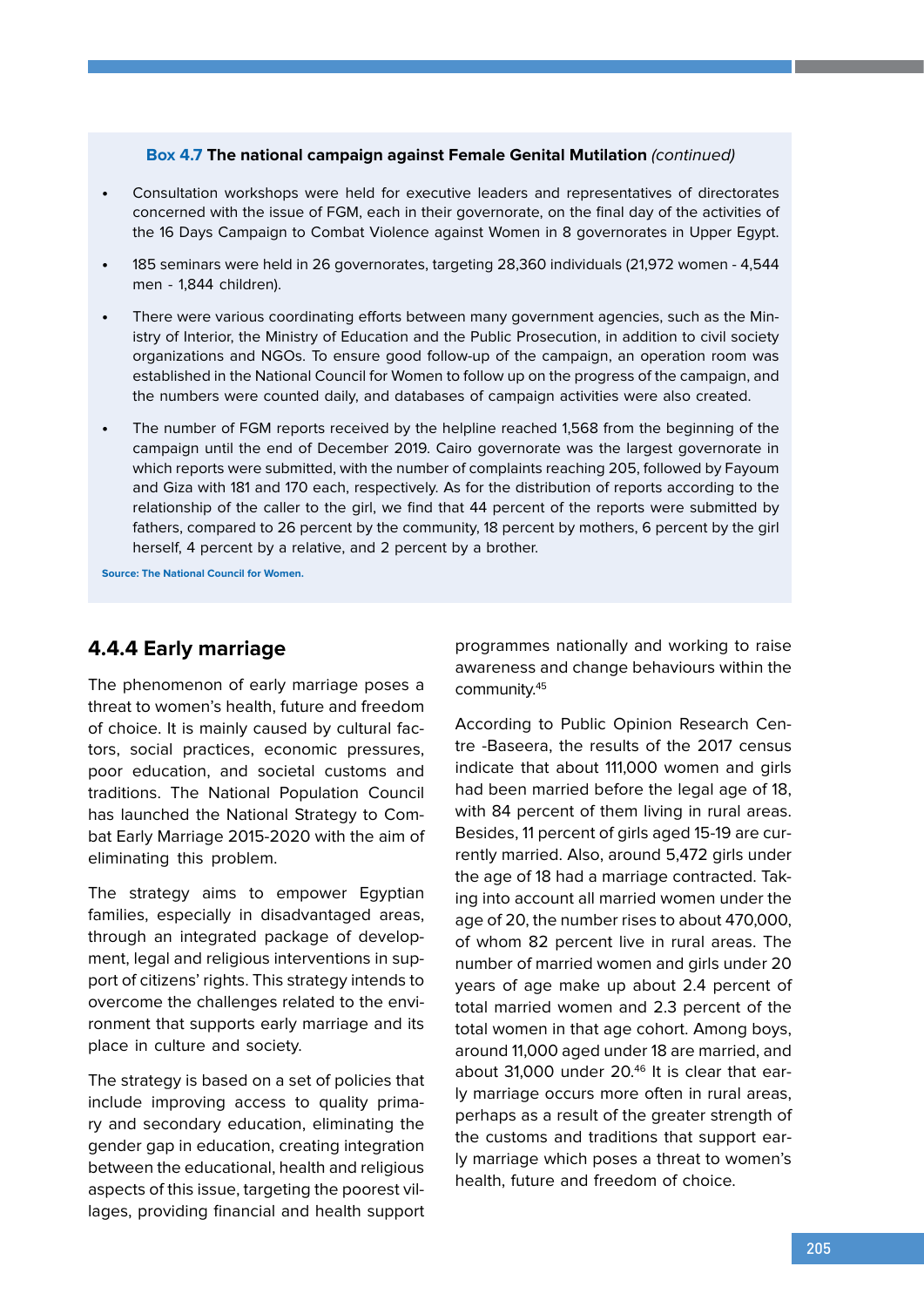In terms of legal framework, it should be noted that Egypt was one of the first countries to issue a child law in 1996. This law was amended by Law No. 126 of 2008, which allows marriage only for those aged 18. The 2014 Constitution commits to protecting children under the age of 18 from all forms of violence, abuse, ill-treatment, and sexual and commercial exploitation. In addition, in March 2021, President Abdel Fattah El-Sisi directed the House of Representatives to take measures to issue legislation prohibiting the marriage of minors and children in the form of an independent law. This issue is expected to be accomplished by Parliament. Moreover, a child protection system and protection committees were activated in the governorates in 2018 as mechanisms to protect minors.

#### **Box 4.8 Efforts to combat early marriage**

- **•** Issuing a procedural manual for working with children at risk in 2018, and training all those who deal with children, whether government cadres or civil society workers, to ensure the unification of the methodology for working with children.
- **•** Implementation of 140 awareness seminars and discussion panels for mothers and families in a number of governorates, to raise awareness of children's rights and the dangers of child marriage, female genital mutilation, and violence against children, benefiting 3,889 beneficiaries.
- **•** Preparing training courses for various health and awareness service providers on the psychological and physical harms of early marriage, in addition to raising awareness for families regarding the risks of child marriage, in all governorates, especially rural areas.
- **•** The interventions and activities carried out by the Egyptian Government contributed to monitoring a large number of child marriages, with an increase in reporting rates on the child helpline by 16,000, as the total number of reports of child marriage during 2018/2019 reached about 696 reports.
- **•** The Ministry of Social Solidarity has launched a societal change programme entitled "Awareness" to combat underage marriage and circumcision.
- **•** The number of partner NGOs in the different governorates increased to 40 organizations at the level of 27 governorates, to support the process of monitoring children at risk and conducting a case study on them.
- **•** Implementation of the Pioneering Mothers initiative in Fayoum Governorate by opening comprehensive development classes that provide an integrated package of interventions (literacy family support - health education) targeting marginalized mothers, with the aim of enabling them to support and respect the rights of their children, by raising their awareness of the dangers of child marriage and all other forms of violations and provide them with the principles of positive education. Sixty-nine chapters were opened with a total number of (1,249) studies during 2018.

**Source: The National Council for Women.**

The above analysis of the status of women in Egypt, whether at the political, economic, or social level, or with regard to protection issues, illustrates the efforts made by Egypt to enhance the leadership role of women and to take serious steps towards creating a

renaissance around women's issues. Within the framework of the government action programme, there are a set of policies that come at the top of the government's priorities in terms of empowering Egyptian women in the coming years, as listed below: